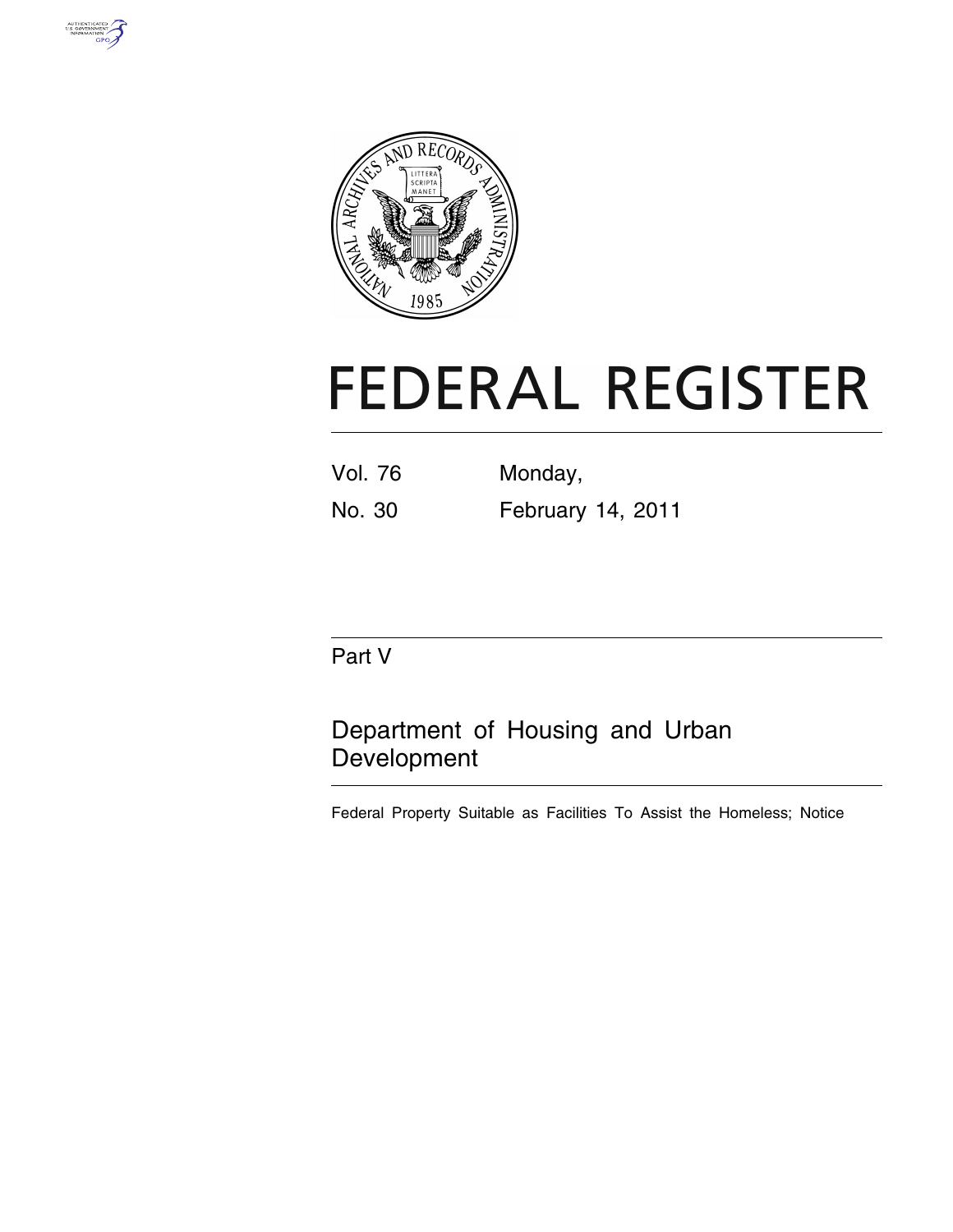#### **DEPARTMENT OF HOUSING AND URBAN DEVELOPMENT**

**[Docket No. FR–5477–N–06]** 

#### **Federal Property Suitable as Facilities To Assist the Homeless**

**AGENCY:** Office of the Assistant Secretary for Community Planning and Development, HUD.

# **ACTION:** Notice.

**SUMMARY:** This Notice identifies unutilized, underutilized, excess, and surplus Federal property reviewed by HUD for suitability for possible use to assist the homeless.

#### **FOR FURTHER INFORMATION CONTACT:**

Juanita Perry, Department of Housing and Urban Development, 451 Seventh Street, SW., Room 7262, Washington, DC 20410; telephone (202) 708–1234; TDD number for the hearing- and speech-impaired (202) 708–2565 (these telephone numbers are not toll-free), or call the toll-free Title V information line at 800–927–7588.

**SUPPLEMENTARY INFORMATION:** In accordance with 24 CFR part 581 and section 501 of the Stewart B. McKinney Homeless Assistance Act (42 U.S.C. 11411), as amended, HUD is publishing this Notice to identify Federal buildings and other real property that HUD reviewed in 2009 for suitability for use to assist the homeless. The properties were reviewed using information provided to HUD by Federal landholding agencies regarding unutilized and underutilized buildings and real property controlled by such agencies or by GSA regarding its inventory of excess or surplus Federal property.

In accordance with 24 CFR 581.3(b) landholding agencies are required to notify HUD by December 31, 2008, the current availability status and classification of each property controlled by the Agencies that were published by HUD as suitable and available which remain available for application for use by the homeless.

Pursuant to 24 CFR 581.8(d) and (e) HUD is required to publish a list of those properties reported by the Agencies and a list of suitable/ unavailable properties including the reasons why they are not available.

Properties listed as suitable/available will be available exclusively for homeless use for a period of 60 days from the date of this Notice. Where property is described as for "off-site use only'' recipients of the property will be required to relocate the building to their own site at their own expense. Homeless assistance providers

interested in any such property should send a written expression of interest to HHS, addressed to Theresa Rita, Division of Property Management, Program Support Center, HHS, Room 5B–17, 5600 Fishers Lane, Rockville, MD 20857; (301) 443–2265. (This is not a toll-free number.) HHS will mail to the interested provider an application packet, which will include instructions for completing the application. In order to maximize the opportunity to utilize a suitable property, providers should submit their written expressions of interest as soon as possible. For complete details concerning the processing of applications, the reader is encouraged to refer to the interim rule governing this program, 24 CFR part 581.

For more information regarding particular properties identified in this Notice (*i.e.,* acreage, floor plan, existing sanitary facilities, exact street address), providers should contact the appropriate landholding agencies at the following addresses: *Air Force:* Mr. Robert Moore, Air Force Real Property Agency, 143 Billy Mitchell Blvd., San Antonio, TX 78226, (210) 925–3047; *Army:* Ms. Veronica Rines, Department of the Army, Office of the Assistant Chief of Staff for Installation Management, DAIM–ZS, Room 8536, 2511 Jefferson Davis Hwy, Arlington, VA 22202; *COE:* Mr. Scott Whiteford, Army Corps of Engineers, Real Estate, CEMP–CR, 441 G Street, NW., Washington, DC 20314; (202) 761–5542; *GSA:* Mr. Gordon Creed, Acting Deputy Assistant Commissioner, General Services Administration, Office of Property Disposal, 18th & F Streets, NW., Washington, DC 20405; (202) 501– 0084; *Interior:* Mr. Michael Wright, Acquisition & Property Management, Department of the Interior, 1849 C Street, NW., Washington, DC 20240; (202) 208–5399; *Navy:* Mr. Albert Johnson, Director of Real Estate, Department of the Navy, Naval Facilities Engineering Command, Washington Navy Yard, 1330 Patterson Ave., SW., Suite 1000, Washington, DC 20374; (202) 685–9305; *Veterans Affairs:* Mr. George L. Szwarcman, Acting Director, Real Property, Department of Veterans Affairs, 811 Vermont Avenue, NW., Room 555, Washington, DC 20420; (202) 461–8234; (These are not toll-free numbers).

Dated: February 3, 2011. **Robyn Raysor,** 

*Deputy Director for Special Needs Assistance Program.* 

#### **TITLE V PROPERTIES REPORTED IN YEAR 2010 WHICH ARE SUITABLE AND AVAILABLE**

#### **Alabama**

*VA*  Land VA Medical Center Property Number: 97199010053 VAMC Tuskegee Co: Macon AL 36083 Status: Underutilized Comments: 40 acres, buffer to VA Medical Center, potential utilities, undeveloped

#### **Alaska**

*Army* 

Building Bldg. 00001 Property Number: 21200340075 Kiana Natl Guard Armory Kiana AK 99749 Status: Excess Comments: 1200 sq. ft., butler bldg., needs repair, off-site use only Bldg. 00001 Property Number: 21200710051 Holy Cross Armory High Cross AK 99602 Status: Excess Comments: 1200 sq. ft. armory, off-site use only Bldg. 136 Property Number: 21200820147 Ft. Richardson Ft. Richardson AK 99505 Status: Excess Comments: 2383 sq. ft., most recent use housing, off-site use only

### **Arizona**

Bldg. S–306 Property Number: 21199420346 Yuma Proving Ground Yuma Co: Yuma/La Paz AZ 85365–9104 Status: Unutilized Comments: 4103 sq. ft., 2-story, needs major rehab, off-site use only Bldg. 503, Yuma Proving Ground Property Number: 21199520073 Yuma Co: Yuma AZ 85365–9104 Status: Underutilized Comments: 3789 sq. ft., 2-story, major structural changes required to meet floor loading code requirements, presence of asbestos, off-site use only Bldg. 43002 Property Number: 21200440066 Fort Huachuca Cochise AZ 85613–7010 Status: Excess Comments: 23,152 sq. ft., presence of asbestos/lead paint, most recent use dining, off-site use only Bldg. 90551 Property Number: 21200920001 Fort Huachuca Cochise AZ 85613 Status: Excess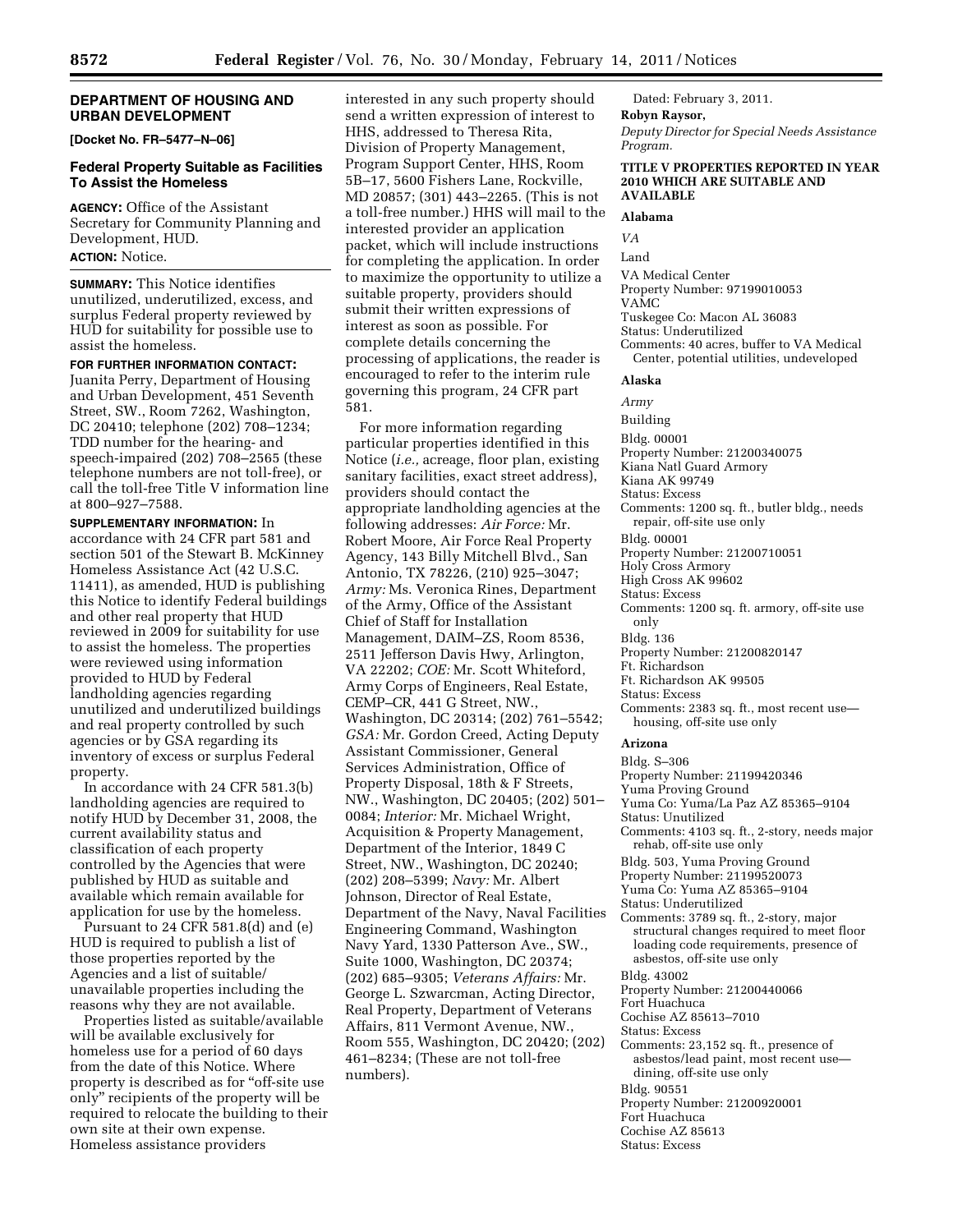Comments: 1270 sq. ft., most recent use office, off-site use only

#### **California**

*Air Force*  Facility 1 Property Number: 18200830012 OTHB Radar Site Tulelake CA 91634 Status: Unutilized Comments: 7920 sq. ft., most recent use communications Facility 2 Property Number: 18200830014 OTHB Radar Site Tulelake CA 91634 Status: Unutilized Comments: 900 sq. ft., most recent use—veh maint shop Facilities 3, 4 Property Number: 18200830015 OTHB Radar Site Tulelake CA 91634 Status: Unutilized Comments: 4160 sq. ft. each, most recent use—communications Facility 1 Property Number: 18200830016 OTHB Radar Site Christmas Valley CA 97641 Status: Unutilized Comments: 16,566 sq. ft., most recent use communications Facility 2 Property Number: 18200830017 OTHB Radar Site Christmas Valley CA 97641 Status: Unutilized Comments: 900 sq. ft., most recent use—veh maint shop Facility 4 Property Number: 18200830018 OTHB Radar Site Christmas Valley CA 97641 Status: Unutilized Comments: 14,190 sq. ft., most recent use communications Facility 6 Property Number: 18200830019 OTHB Radar Site Christmas Valley CA 97641 Status: Unutilized Comments: 14,190 sq. ft., most recent use transmitter bldg. Land Parcels L1 & L2 Property Number: 18200820034 George AFB Victorville CA 92394 Status: Excess Comments: 157 acres/desert, pump-and-treat system, groundwater restrictions, AF access rights, access restrictions, environmental concerns *Army*  Building Bldgs. 18026, 18028 Property Number: 21200130081 Camp Roberts Monterey CA 93451–5000

Status: Excess

Comments: 2024 sq. ft. sq. ft., concrete, poor

condition, off-site use only

Bldg. 00052 Property Number: 21200930002 Moffett Community Housing Vernon Ave. Santa Clara CA 94035 Status: Unutilized Comments: 4530 sq ft., most recent use mini mart/meeting rooms, off-site use only *COE*  4 Bldgs. Property Number: 31200840001 OTH–B Radar Site Tulelake CA 91634 Status: Unutilized Comments: Most recent use communications/vehicle maint., off-site use only *GSA*  Land Drill Site #3A Property Number: 54201040004 Ford City CA 93268 Status: Surplus Comments: 2.07 acres, mineral rights, utility easements GSA Number: 9–B–CA–1673–AG Drill Site #4 Property Number: 54201040005 Ford City CA 93268 Status: Surplus Comments: 2.21 acres, mineral rights, utility easements GSA Number: 9–B–CA–1673–AB Drill Site #6 Property Number: 54201040006 Ford City CA 93268 Status: Surplus Comments: 2.13 acres, mineral rights, utility easements GSA Number: 9–B–CA–1673–AC Drill Site #9 Property Number: 54201040007 Ford City CA 93268 Status: Surplus Comments: 2.07 acres, mineral rights, utility easements GSA Number: 9–B–CA–1673–AH Drill Site #20 Property Number: 54201040008 Ford City CA 93268 Status: Surplus Comments: 2.07 acres, mineral rights, utility easements GSA Number: 9–B–CA–1673–AD Drill Site #22 Property Number: 54201040009 Ford City CA 93268 Status: Surplus Comments: 2.07 acres, mineral rights, utility easements GSA Number: 9–B–CA–1673–AF Drill Site #24 Property Number: 54201040010 Ford City CA 93268 Status: Surplus Comments: 2.06 acres, mineral rights, utility easements GSA Number: 9–B–CA–1673–AE Drill Site #26 Property Number: 54201040011 Ford City CA 93268 Status: Surplus

Comments: 2.07 acres, mineral rights, utility easements GSA Number: 9–B–CA–1673–AA **Colorado**  *Air Force*  Building 7 Bldgs. Property Number: 18201020002 U.S. Air Force Academy El Paso CO 80840 Location: 6501, 6502, 6503, 6504, 6505, 6507, and 6508 Status: Unutilized Comments: 2222 sq. ft. each Bldg. 6506 Property Number: 18201020019 US Air Force Academy El Paso CO 80840 Status: Unutilized Comments: 2222 sq. ft. *Army*  Bldg. 00127 Property Number: 21200420179 Pueblo Chemical Depot Pueblo CO 81006 Status: Unutilized Comments: 8067 sq. ft., presence of asbestos, most recent use—barracks, off-site use only Bldg. 01516 Property Number: 21200640116 Fort Carson El Paso CO 80913 Status: Unutilized Comments: 723 sq. ft., needs repair, most recent use—storage, off-site use only *VA*  Bldg. 2 Property Number: 97200430001 VAMC 2121 North Avenue Grand Junction Co: Mesa CO 81501 Status: Unutilized Comments: 3298 sq. ft., needs major rehab, presence of asbestos/lead paint Bldg. 3 Property Number: 97200430002 VAMC 2121 North Avenue Grand Junction Co: Mesa CO 81501 Status: Unutilized Comments: 7275 sq. ft., needs major rehab, presence of asbestos/lead paint **Georgia**  *Army*  Bldg. 322 Property Number: 21199720156 Fort Benning Ft. Benning Co: Muscogee GA 31905 Status: Unutilized Comments: 9600 sq. ft., needs rehab, most recent use—admin., off-site use only Bldg. 2593 Property Number: 21199720167 Fort Benning Ft. Benning Co: Muscogee GA 31905 Status: Unutilized Comments: 13644 sq. ft., needs rehab, most recent use—parachute shop, off-site use only

Bldg. 2595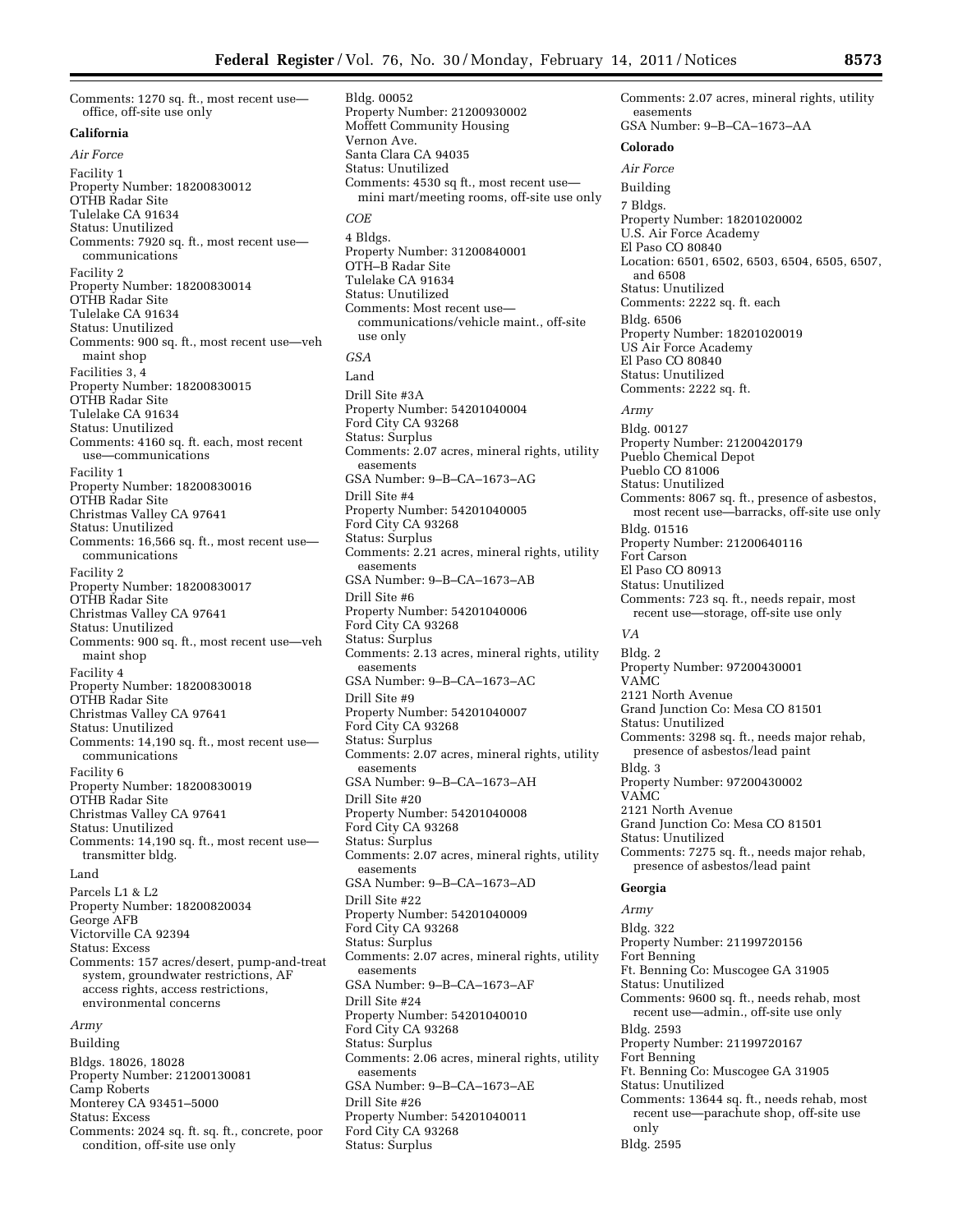Property Number: 21199720168 Fort Benning Ft. Benning Co: Muscogee GA 31905 Status: Unutilized Comments: 3356 sq. ft., needs rehab, most recent use—chapel, off-site use only Bldg. 4232 Property Number: 21199830291 Fort Benning null Co: Muscogee GA 31905 Status: Unutilized Comments: 3720 sq. ft., needs rehab, most recent use—maint. bay, off-site use only Bldgs. 5974–5978 Property Number: 21199930135 Fort Benning Ft. Benning Co: Muscogee GA 31905 Status: Unutilized Comments: 400 sq. ft., most recent use storage, off-site use only Bldg. 5993 Property Number: 21199930136 Fort Benning Ft. Benning Co: Muscogee GA 31905 Status: Unutilized Comments: 960 sq. ft., most recent use storage, off-site use only Bldg. T–1003 Property Number: 21200030085 Fort Stewart Hinesville Co: Liberty GA 31514 Status: Excess Comments: 9267 sq. ft., poor condition, most recent use—admin., off-site use only Bldg. T0130 Property Number: 21200230041 Fort Stewart Hinesville Co: Liberty GA 31314–5136 Status: Excess Comments: 10,813 sq. ft., off-site use only Bldg. T0157 Property Number: 21200230042 Fort Stewart Hinesville Co: Liberty GA 31314–5136 Status: Excess Comments: 1440 sq. ft., off-site use only Bldgs. T291, T292 Property Number: 21200230044 Fort Stewart Hinesville Co: Liberty GA 31314–5136 Status: Excess Comments: 5220 sq. ft. each, off-site use only Bldg. T0295 Property Number: 21200230045 Fort Stewart Hinesville Co: Liberty GA 31314–5136 Status: Excess Comments: 5220 sq. ft., off-site use only Bldg. 4476 Property Number: 21200420034 Fort Benning Ft. Benning Co: Chattachoochee GA 31905 Status: Excess Comments: 3148 sq. ft., most recent use veh. maint. shop, off-site use only Bldg. 9029 Property Number: 21200420050 Fort Benning Ft. Benning Co: Chattachoochee GA 31905 Status: Excess Comments: 7356 sq. ft., most recent use heat plant bldg., off-site use only Bldg. T924 Property Number: 21200420194

Fort Stewart Ft. Stewart Co: Liberty GA 31314 Status: Excess Comments: 9360 sq. ft., most recent use warehouse, off-site use only Bldg. 00924 Property Number: 21200510065 Fort Stewart Ft. Stewart Co: Liberty GA 31314 Status: Excess Comments: 9360 sq. ft., most recent use warehouse, off-site use only Bldg. 08585 Property Number: 21200530078 Hunter Army Airfield Savannah Co: Chatham GA 31409 Status: Excess Comments: 165 sq. ft., most recent use plant, off-site use only Bldg. 01150 Property Number: 21200610037 Hunter Army Airfield Savannah Co: Chatham GA 31409 Status: Excess Comments: 137 sq. ft., most recent use—flam mat storage, off-site use only Bldg. 01151 Property Number: 21200610038 Hunter Army Airfield Savannah Co: Chatham GA 31409 Status: Excess Comments: 78 sq. ft., most recent use—flam mat storage, off-site use only Bldg. 01153 Property Number: 21200610039 Hunter Army Airfield Savannah Co: Chatham GA 31409 Status: Excess Comments: 211 sq. ft., most recent use—flam mat storage, off-site use only Bldg. 01530 Property Number: 21200610048 Fort Stewart Liberty GA 31314 Status: Excess Comments: Bldg. 08032 Property Number: 21200610051 Fort Stewart Liberty GA 31314 Status: Excess Comments: 2592 sq. ft., needs rehab, most recent use—storage/stable, off-site use only Bldg. 07783 Property Number: 21200640093 Fort Stewart Hinesville GA 31314 Status: Excess Comments: 8640 sq. ft., most recent use maintenance hangar, off-site use only Bldg. 08061 Property Number: 21200640094 Fort Stewart Hinesville GA 31314 Status: Excess Comments: 1296 sq. ft., most recent use weather station, off-site use only Bldg. 00100 Property Number: 21200740052 Hunter Army Airfield Chatham GA 31409 Status: Excess Comments: 10893 sq. ft., most recent use battalion hdqts., off-site use only

Bldg. 00129 Property Number: 21200740053 Hunter Army Airfield Chatham GA 31409 Status: Excess Comments: 4815 sq. ft., presence of asbestos, most recent use—religious education facility, off-site use only Bldg. 00145 Property Number: 21200740054 Hunter Army Airfield Chatham GA 31409 Status: Excess Comments: 11590 sq. ft., presence of asbestos, most recent use—post chapel, offsite use only Bldg. 00811 Property Number: 21200740055 Hunter Army Airfield Chatham GA 31409 Status: Excess Comments: 42853 sq. ft., most recent use co hq bldg, off-site use only Bldg. 00812 Property Number: 21200740056 Hunter Army Airfield Chatham GA 31409 Status: Excess Comments: 1080 sq. ft., most recent use power plant, off-site use only Bldg. 00850 Property Number: 21200740057 Hunter Army Airfield Chatham GA 31409 Status: Excess Comments: 108,287 sq. ft., presence of asbestos, most recent use—aircraft hangar, off-site use only Bldg. 00860 Property Number: 21200740058 Hunter Army Airfield Chatham GA 31409 Status: Excess Comments: 10679 sq. ft., presence of asbestos, most recent use—maint. hangar, off-site use only Bldg. 01028 Property Number: 21200740059 Hunter Army Airfield Chatham GA 31409 Status: Excess Comments: 870 sq ft., most recent use storage, off-site use only Bldg. 00955 Property Number: 21200740060 Fort Stewart Hinesville GA 31314 Status: Excess Comments: 120 sq. ft., most recent use storage, off-site use only Bldg. 00957 Property Number: 21200740061 Fort Stewart Hinesville GA 31314 Status: Excess Comments: 6072 sq. ft., most recent use recycling facility, off-site use only Bldg. 00971 Property Number: 21200740062 Fort Stewart Hinesville GA 31314 Status: Excess Comments: 4000 sq. ft., most recent use vehicle maint., off-site use only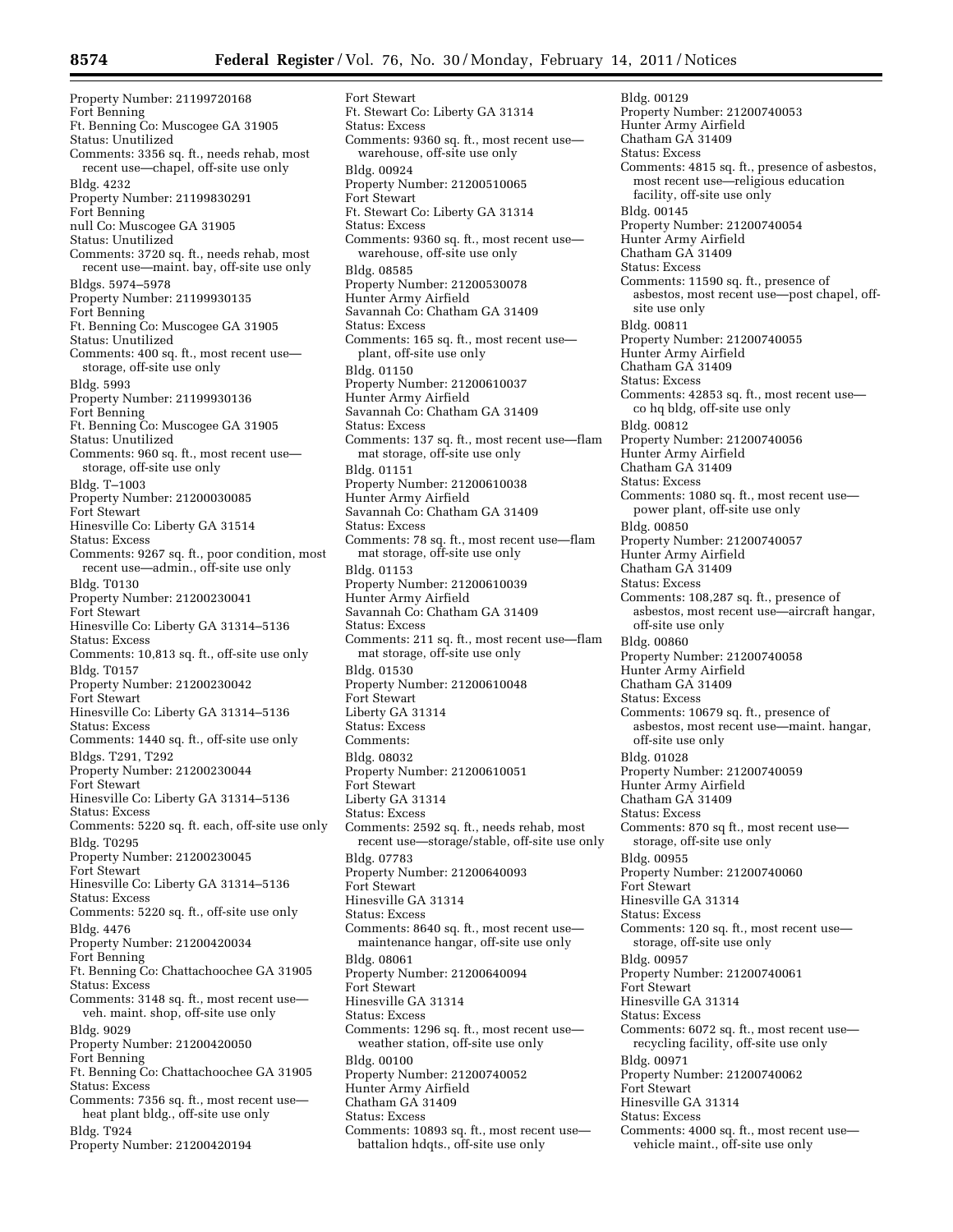Bldg. 01015 Property Number: 21200740063 Fort Stewart Hinesville GA 31314 Status: Excess Comments: 7496 sq. ft., most recent use storage, off-site use only Bldg. 01209 Property Number: 21200740064 Fort Stewart Hinesville GA 31314 Status: Excess Comments: 4786 sq. ft., presence of asbestos, most recent use—vehicle maint., off-site use only Bldg. 07335 Property Number: 21200740065 Fort Stewart Hinesville GA 31314 Status: Excess Comments: 4400 sq. ft., most recent use chapel, off-site use only Bldg. 245 Property Number: 21200740178 Fort Benning Ft. Benning GA 31905 Status: Unutilized Comments: 1102 sq. ft., most recent use—fld ops, off-site use only Bldg. 2748 Property Number: 21200740180 Fort Benning Ft. Benning GA 31905 Status: Unutilized Comments: 3990 sq. ft., most recent use office, off-site use only Bldg. 3866 Property Number: 21200740182 Fort Benning Ft. Benning GA 31905 Status: Unutilized Comments: 944 sq. ft., most recent use office, off-site use only Bldg. 8682 Property Number: 21200740183 Fort Benning Ft. Benning GA 31905 Status: Unutilized Comments: 780 sq. ft., most recent use admin., off-site use only Bldg. 10800 Property Number: 21200740184 Fort Benning Ft. Benning GA 31905 Status: Unutilized Comments: 16,628 sq. ft., off-site use only Bldgs. 11302, 11303, 11304 Property Number: 21200740185 Fort Benning Ft. Benning GA 31905 Status: Unutilized Comments: Various sq. ft., most recent use— ACS center, off-site use only Bldg. 0297 Property Number: 21200810045 Ft. Benning Chattahoochie GA 31905 Status: Excess Comments: 4839 sq. ft., most recent use riding stable, off-site use only Bldg. 3819 Property Number: 21200810046 Ft. Benning Chattahoochie GA 31905

Status: Excess Comments: 4241 sq. ft., most recent use training, off-site use only Bldg. 10802 Property Number: 21200810047 Ft. Benning Chattahoochie GA 31905 Status: Excess Comments: 3182 sq. ft., most recent use storage, off-site use only Bldg. 00926 Property Number: 21200840061 Hunter Army Airfield Savannah GA 31409 Status: Excess Comments: 1752 sq. ft., most recent use—BN, HQ bldg., off-site use only Bldg. 01021 Property Number: 21200840062 Hunter Army Airfield Savannah GA 31409 Status: Excess Comments: 6855 sq. ft., most recent use admin., presence of asbestos, off-site use only Bldg. 07335 Property Number: 21200840063 Fort Stewart Hinesville GA 31314 Status: Excess Comments: 4400 sq. ft., most recent use chapel, off-site use only Bldg. 07778 Property Number: 21200840064 Fort Stewart Hinesville GA 31314 Status: Excess Comments: 1189 sq. ft., most recent use admin., off-site use only 7 Bldgs. Property Number: 21200840065 Fort Stewart Hinesville GA 31314 Location: 12601, 12602, 12603, 12605, 12606, 12607, 12609 Status: Excess Comments: 2953 sq. ft. each, presence of asbestos, most recent use—barracks, offsite use only 9 Bldgs. Property Number: 21200840066 Fort Stewart Hinesville GA 31314 Location: 12610, 12611, 12612, 12613, 12614, 12615, 12616, 12617, 12618 Status: Excess Comments: 2953 sq. ft., presence of asbestos, most recent use—barracks, off-site use only Bldg. 12619 Property Number: 21200840067 Fort Stewart Hinesville GA 31314 Status: Excess Comments: 3099 sq. ft., presence of asbestos, most recent use—barracks, off-site use only Bldg. 12682 Property Number: 21200840068 Fort Stewart Hinesville GA 31314 Status: Excess Comments: 120 sq. ft., presence of asbestos, most recent use—fuel/POL bldg., off-site use only

#### **Hawaii**  *Air Force*

Bldg. 849 Property Number: 18200330008 Bellows AFS Bellows AFS HI Status: Unutilized Comments: 462 sq. ft., concrete storage facility, off-site use only *Army*  P–88 Property Number: 21199030324 Aliamanu Military Reservation Honolulu Co: Honolulu HI 96818 Location: Approximately 600 feet from Main Gate on Aliamanu Drive. Status: Unutilized Comments: 45,216 sq. ft. underground tunnel complex, pres. of asbestos clean-up required of contamination, use of respirator required by those entering property, use limitations **Illinois**  Bldg. AR112 Property Number: 21200110081 Sheridan Reserve Arlington Heights IL 60052–2475 Status: Unutilized Comments: 1000 sq. ft., off-site use only Bldgs. 634, 639 Property Number: 21200740186 Fort Sheridan Ft. Sheridan IL 60037 Status: Unutilized Comments: 3731/3706 sq. ft., most recent use—classroom/storage, off-site use only **Indiana**  *VA*  Bldg. 105, VAMC Property Number: 97199230006 East 38th Street Marion Co: Grant IN 46952 Status: Excess Comments: 310 sq. ft., 1 story stone structure, no sanitary or heating facilities, Natl Register of Historic Places Bldg. 10 Property Number: 97199810002 VA Northern Indiana Health Care System Marion Campus, 1700 East 38th Street Marion Co: Grant IN 46953 Status: Underutilized Comments: 16,361 sq. ft., presence of asbestos, most recent use—psychiatric ward, National Register of Historic Places Bldg. 11 Property Number: 97199810003 VA Northern Indiana Health Care System Marion Campus, 1700 East 38th Street Marion Co: Grant IN 46953 Status: Underutilized Comments: 16,361 sq. ft., presence of asbestos, most recent use—psychiatric ward, National Register of Historic Places Bldg. 18 Property Number: 97199810004 VA Northern Indiana Health Care System Marion Campus, 1700 East 38th Street Marion Co: Grant IN 46953

Status: Underutilized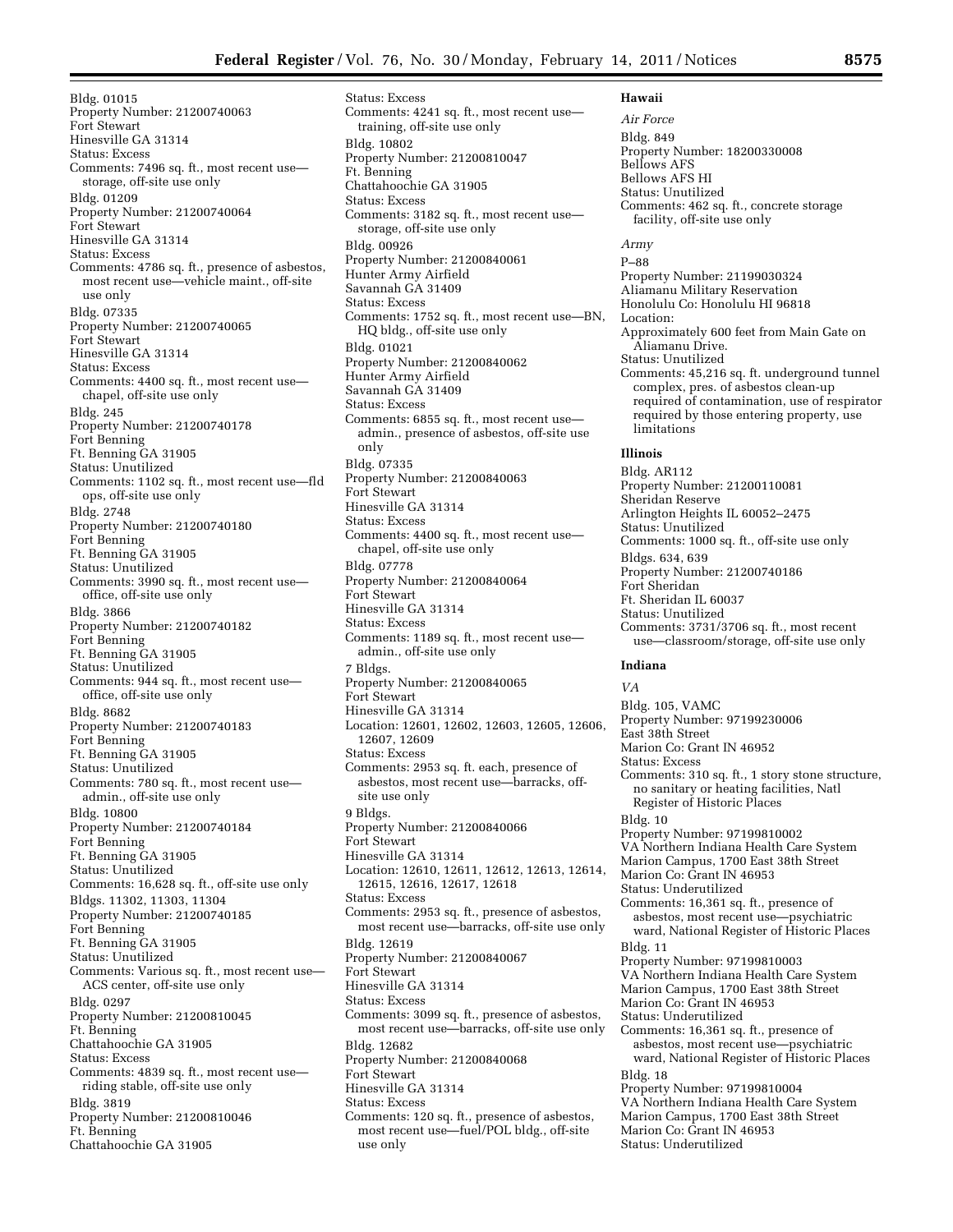Comments: 13,802 sq. ft., presence of asbestos, most recent use—psychiatric ward, National Register of Historic Places Bldg. 25 Property Number: 97199810005 VA Northern Indiana Health Care System Marion Campus, 1700 East 38th Street Marion Co: Grant IN 46953 Status: Unutilized Comments: 32,892 sq. ft., presence of asbestos, most recent use—psychiatric ward, National Register of Historic Places Bldg. 1 Property Number: 97200310001 N. Indiana Health Care System Marion Co: Grant IN 46952 Status: Unutilized Comments: 20,287 sq. ft., needs extensive repairs, presence of asbestos, most recent use—patient ward Bldg. 3 Property Number: 97200310002 N. Indiana Health Care System Marion Co: Grant IN 46952 Status: Unutilized Comments: 20,550 sq. ft., needs extensive repairs, presence of asbestos, most recent use—patient ward Bldg. 4 Property Number: 97200310003 N. Indiana Health Care System Marion Co: Grant IN 46952 Status: Unutilized Comments: 20,550 sq .ft., needs extensive repairs, presence of asbestos, most recent use—patient ward Bldg. 13 Property Number: 97200310004 N. Indiana Health Care System Marion Co: Grant IN 46952 Status: Unutilized Comments: 8971 sq. ft., needs extensive repairs, presence of asbestos, most recent use—office Bldg. 42 Property Number: 97200310007 N. Indiana Health Care System Marion Co: Grant IN 46952 Status: Unutilized Comments: 5025 sq. ft., needs extensive repairs, presence of asbestos, most recent use—office Bldg. 60 Property Number: 97200310008 N. Indiana Health Care System Marion Co: Grant IN 46952 Status: Unutilized Comments: 18,126 sq. ft., needs extensive repairs, presence of asbestos, most recent use—office Bldg. 122 Property Number: 97200310009 N. Indiana Health Care System Marion Co: Grant IN 46952 Status: Unutilized Comments: 37,135 sq. ft., needs extensive repairs, presence of asbestos, most recent use—dining hall/kitchen **Iowa** 

*Army*  Bldg. 00691 Property Number: 21200510073 Iowa Army Ammo Plant

Middletown Co: Des Moines IA 52638 Status: Unutilized Comments: 2581 sq. ft. residence, presence of lead paint, possible asbestos Bldg. 00691 Property Number: 21200520113 Iowa Army Ammo Plant Middletown Co: Des Moines IA 52638 Status: Unutilized Comments: 2581 sq. ft., presence of asbestos/ lead paint, most recent use—residential *VA*  Land 40.66 acres Property Number: 97199740002 VA Medical Center

1515 West Pleasant St. Knoxville Co: Marion IA 50138 Status: Unutilized Comments: Golf course, easement requirements

#### **Kansas**

*Army*  Building Bldgs. 7224, 7227, 7612, 7618 Property Number: 21200930010 Fort Riley Geary KS 66442 Status: Unutilized Comments: 52,027/41,892 sq. ft., concrete block, most recent use—residential, off-site use only

#### **Kentucky**

*COE* 

Green River Lock #3 Property Number: 31199010022 Rochester Co: Butler KY 42273 Location: SR 70 west from Morgantown, KY., approximately 7 miles to site. Status: Unutilized Comments: 980 sq. ft.; 2 story wood frame; two story residence; potential utilities; needs major rehab Land Tract 2625 Property Number: 31199010025 Barkley Lake, Kentucky, and Tennessee Cadiz Co: Trigg KY 42211 Location: Adjoining the village of Rockcastle Status: Excess Comments: 2.57 acres; rolling and wooded Tract 2709–10 and 2710–2 Property Number: 31199010026 Barkley Lake, Kentucky and Tennessee Cadiz Co: Trigg KY 42211 Location: 21⁄2 miles in a southerly direction from the village of Rockcastle Status: Excess Comments: 2.00 acres; steep and wooded Tract 2708–1 and 2709–1 Property Number: 31199010027 Barkley Lake, Kentucky and Tennessee Cadiz Co: Trigg KY 42211 Location: 21⁄2 miles in a southerly direction from the village of Rockcastle Status: Excess Comments: 3.59 acres; rolling and wooded; no utilities Tract 2800 Property Number: 31199010028

Cadiz Co: Trigg KY 42211 Location: 41⁄2 miles in a southeasterly direction from the village of Rockcastle Status: Excess Comments: 5.44 acres; steep and wooded Tract 2915 Property Number: 31199010029 Barkley Lake, Kentucky and Tennessee Cadiz Co: Trigg KY 42211 Location: 61⁄2 miles west of Cadiz Status: Excess Comments: 5.76 acres; steep and wooded; no utilities Tract 2702 Property Number: 31199010031 Barkley Lake, Kentucky and Tennessee Cadiz Co: Trigg KY 42211 Location: 1 mile in a southerly direction from the village of Rockcastle Status: Excess Comments: 4.90 acres; wooded; no utilities Tract 4318 Property Number: 31199010032 Barkley Lake, Kentucky and Tennessee Canton Co: Trigg KY 42212 Location: Trigg Co. adjoining the city of Canton, KY. on the waters of Hopson Creek Status: Excess Comments: 8.24 acres; steep and wooded Tract 4502 Property Number: 31199010033 Barkley Lake, Kentucky and Tennessee Canton Co: Trigg KY 42212 Location: 31⁄2 miles in a southerly direction from Canton, KY Status: Excess Comments: 4.26 acres; steep and wooded Tract 4611 Property Number: 31199010034 Barkley Lake, Kentucky and Tennessee Canton Co: Trigg KY 42212 Location: 5 miles south of Canton, KY Status: Excess Comments: 10.51 acres; steep and wooded; no utilities Tract 4619 Property Number: 31199010035 Barkley Lake, Kentucky and Tennessee Canton Co: Trigg KY 42212 Location: 4 1⁄2 miles south from Canton, KY Status: Excess Comments: 2.02 acres; steep and wooded; no utilities Tract 4817 Property Number: 31199010036 Barkley Lake, Kentucky and Tennessee Canton Co: Trigg KY 42212 Location: 61⁄2 miles south of Canton, KY Status: Excess Comments: 1.75 acres; wooded Tract 1217 Property Number: 31199010042 Barkley Lake, Kentucky and Tennessee Eddyville Co: Lyon KY 42030 Location: On the north side of the Illinois Central Railroad Status: Excess Comments: 5.80 acres; steep and wooded Tract 1906 Property Number: 31199010044 Barkley Lake, Kentucky and Tennessee Eddyville Co: Lyon KY 42030 Location: Approximately 4 miles east of Eddyville, KY

Barkley Lake, Kentucky and Tennessee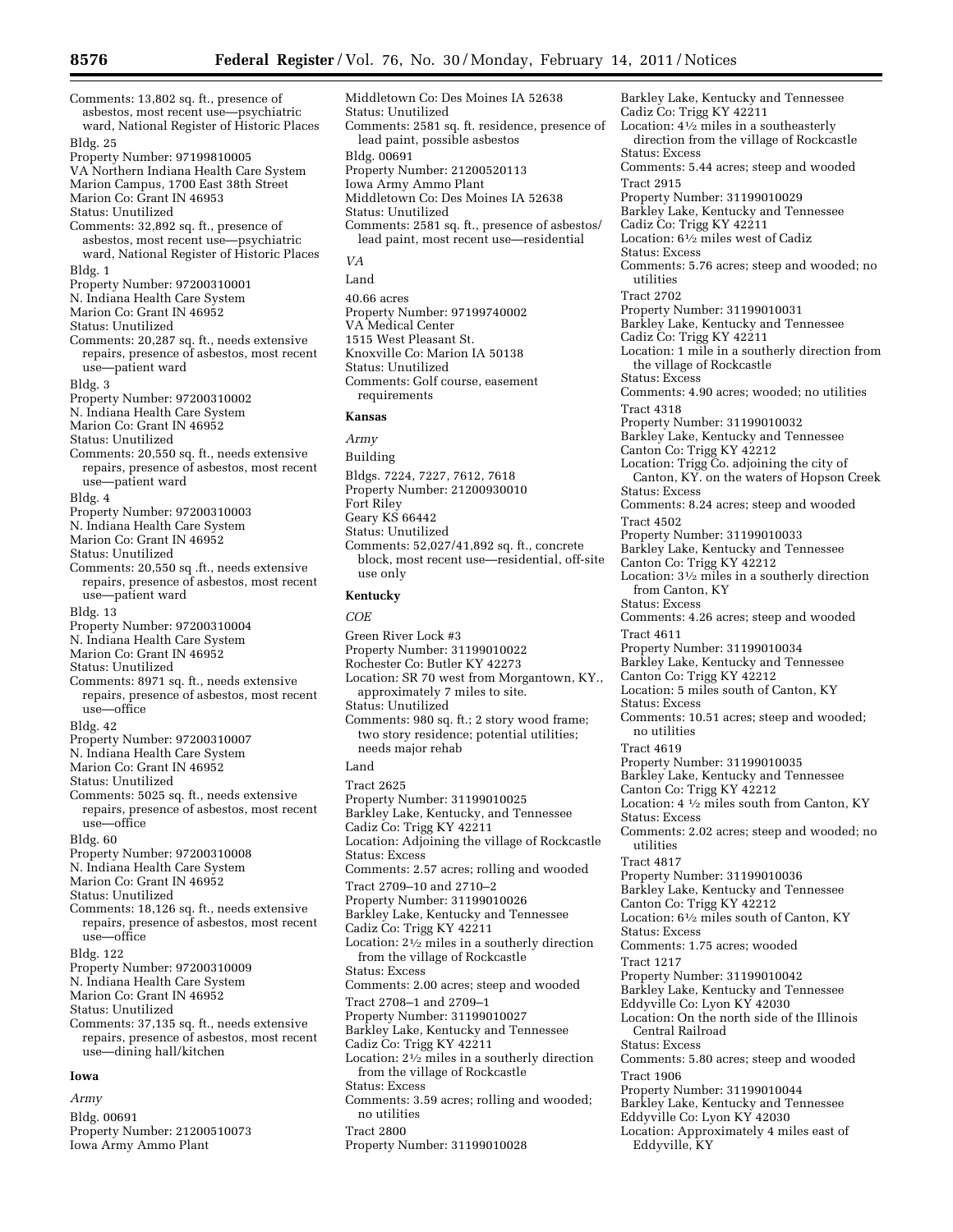Status: Excess Comments: 25.86 acres; rolling steep and partially wooded; no utilities Tract 1907 Property Number: 31199010045 Barkley Lake, Kentucky and Tennessee Eddyville Co: Lyon KY 42038 Location: On the waters of Pilfen Creek, 4 miles east of Eddyville, KY Status: Excess Comments: 8.71 acres; rolling steep and wooded; no utilities Tract 2001 #1 Property Number: 31199010046 Barkley Lake, Kentucky and Tennessee Eddyville Co: Lyon KY 42030 Location: Approximately 41⁄2 miles east of Eddyville, KY Status: Excess Comments: 47.42 acres; steep and wooded; no utilities Tract 2001 #2 Property Number: 31199010047 Barkley Lake, Kentucky and Tennessee Eddyville Co: Lyon KY 42030 Location: Approximately 41⁄2 miles east of Eddyville, KY Status: Excess Comments: 8.64 acres; steep and wooded; no utilities Tract 2005 Property Number: 31199010048 Barkley Lake, Kentucky and Tennessee Eddyville Co: Lyon KY 42030 Location: Approximately 51⁄2 miles east of Eddyville, KY Status: Excess Comments: 4.62 acres; steep and wooded; no utilities Tract 2307 Property Number: 31199010049 Barkley Lake, Kentucky and Tennessee Eddyville Co: Lyon KY 42030 Location: Approximately 71⁄2 miles southeasterly of Eddyville, KY Status: Excess Comments: 11.43 acres; steep; rolling and wooded; no utilities Tract 2403 Property Number: 31199010050 Barkley Lake, Kentucky and Tennessee Eddyville Co: Lyon KY 42030 Location: 7 miles southeasterly of Eddyville, KY Status: Excess Comments: 1.56 acres; steep and wooded; no utilities Tract 2504 Property Number: 31199010051 Barkley Lake, Kentucky and Tennessee Eddyville Co: Lyon KY 42030 Location: 9 miles southeasterly of Eddyville, KY Status: Excess Comments: 24.46 acres; steep and wooded; no utilities Tract 214 Property Number: 31199010052 Barkley Lake, Kentucky and Tennessee Grand Rivers Co: Lyon KY 42045 Location: South of the Illinois Central Railroad, 1 mile east of the Cumberland River Status: Excess

Comments: 5.5 acres; wooded; no utilities Tract 215 Property Number: 31199010053 Barkley Lake, Kentucky and Tennessee Grand Rivers Co: Lyon KY 42045 Location: 5 miles southwest of Kuttawa Status: Excess Comments: 1.40 acres; wooded; no utilities Tract 241 Property Number: 31199010054 Barkley Lake, Kentucky and Tennessee Grand Rivers Co: Lyon KY 42045 Location: Old Henson Ferry Road, 6 miles west of Kuttawa, KY Status: Excess Comments: 1.26 acres; steep and wooded; no utilities Tracts 306, 311, 315 and 325 Property Number: 31199010055 Barkley Lake, Kentucky and Tennessee Grand Rivers Co: Lyon KY 42045 Location: 2.5 miles southwest of Kuttawa, KY. on the waters of Cypress Creek Status: Excess Comments: 38.77 acres; steep and wooded; no utilities Tracts 2305, 2306, and 2400–1 Property Number: 31199010056 Barkley Lake, Kentucky and Tennessee Eddyville Co: Lyon KY 42030 Location: 61⁄2 miles southeasterly of Eddyville, KY Status: Excess Comments: 97.66 acres; steep rolling and wooded; no utilities Tracts 5203 and 5204 Property Number: 31199010058 Barkley Lake, Kentucky and Tennessee Linton Co: Trigg KY 42212 Location: Village of Linton, KY state highway 1254 Status: Excess Comments: 0.93 acres; rolling, partially wooded; no utilities Tract 5240 Property Number: 31199010059 Barkley Lake, Kentucky and Tennessee Linton Co: Trigg KY 42212 Location: 1 mile northwest of Linton, KY Status: Excess Comments: 2.26 acres; steep and wooded; no utilities. Tract 4628 Property Number: 31199011621 Barkley Lake, Kentucky and Tennessee Canton Co: Trigg KY 42212 Location: 41⁄2 miles south from Canton, KY Status: Excess Comments: 3.71 acres; steep and wooded; subject to utility easements Tract 4619–B Property Number: 31199011622 Barkley Lake, Kentucky and Tennessee Canton Co: Trigg KY 42212 Location: 41⁄2 miles south from Canton, KY Status: Excess Comments: 1.73 acres; steep and wooded; subject to utility easements Tract 2403–B Property Number: 31199011623 Barkley Lake, Kentucky and Tennessee Eddyville Co: Lyon KY 42038 Location: 7 miles southeasterly from

Eddyville, KY

Status: Unutilized Comments: 0.70 acres, wooded; subject to utility easements Tract 241–B Property Number: 31199011624 Barkley Lake, Kentucky and Tennessee Grand Rivers Co: Lyon KY 42045 Location: South of Old Henson Ferry Road, 6 miles west of Kuttawa, KY Status: Excess Comments: 11.16 acres; steep and wooded; subject to utility easements Tracts 212 and 237 Property Number: 31199011625 Barkley Lake, Kentucky and Tennessee Grand Rivers Co: Lyon KY 42045 Location: Old Henson Ferry Road, 6 miles west of Kuttawa, KY Status: Excess Comments: 2.44 acres; steep and wooded; subject to utility easements Tract 215–B Property Number: 31199011626 Barkley Lake, Kentucky and Tennessee Grand Rivers Co: Lyon KY 42045 Location: 5 miles southwest of Kuttawa Status: Excess Comments: 1.00 acres; wooded; subject to utility easements Tract 233 Property Number: 31199011627 Barkley Lake, Kentucky and Tennessee Grand Rivers Co: Lyon KY 42045 Location: 5 miles southwest of Kuttawa Status: Excess Comments: 1.00 acres; wooded; subject to utility easements Tract N–819 Property Number: 31199140009 Dale Hollow Lake Project Illwill Creek, Hwy 90 Hobart Co: Clinton KY 42601 Status: Underutilized Comments: 91 acres, most recent use hunting, subject to existing easements **Louisiana**  *Army*  Building Bldg. 8423, Fort Polk Property Number: 21199640528 Ft. Polk Co: Vernon Parish LA 71459 Status: Underutilized Comments: 4172 sq. ft., most recent use barracks Bldg. T7125 Property Number: 21200540088 Fort Polk Ft. Polk LA 71459 Status: Unutilized Comments: 1875 sq. ft., off-site use only Bldgs. T7163, T8043 Property Number: 21200540089 Fort Polk Ft. Polk LA 71459 Status: Unutilized Comments: 4073/1923 sq. ft., off-site use only

## **Maine**

*Air Force*  Bldgs 1, 2, 3, 4 Property Number: 18200840009 OTH–B Radar Site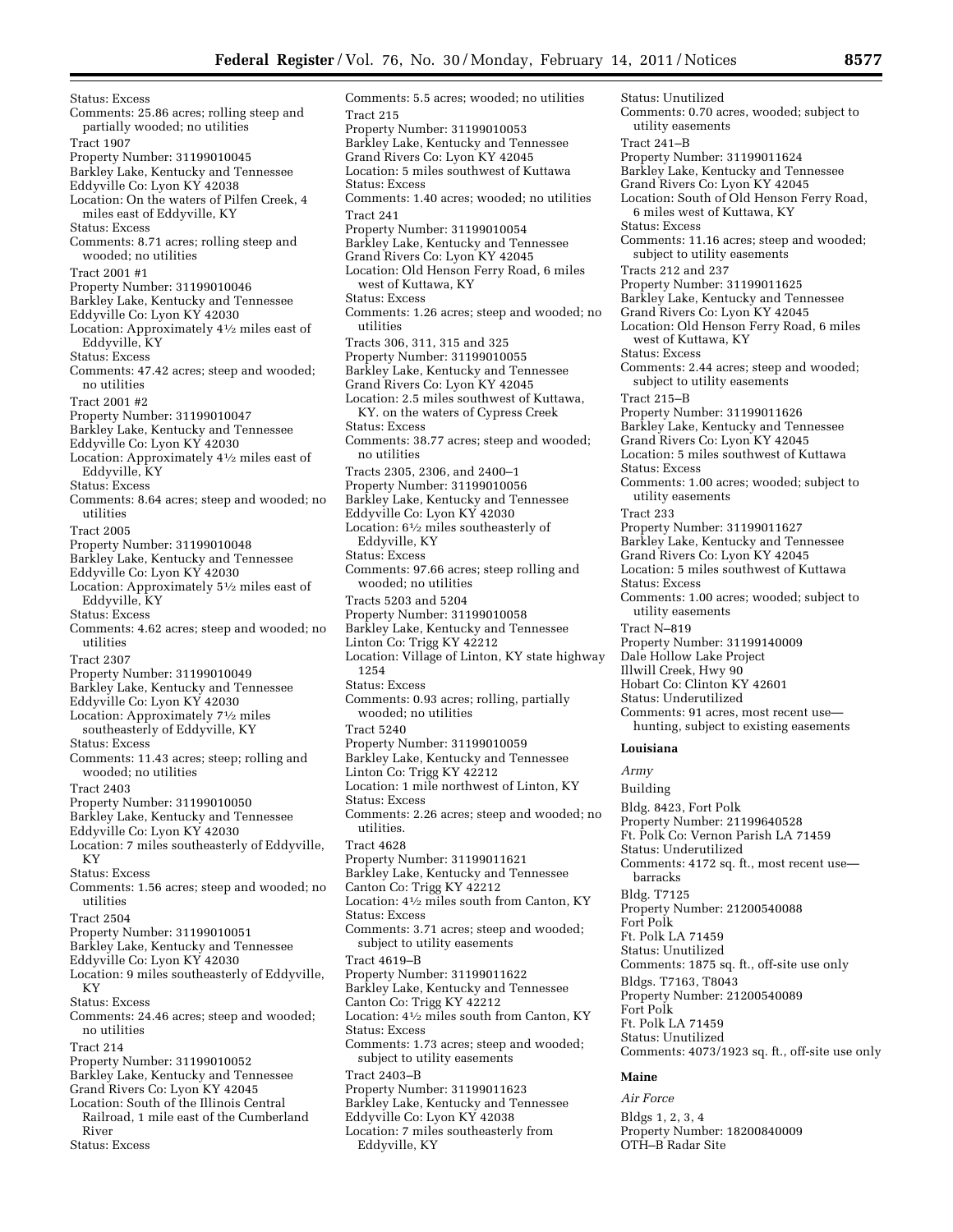Columbia Falls ME Status: Unutilized Comments: various sq. ft., most recent use storage/office **Maryland**  *Army*  Bldg. 0459B Property Number: 21200120106 Aberdeen Proving Ground Aberdeen Co: Harford MD 21005–5001 Status: Unutilized Comments: 225 sq. ft., poor condition, most recent use—equipment bldg., off-site use only Bldg. 00785 Property Number: 21200120107 Aberdeen Proving Ground Aberdeen Co: Harford MD 21005–5001 Status: Unutilized Comments: 160 sq. ft., poor condition, most recent use—shelter, off-site use only Bldg. E5239 Property Number: 21200120113 Aberdeen Proving Ground Aberdeen Co: Harford MD 21005–5001 Status: Unutilized Comments: 230 sq. ft., most recent use storage, off-site use only Bldg. E5317 Property Number: 21200120114 Aberdeen Proving Ground Aberdeen Co: Harford MD 21005–5001 Status: Unutilized Comments: 3158 sq. ft., presence of asbestos/ lead paint, most recent use—lab, off-site use only Bldg. E5637 Property Number: 21200120115 Aberdeen Proving Ground Aberdeen Co: Harford MD 21005–5001 Status: Unutilized Comments: 312 sq. ft., presence of asbestos/ lead paint, most recent use—lab, off-site use only Bldg. 219 Property Number: 21200140078 Ft. George G. Meade Ft. Meade Co: Anne Arundel MD 20755 Status: Unutilized Comments: 8142 sq. ft., presence of asbestos/ lead paint, most recent use—admin., offsite use only Bldg. 294 Property Number: 21200140081 Ft. George G. Meade Ft. Meade Co: Anne Arundel MD 20755 Status: Unutilized Comments: 3148 sq. ft., presence of asbestos/ lead paint, most recent use—entomology facility, offsite use only Bldg. 1007 Property Number: 21200140085 Ft. George G. Meade Ft. Meade Co: Anne Arundel MD 20755 Status: Unutilized Comments: 3108 sq. ft., presence of asbestos/ lead paint, most recent use—storage, offsite use only Bldg. 2214 Property Number: 21200230054 Fort George G. Meade Fort Meade Co: Anne Arundel MD 20755 Status: Unutilized

Comments: 7740 sq. ft., needs rehab, possible asbestos/lead paint, most recent use storage, offsite use only Bldg. 00375 Property Number: 21200320107 Aberdeen Proving Grounds Aberdeen Co: Harford MD 21005 Status: Unutilized Comments: 64 sq. ft., most recent use storage, off-site use only Bldg. 0385A Property Number: 21200320110 Aberdeen Proving Grounds Aberdeen Co: Harford MD 21005 Status: Unutilized Comments: 944 sq. ft., off-site use only Bldg. 00523 Property Number: 21200320113 Aberdeen Proving Grounds Aberdeen Co: Harford MD 21005 Status: Unutilized Comments: 3897 sq. ft., most recent use paint shop, off-site use only Bldg. 0700B Property Number: 21200320121 Aberdeen Proving Grounds Aberdeen Co: Harford MD 21005 Status: Unutilized Comments: 505 sq. ft., off-site use only Bldg. 01113 Property Number: 21200320128 Aberdeen Proving Grounds Aberdeen Co: Harford MD 21005 Status: Unutilized Comments: 1012 sq. ft., off-site use only Bldgs. 01124, 01132 Property Number: 21200320129 Aberdeen Proving Grounds Aberdeen Co: Harford MD 21005 Status: Unutilized Comments: 740/2448 sq. ft., most recent use—lab, off-site use only Bldg. 03558 Property Number: 21200320133 Aberdeen Proving Grounds Aberdeen Co: Harford MD 21005 Status: Unutilized Comments: 18,000 sq. ft., most recent use storage, off-site use only Bldg. 05262 Property Number: 21200320136 Aberdeen Proving Grounds Aberdeen Co: Harford MD 21005 Status: Unutilized Comments: 864 sq. ft., most recent use storage, off-site use only Bldg. 05608 Property Number: 21200320137 Aberdeen Proving Grounds Aberdeen Co: Harford MD 21005 Status: Unutilized Comments: 1100 sq. ft., most recent use maint bldg., off-site use only Bldg. E5645 Property Number: 21200320150 Aberdeen Proving Grounds Aberdeen Co: Harford MD 21005 Status: Unutilized Comments: 548 sq. ft., most recent use storage, off-site use only Bldg. 00435 Property Number: 21200330111 Aberdeen Proving Grounds Aberdeen Co: Harford MD 21005

Status: Unutilized Comments: 1191 sq. ft., needs rehab, most recent use—storage, off-site use only Bldg. 0449A Property Number: 21200330112 Aberdeen Proving Grounds Aberdeen Co: Harford MD 21005 Status: Unutilized Comments: 143 sq. ft., needs rehab, most recent use—substation switch bldg., off-site use only Bldg. 0460 Property Number: 21200330114 Aberdeen Proving Grounds Aberdeen Co: Harford MD 21005 Status: Unutilized Comments: 1800 sq. ft., needs rehab, most recent use—electrical EQ bldg., off-site use only Bldg. 00914 Property Number: 21200330118 Aberdeen Proving Grounds Aberdeen Co: Harford MD 21005 Status: Unutilized Comments: Needs rehab, most recent use safety shelter, off-site use only Bldg. 00915 Property Number: 21200330119 Aberdeen Proving Grounds Aberdeen Co: Harford MD 21005 Status: Unutilized Comments: 247 sq. ft., needs rehab, most recent use—storage, off-site use only Bldg. 01189 Property Number: 21200330126 Aberdeen Proving Grounds Aberdeen Co: Harford MD 21005 Status: Unutilized Comments: 800 sq. ft., needs rehab, most recent use—range bldg., off-site use only Bldg. E1413 Property Number: 21200330127 Aberdeen Proving Grounds Aberdeen Co: Harford MD 21005 Status: Unutilized Comments: Needs rehab, most recent use observation tower, off-site use only Bldg. E3175 Property Number: 21200330134 Aberdeen Proving Grounds Aberdeen Co: Harford MD 21005 Status: Unutilized Comments: 1296 sq. ft., needs rehab, most recent use—hazard bldg., off-site use only 4 Bldgs. Property Number: 21200330135 Aberdeen Proving Grounds Aberdeen Co: Harford MD 21005 Location: E3224, E3228, E3230, E3232, E3234 Status: Unutilized Comments: sq. ft. varies, needs rehab, most recent use—lab test bldgs., off-site use only Bldg. E3241 Property Number: 21200330136 Aberdeen Proving Grounds Aberdeen Co: Harford MD 21005 Status: Unutilized Comments: 592 sq. ft., needs rehab, most recent use—medical res bldg., off-site use only Bldg. E3300 Property Number: 21200330139 Aberdeen Proving Grounds Aberdeen Co: Harford MD 21005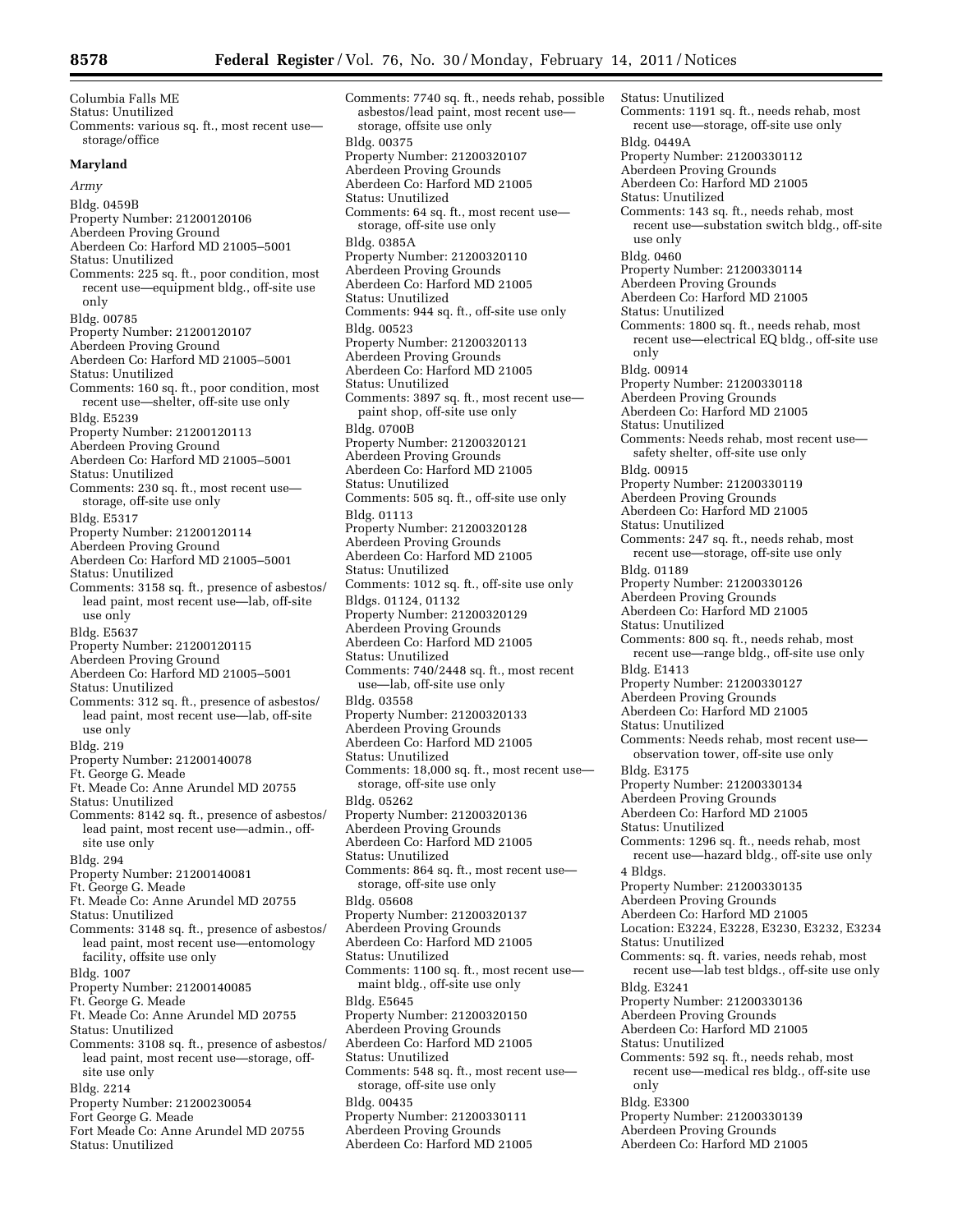Status: Unutilized Comments: 44,352 sq. ft., needs rehab, most recent use—chemistry lab, off-site use only Bldg. E3335 Property Number: 21200330144 Aberdeen Proving Grounds Aberdeen Co: Harford MD 21005 Status: Unutilized Comments: 400 sq. ft., needs rehab, most recent use—storage, off-site use only Bldgs. E3360, E3362, E3464 Property Number: 21200330145 Aberdeen Proving Grounds Aberdeen Co: Harford MD 21005 Status: Unutilized Comments: 3588/236 sq. ft., needs rehab, most recent use—storage, off-site use only Bldg. E3542 Property Number: 21200330148 Aberdeen Proving Grounds Aberdeen Co: Harford MD 21005 Status: Unutilized Comments: 1146 sq. ft., needs rehab, most recent use—lab test bldg., off-site use only Bldg. E4420 Property Number: 21200330151 Aberdeen Proving Grounds Aberdeen Co: Harford MD 21005 Status: Unutilized Comments: 14,997 sq. ft., needs rehab, most recent use—police bldg., off-site use only 4 Bldgs. Property Number: 21200330154 Aberdeen Proving Grounds Aberdeen Co: Harford MD 21005 Location: E5005, E5049, E5050, E5051 Status: Unutilized Comments: sq. ft. varies, needs rehab, most recent use—storage, off-site use only Bldg. E5068 Property Number: 21200330155 Aberdeen Proving Grounds Aberdeen Co: Harford MD 21005 Status: Unutilized Comments: 1200 sq. ft., needs rehab, most recent use—fire station, off-site use only Bldgs. 05448, 05449 Property Number: 21200330161 Aberdeen Proving Grounds Aberdeen Co: Harford MD 21005 Status: Unutilized Comments: 6431 sq. ft., needs rehab, most recent use—enlisted UHP, off-site use only Bldg. 05450 Property Number: 21200330162 Aberdeen Proving Grounds Aberdeen Co: Harford MD 21005 Status: Unutilized Comments: 2730 sq. ft., needs rehab, most recent use—admin., off-site use only Bldgs. 05451, 05455 Property Number: 21200330163 Aberdeen Proving Grounds Aberdeen Co: Harford MD 21005 Status: Unutilized Comments: 2730/6431 sq. ft., needs rehab, most recent use—storage, off-site use only Bldg. 05453 Property Number: 21200330164 Aberdeen Proving Grounds Aberdeen Co: Harford MD 21005 Status: Unutilized Comments: 6431 sq. ft., needs rehab, most recent use—admin., off-site use only

Bldg. E5609 Property Number: 21200330167 Aberdeen Proving Grounds Aberdeen Co: Harford MD 21005 Status: Unutilized Comments: 2053 sq. ft., needs rehab, most recent use—storage, off-site use only Bldg. E5611 Property Number: 21200330168 Aberdeen Proving Grounds Aberdeen Co: Harford MD 21005 Status: Unutilized Comments: 11,242 sq. ft., needs rehab, most recent use—hazard bldg., off-site use only Bldg. E5634 Property Number: 21200330169 Aberdeen Proving Grounds Aberdeen Co: Harford MD 21005 Status: Unutilized Comments: 200 sq. ft., needs rehab, most recent use—flammable storage, off-site use only Bldg. E5654 Property Number: 21200330171 Aberdeen Proving Grounds Aberdeen Co: Harford MD 21005 Status: Unutilized Comments: 21,532 sq. ft., needs rehab, most recent use—storage, off-site use only Bldg. E5942 Property Number: 21200330176 Aberdeen Proving Grounds Aberdeen Co: Harford MD 21005 Status: Unutilized Comments: 2147 sq. ft., needs rehab, most recent use—igloo storage, off-site use only Bldgs. E5952, E5953 Property Number: 21200330177 Aberdeen Proving Grounds Aberdeen Co: Harford MD 21005 Status: Unutilized Comments: 100/24 sq. ft., needs rehab, most recent use—compressed air bldg., off-site use only Bldgs. E7401, E7402 Property Number: 21200330178 Aberdeen Proving Grounds Aberdeen Co: Harford MD 21005 Status: Unutilized Comments: 256/440 sq. ft., needs rehab, most recent use—storage, off-site use only Bldg. E7407, E7408 Property Number: 21200330179 Aberdeen Proving Grounds Aberdeen Co: Harford MD 21005 Status: Unutilized Comments: 1078/762 sq. ft., needs rehab, most recent use—decon facility, off-site use only Bldg. 3070A Property Number: 21200420055 Aberdeen Proving Ground Harford MD 21005 Status: Unutilized Comments: 2299 sq. ft., most recent use heat plant, off-site use only Bldg. E5026 P Property Number: 21200420056 Aberdeen Proving Ground Harford MD 21005 Status: Unutilized Comments: 20,536 sq. ft., most recent use storage, off-site use only Bldg. 05261

Property Number: 21200420057 Aberdeen Proving Ground Harford MD 21005 Status: Unutilized Comments: 10067 sq. ft., most recent use maintenance, off-site use only Bldg. E5876 Property Number: 21200440073 Aberdeen Proving Grounds Aberdeen Co: Harford MD 21005 Status: Unutilized Comments: 1192 sq. ft., needs rehab, most recent use—storage, off-site use only Bldg. 00688 Property Number: 21200530080 Aberdeen Proving Ground Aberdeen Co: Harford MD 21005 Status: Unutilized Comments: 24,192 sq. ft., most recent use ammo, off-site use only Bldg. 04925 Property Number: 21200540091 Aberdeen Proving Ground Aberdeen Co: Harford MD 21005 Status: Unutilized Comments: 1326 sq. ft., off-site use only Bldg. 00255 Property Number: 21200720052 Aberdeen Proving Ground Harford MD 21005 Status: Unutilized Comments: 64 sq. ft., most recent use storage, off-site use only Bldg. 00638 Property Number: 21200720053 Aberdeen Proving Ground Harford MD 21005 Status: Unutilized Comments: 4295 sq. ft., most recent use storage, off-site use only Bldg. 00721 Property Number: 21200720054 Aberdeen Proving Ground Harford MD Status: Unutilized Comments: 135 sq. ft., most recent use storage, off-site use only Bldgs. 00936, 00937 Property Number: 21200720055 Aberdeen Proving Ground Harford MD 21005 Status: Unutilized Comments: 2000 sq. ft., most recent use storage, off-site use only Bldgs. E1410, E1434 Property Number: 21200720056 Aberdeen Proving Ground Harford MD 21005 Status: Unutilized Comments: 2276/3106 sq. ft., most recent use—laboratory, off-site use only Bldg. 03240 Property Number: 21200720057 Aberdeen Proving Ground Harford MD 21005 Status: Unutilized Comments: 10,049 sq. ft., most recent use office, off-site use only Bldg. E3834 Property Number: 21200720058 Aberdeen Proving Ground Harford MD 21005 Status: Unutilized Comments: 72 sq. ft., most recent use—office, off-site use only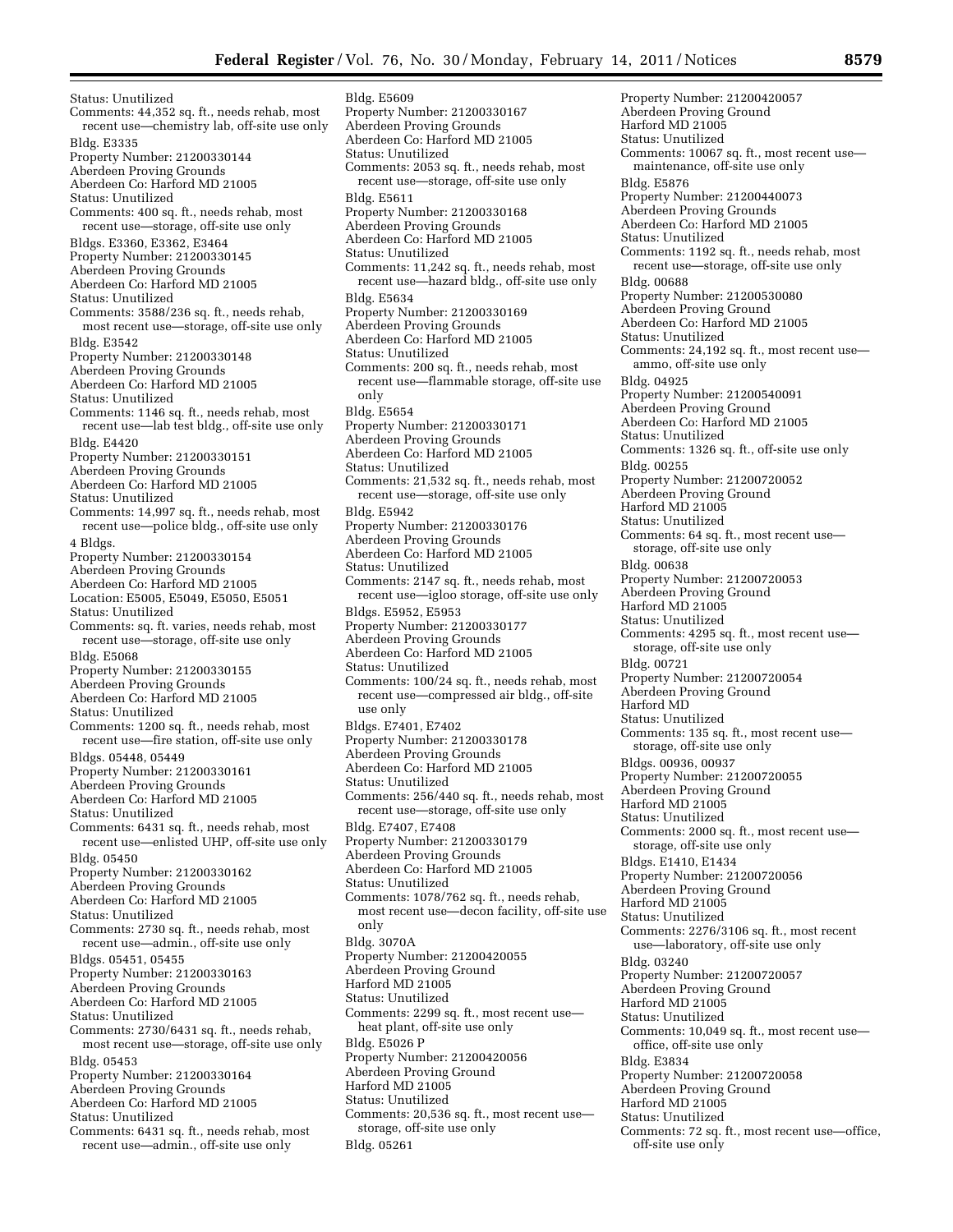Bldgs. E4465, E4470, E4480 Property Number: 21200720059 Aberdeen Proving Ground Harford MD 21005 Status: Unutilized Comments: 17658/16876/17655 sq. ft., most recent use—office, off-site use only Bldgs. E5137, 05219 Property Number: 21200720060 Aberdeen Proving Ground Harford MD 21005 Status: Unutilized Comments: 3700/8175 sq. ft., most recent use—office, off-site use only Bldg. E5236 Property Number: 21200720061 Aberdeen Proving Ground Harford MD 21005 Status: Unutilized Comments: 10,325 sq. ft., most recent use storage, off-site use only Bldg. E5282 Property Number: 21200720062 Aberdeen Proving Ground Harford MD 21005 Status: Unutilized Comments: 4820 sq. ft., most recent use hazard bldg., off-site use only Bldgs. E5736, E5846, E5926 Property Number: 21200720063 Aberdeen Proving Ground Harford MD 21005 Status: Unutilized Comments: 1069/4171/11279 sq. ft., most recent use—storage, off-site use only Bldg. E6890 Property Number: 21200720064 Aberdeen Proving Ground Harford MD 21005 Status: Unutilized Comments: 1 sq. ft., most recent use—impact area, off-site use only Bldg. 00310 Property Number: 21200820077 Aberdeen Proving Ground Harford MD 21005 Status: Unutilized Comments: 56516 sq. ft., most recent use admin., off-site use only Bldg. 00315 Property Number: 21200820078 Aberdeen Proving Ground Harford MD Status: Unutilized Comments: 74396 sq. ft., most recent use mach shop, off-site use only Bldg. 00338 Property Number: 21200820079 Aberdeen Proving Ground Harford MD Status: Unutilized Comments: 45443 sq. ft., most recent use gnd tran eqp, off-site use only Bldg. 00360 Property Number: 21200820080 Aberdeen Proving Ground Harford MD Status: Unutilized Comments: 15287 sq. ft., most recent use general inst., off-site use only Bldg. 00445 Property Number: 21200820081 Aberdeen Proving Ground Harford MD

Status: Unutilized Comments: 6367 sq. ft., most recent use—lab, off-site use only Bldg. 00851 Property Number: 21200820082 Aberdeen Proving Ground Harford MD Status: Unutilized Comments: 694 sq. ft., most recent use range bldg., off-site use only E1043 Property Number: 21200820083 Aberdeen Proving Ground Harford MD Status: Unutilized Comments: 5200 sq. ft., most recent use—lab, off-site use only Bldg. 01089 Property Number: 21200820084 Aberdeen Proving Ground Harford MD Status: Unutilized Comments: 12369 sq. ft., most recent use veh maint, off-site use only Bldg. 01091 Property Number: 21200820085 Aberdeen Proving Ground Harford MD Status: Unutilized Comments: 2201 sq. ft., most recent use storage, off-site use only Bldg. E1386 Property Number: 21200820086 Aberdeen Proving Ground Harford MD Status: Unutilized Comments: 251 sq. ft., most recent use—eng/ mnt, off-site use only 5 Bldgs. Property Number: 21200820087 Aberdeen Proving Ground Harford MD Location: E1440, E1441, E1443, E1445, E1455 Status: Unutilized Comments: 112 sq. ft., most recent use safety shelter, off-site use only Bldg. E1467, E1485 Property Number: 21200820088 Aberdeen Proving Ground Harford MD Status: Unutilized Comments: 160/800 sq. ft., most recent use storage, off-site use only Bldg. E1521 Property Number: 21200820090 Aberdeen Proving Ground Harford MD Status: Unutilized Comments: 1200 sq. ft., most recent use overhead protection, off-site use only Bldg. E1570 Property Number: 21200820091 Aberdeen Proving Ground Harford MD Status: Unutilized Comments: 47027 sq. ft., most recent use office, off-site use only Bldg. E1572 Property Number: 21200820092 Aberdeen Proving Ground Harford MD Status: Unutilized Comments: 1402 sq. ft., most recent use maint., off-site use only

4 Bldgs. Property Number: 21200820093 Aberdeen Proving Ground Harford MD Location: E1645, E1675, E1677, E1930 Status: Unutilized Comments: Various sq. ft., most recent use office, off-site use only Bldg.. E2160, E2184, E2196 Property Number: 21200820094 Aberdeen Proving Ground Harford MD Status: Unutilized Comments: 12440/13816 sq. ft., most recent use—storage, off-site use only Bldg. E2174 Property Number: 21200820095 Aberdeen Proving Ground Harford MD Status: Unutilized Comments: 132 sq. ft., off-site use only Bldgs. 02208, 02209 Property Number: 21200820096 Aberdeen Proving Ground Harford MD Status: Unutilized Comments: 11566/18085 sq. ft., most recent use—lodging, off-site use only Bldg. 02353 Property Number: 21200820097 Aberdeen Proving Ground Harford MD Status: Unutilized Comments: 19252 sq. ft., most recent use veh maint, off-site use only Bldgs. 02482, 02484 Property Number: 21200820098 Aberdeen Proving Ground Harford MD Status: Unutilized Comments: 8359 sq. ft., most recent use—gen purp, off-site use only Bldg. 02483 Property Number: 21200820099 Aberdeen Proving Ground Harford MD Status: Unutilized Comments: 1360 sq. ft., most recent use heat plt, off-site use only Bldg.. 02504, 02505 Property Number: 21200820100 Aberdeen Proving Ground Harford MD Status: Unutilized Comments: 11720/17434 sq. ft., most recent use—lodging, off-site use only Bldg.. 02831, E3488 Property Number: 21200820101 Aberdeen Proving Ground Harford MD Status: Unutilized Comments: 576/64 sq. ft., most recent use access cnt fac, off-site use only Bldg. 2831A Property Number: 21200820102 Aberdeen Proving Ground Harford MD Status: Unutilized Comments: 1200 sq. ft., most recent use overhead protection, off-site use only Bldg. 03320 Property Number: 21200820103 Aberdeen Proving Ground Harford MD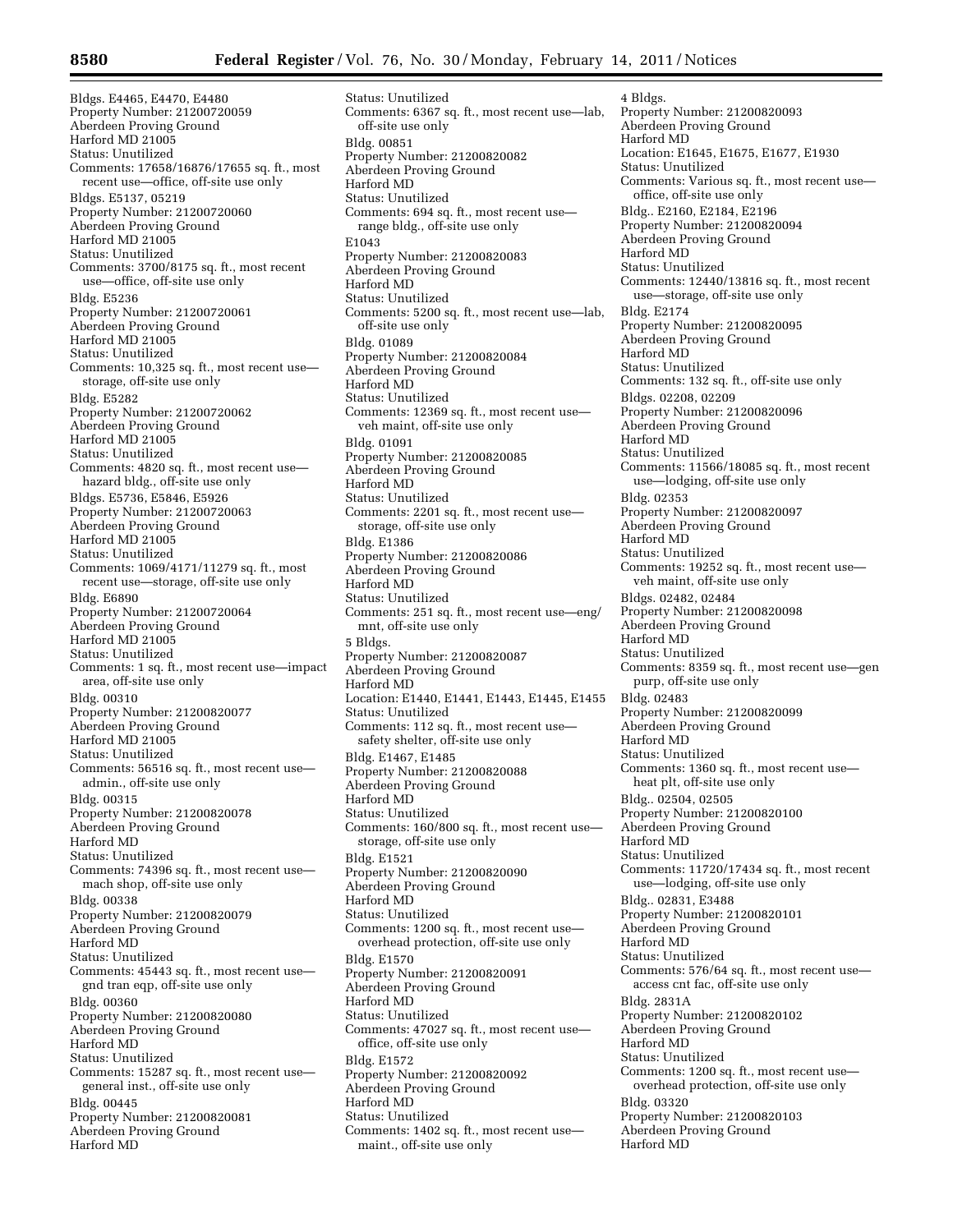Status: Unutilized Comments: 10600 sq. ft., most recent use admin, off-site use only Bldg. E3466 Property Number: 21200820104 Aberdeen Proving Ground Aberdeen MD Status: Unutilized Comments: 236 sq. ft., most recent use protective barrier, off-site use only 4 Bldgs. Property Number: 21200820105 Aberdeen Proving Ground Harford MD Location: E3510, E3570, E3640, E3832 Status: Unutilized Comments: Various sq. ft., most recent use lab, off-site use only Bldg. E3544 Property Number: 21200820106 Aberdeen Proving Ground Harford MD Status: Unutilized Comments: 5400 sq. ft., most recent use—ind waste, off-site use only Bldgs. E3561, 03751 Property Number: 21200820107 Aberdeen Proving Ground Harford MD Status: Unutilized Comments: 64/189 sq. ft., most recent use access cnt fac, off-site use only Bldg. 03754 Property Number: 21200820108 Aberdeen Proving Ground Harford MD Status: Unutilized Comments: 324 sq. ft., most recent use classroom, off-site use only Bldg. 3823A Property Number: 21200820109 Aberdeen Proving Ground Harford MD Status: Unutilized Comments: 113 sq. ft., most recent use shed, off-site use only Bldg. E3948 Property Number: 21200820110 Aberdeen Proving Ground Harford MD Status: Unutilized Comments: 3420 sq. ft., most recent use emp chg fac, off-site use only 4 Bldgs. Property Number: 21200820111 Aberdeen Proving Ground Harford MD Location: E5057, E5058, E5246, 05258 Status: Unutilized Comments: Various sq. ft., most recent use storage, off-site use only Bldgs. E5106, 05256 Property Number: 21200820112 Aberdeen Proving Ground Harford MD Status: Unutilized Comments: 18621/8720 sq. ft., most recent use—office, off-site use only Bldg. E5126 Property Number: 21200820113 Aberdeen Proving Ground Harford MD Status: Unutilized Comments: 17664 sq. ft., most recent use heat plt, off-site use only

Bldg. E5128 Property Number: 21200820114 Aberdeen Proving Ground Harford MD Status: Unutilized Comments: 3750 sq. ft., most recent use substation, off-site use only Bldg. E5188 Property Number: 21200820115 Aberdeen Proving Ground Harford MD Status: Unutilized Comments: 22790 sq. ft., most recent use lab, off-site use only Bldg. E5179 Property Number: 21200820116 Aberdeen Proving Ground Harford MD Status: Unutilized Comments: 47335 sq. ft., most recent use info sys, off-site use only Bldg. E5190 Property Number: 21200820117 Aberdeen Proving Ground Harford MD Status: Unutilized Comments: 874 sq. ft., most recent use storage, off-site use only Bldg. 05223 Property Number: 21200820118 Aberdeen Proving Ground Harford MD Status: Unutilized Comments: 6854 sq. ft., most recent use—gen rep inst, off-site use only Bldgs. 05259, 05260 Property Number: 21200820119 Aberdeen Proving Ground Harford MD Status: Unutilized Comments: 10067 sq. ft., most recent use maint, off-site use only Bldgs. 05263, 05264 Property Number: 21200820120 Aberdeen Proving Ground Harford MD Status: Unutilized Comments: 200 sq. ft., most recent use—org space, off-site use only 5 Bldgs. Property Number: 21200820121 Aberdeen Proving Ground Harford MD Location: 05267, E5294, E5327, E5441, E5485 Status: Unutilized Comments: Various sq. ft., most recent use storage, off-site use only Bldg. E5292 Property Number: 21200820122 Aberdeen Proving Ground Harford MD Status: Unutilized Comments: 1166 sq. ft., most recent use comp rep inst, off-site use only Bldg. E5380 Property Number: 21200820123 Aberdeen Proving Ground Harford MD Status: Unutilized Comments: 9176 sq. ft., most recent use—lab, off-site use only Bldg. E5452 Property Number: 21200820124 Aberdeen Proving Ground

Harford MD Status: Unutilized Comments: 9623 sq. ft., off-site use only Bldg. 05654 Property Number: 21200820125 Aberdeen Proving Ground Harford MD Status: Unutilized Comments: 38 sq. ft. most recent use—shed, off-site use only Bldg. 05656 Property Number: 21200820126 Aberdeen Proving Ground Harford MD Status: Unutilized Comments: 2240 sq. ft., most recent use overhead protection off-site use only 5 Bldgs. Property Number: 21200820127 Aberdeen Proving Ground Harford MD Location: E5730, E5738, E5915, E5928, E6875 Status: Unutilized Comments: Various sq. ft., most recent use storage, off-site use only Bldg. E5770 Property Number: 21200820128 Aberdeen Proving Ground Harford MD Status: Unutilized Comments: 174 sq. ft., most recent use—cent wash, off-site use only Bldg. E5840 Property Number: 21200820129 Aberdeen Proving Ground Harford MD Status: Unutilized Comments: 14200 sq. ft., most recent use lab, off-site use only Bldg. E5946 Property Number: 21200820130 Aberdeen Proving Ground Harford MD Status: Unutilized Comments: 2147 sq. ft., most recent use igloo str, off-site use only Bldg. E6872 Property Number: 21200820131 Aberdeen Proving Ground Harford MD Status: Unutilized Comments: 1380 sq. ft., most recent use dispatch, off-site use only Bldgs. E7331, E7332, E7333 Property Number: 21200820132 Aberdeen Proving Ground Harford MD Status: Unutilized Comments: Most recent use—protective barrier, off-site use only Bldg. E7821 Property Number: 21200820133 Aberdeen Proving Ground Harford MD Status: Unutilized Comments: 3500 sq. ft., most recent use xmitter bldg, off-site use only Bldg. 02483 Property Number: 21200920025 Aberdeen Proving Ground Harford MD 21005 Status: Unutilized Comments:1360 sq. ft., most recent use—heat plt bldg., off-site use only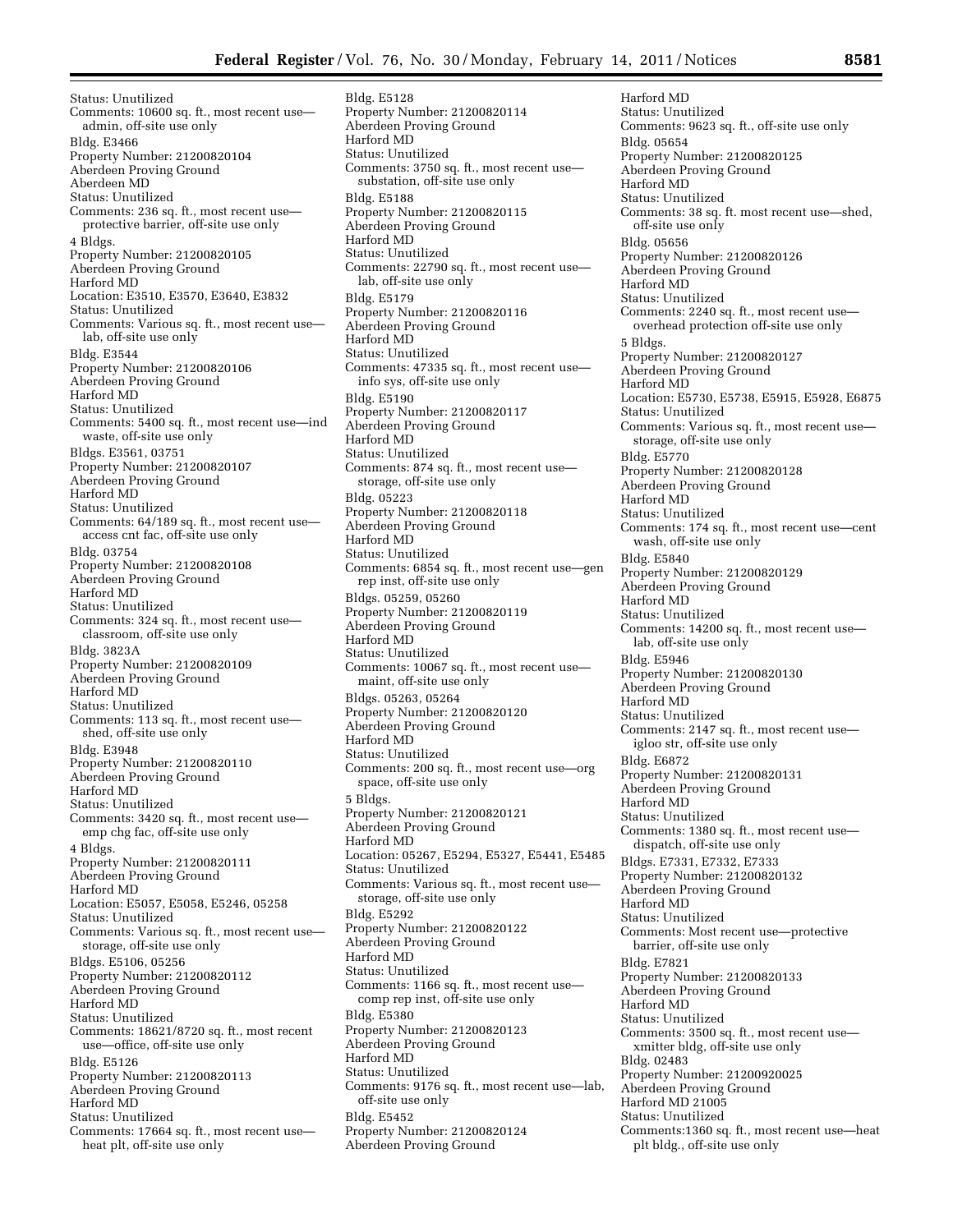2 acres Property Number: 21200640095 Fort Meade Odenton Rd/Rt 175 Ft. Meade MD 20755 Status: Unutilized Comments: Light industrial 16 acres Property Number: 21200640096 Fort Meade Rt 198/Airport Road Ft. Meade MD 20755 Status: Unutilized Comments: light industrial

#### **Mississippi**

*GSA*  Building James O. Eastland Property Number: 54201040020 245 East Capitol St. Jackson Co: Hinds MS 39201–2409 Location: Federal Bldg. and Courthouse Status: Excess Comments: 14,000 sq. ft., current/recent use: gov't offices and courtrooms, asbestos identified behind walls, and historic bldg. preservation covenants will be included in the Deed of Conveyance GSA Number: 4–G–MS–0567–AA

#### **Missouri**

*Air Force*  Land Communications Site Property Number: 18200710001 County Road 424 Dexter Co: Stoddard MO Status: Unutilized Comments: 10.63 acres Outer Marker Annex Property Number: 18200940001 Whiteman AFB Knob Noster MO 65336 Status: Unutilized Comments: 0.75 acres, most recent use communication Annex No. 3 Property Number: 18201020001 Whiteman AFB Knob Noster MO 65336 Status: Underutilized Comments: 9 acres

#### **Missouri**

*Army*  Building Bldg. T1497 Property Number: 21199420441 Fort Leonard Wood Ft. Leonard Wood Co: Pulaski MO 65473– 5000 Status: Underutilized

Comments: 4720 sq. ft., 2-story, presence of lead base paint, most recent use—admin/ gen. purpose, off-site use only Bldg. T2139 Property Number: 21199420446 Fort Leonard Wood Ft. Leonard Wood Co: Pulaski MO 65473– 5000 Status: Underutilized Comments: 3663 sq. ft., 1-story, presence of lead base paint, most recent use—admin/ gen. purpose, off-site use only Bldg. T2385 Property Number: 21199510115 Fort Leonard Wood Ft. Leonard Wood Co: Pulaski MO 65473 Status: Excess Comments: 3158 sq. ft., 1-story, wood frame, most recent use—admin., to be vacated 8/ 95, off-site use only Bldg. 2167 Property Number: 21199820179 Fort Leonard Wood Ft. Leonard Wood Co: Pulaski MO 65473– 5000 Status: Unutilized Comments: 1296 sq. ft., presence of asbestos/ lead paint, most recent use—admin., offsite use only Bldgs. 2192, 2196, 2198 Property Number: 21199820183 Fort Leonard Wood Ft. Leonard Wood Co: Pulaski MO 65473– 5000 Status: Unutilized Comments: 4720 sq. ft., presence of asbestos/ lead paint, most recent use—barracks, offsite use only 12 Bldgs Property Number: 21200410110 Fort Leonard Wood Ft. Leonard Wood Co: Pulaski MO 65743– 8944 Location: 07036, 07050, 07054, 07102, 07400, 07401, 08245, 08249, 08251, 08255, 08257, 08261 Status: Unutilized Comments: 7152 sq. ft. 6 plex housing quarters, potential contaminants, off-site use only 6 Bldg Property Number: 21200410111 Fort Leonard Wood Ft. Leonard Wood Co: Pulaski MO 65743– 8944 Location: 07044, 07106, 07107, 08260, 08281, 08300 Status: Unutilized Comments: 9520 sq ft., 8 plex housing quarters, potential contaminants, off-site use only 15 Bldgs Property Number: 21200410112 Property Number: 21200410113 Fort Leonard Wood Ft. Leonard Wood Co: Pulaski MO 65743– Status: Unutilized

Fort Leonard Wood

08262–08263, 08265 Status: Unutilized

8944

use only Bldgs 08283, 08285

Ft. Leonard Wood Co: Pulaski MO 65743–

08252–08254, 08256, 08258–08259,

Comments: 4784 sq ft., 4 plex housing quarters, potential contaminants, off-site

Location: 08242, 08243, 08246–08248, 08250, Comments: 2240 sq ft, 2 plex housing quarters, potential contaminants, off-site use only 15 Bldgs Property Number: 21200410114 Fort Leonard Wood Ft. Leonard Wood Co: Pulaski MO 65743– 0827 Location: 08267, 08269, 08271, 08273, 08275, 08277, 08279, 08290, 08296, 08301 Status: Unutilized Comments: 4784 sq ft., 4 plex housing quarters, potential contaminants, off-site use only Bldg 09432 Property Number: 21200410115 Fort Leonard Wood Ft. Leonard Wood Co: Pulaski MO 65743– 8944 Status: Unutilized Comments: 8724 sq ft., 6-plex housing quarters, potential contaminants, off-site use only Bldgs. 5006 and 5013 Property Number: 21200430064 Fort Leonard Wood Ft. Leonard Wood Co: Pulaski MO 65743– 8944 Status: Unutilized Comments: 192 sq. ft., needs repair, most recent use—generator bldg., off-site use only Bldgs. 13210, 13710 Property Number: 21200430065 Fort Leonard Wood Ft. Leonard Wood Co: Pulaski MO 65743– 8944 Status: Unutilized Comments: 144 sq. ft. each, needs repair, most recent use—communication, off-site use only **Montana**  Bldg. 00405 Property Number: 21200130099 Fort Harrison Ft. Harrison Co: Lewis/Clark MT 59636 Status: Unutilized Comments: 3467 sq. ft., most recent use storage, security limitations Bldg. T0066 Property Number: 21200130100 Fort Harrison Ft. Harrison Co: Lewis/Clark MT 59636 Status: Unutilized Comments: 528 sq. ft., needs rehab, presence of asbestos, security limitations Bldg. 00001 Property Number: 21200540093 Sheridan Hall USARC Helena MT 59601 Status: Unutilized Comments: 19,321 sq. ft., most recent use— Reserve Center Bldg. 00003 Property Number: 21200540094 Sheridan Hall USARC Helena MT 59601 Status: Unutilized

8944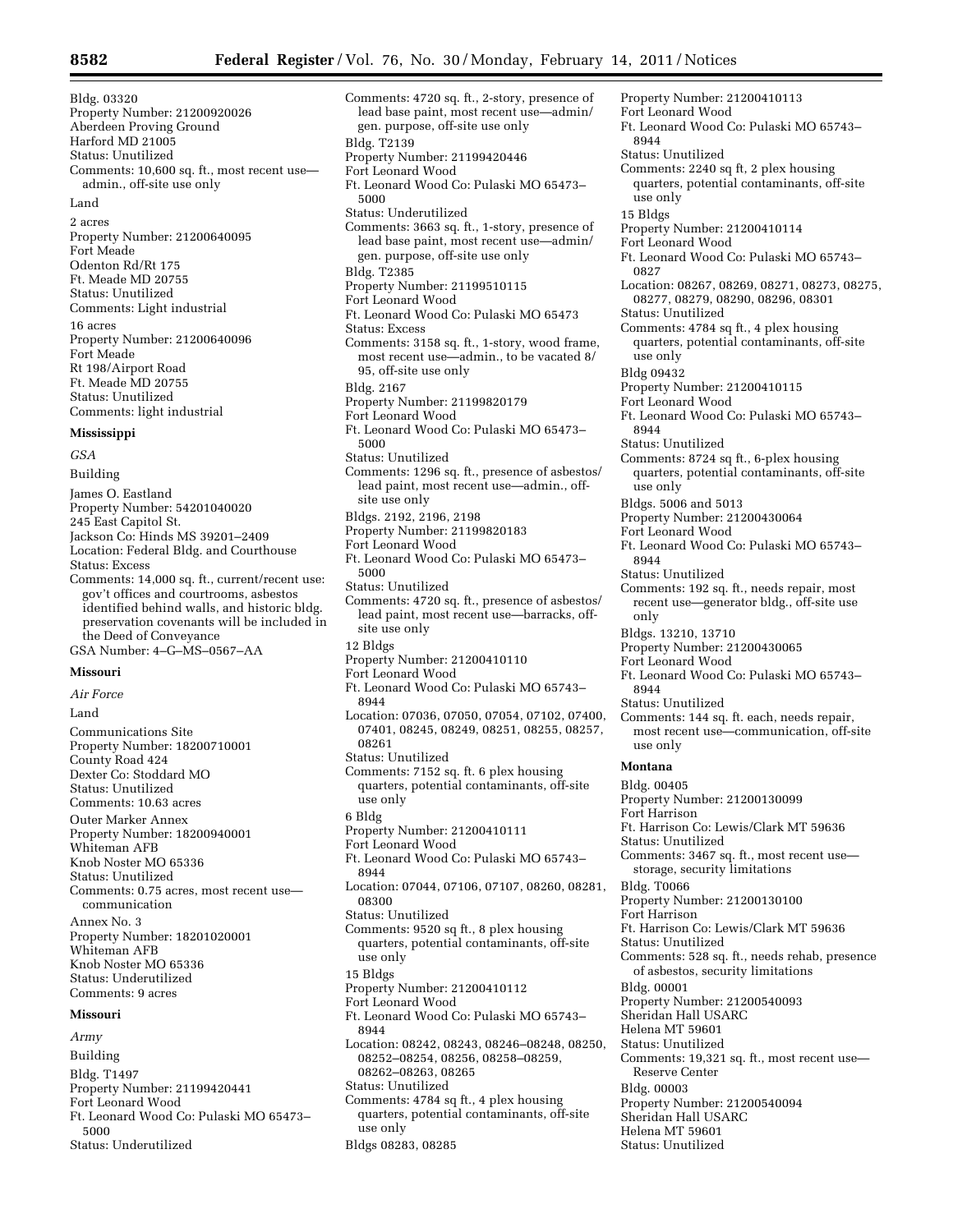Comments: 1950 sq. ft., most recent use maintenance/storage *COE*  Bldg. 1 Property Number: 31200040010 Butte Natl Guard Butte Co: Silverbow MT 59701 Status: Unutilized Comments: 22799 sq. ft., presence of asbestos, most recent use—cold storage, off-site use only Bldg. 2 Property Number: 31200040011 Butte Natl Guard Butte Co: Silverbow MT 59701 Status: Unutilized Comments: 3292 sq. ft., most recent use cold storage, off-site use only Bldg. 3 Property Number: 31200040012 Butte Natl Guard Butte Co: Silverbow MT 59701 Status: Unutilized Comments: 964 sq. ft., most recent use—cold storage, off-site use only Bldg. 4 Property Number: 31200040013 Butte Natl Guard Butte Co: Silverbow MT 59701 Status: Unutilized Comments: 72 sq. ft., most recent use—cold storage, off-site use only Bldg. 5 Property Number: 31200040014 Butte Natl Guard Butte Co: Silverbow MT 59701 Status: Unutilized Comments: 1286 sq. ft., most recent use cold storage, off-site use only **New Jersey**  Bldg. 732 Property Number: 21199740315 Armament R Engineering Center

Picatinny Arsenal Co: Morris NJ 07806–5000 Status: Unutilized Comments: 9077 sq. ft., needs rehab, most recent use—storage, off-site use only Bldg. 816C Property Number: 21200130103 Armament R, D, Center Picatinny Arsenal Co: Morris NJ 07806–5000 Status: Unutilized Comments: 144 sq. ft., most recent use storage, off-site use only 5 Bldgs. Property Number: 21200940032 Picatinny Arsenal Dover NJ 07806 Location: 3710, 3711, 3712, 3713, 3714 Status: Unutilized Comments: Residential trailers, needs rehab, off-site use only Bldgs. 3704, 3706 Property Number: 21201010016 Picatinny Arsenal Dover NI 07806 Status: Unutilized Comments: 768 sq. ft. residential trailers, needs rehab, off-site use only

#### **New Mexico**

Bldg. 34198 Property Number: 21200230062 White Sands Missile Range Dona Ana NM 88002 Status: Excess Comments: 107 sq. ft., most recent use security, off-site use only **New York**  *Air Force*  Bldg. 240 Property Number: 18200340023 Rome Lab Rome Co: Oneida NY 13441 Status: Unutilized Comments: 39108 sq. ft., presence of asbestos, most recent use—Electronic Research Lab Bldg. 247 Property Number: 18200340024 Rome Lab Rome Co: Oneida NY 13441 Status: Unutilized Comments: 13199 sq. ft., presence of asbestos, most recent use—Electronic Research Lab Bldg. 248 Property Number: 18200340025 Rome Lab Rome Co: Oneida NY 13441 Status: Unutilized Comments: 4000 sq. ft., presence of asbestos, most recent use—Electronic Research Lab Bldg. 302 Property Number: 18200340026 Rome Lab Rome Co: Oneida NY 13441 Status: Unutilized Comments: 10288 sq. ft., presence of asbestos, most recent use communications facility *Army*  Bldg.1227 Property Number: 21200440074 U.S. Military Academy

#### Highlands Co: Orange NY 10996–1592 Status: Unutilized Comments: 3800 sq. ft., needs repair, possible asbestos/lead paint, most recent use maintenance, off-site use only Bldg. 2218 Property Number: 21200510067 Stewart Newburg USARC New Windsor Co: Orange NY 12553–9000 Status: Unutilized Comments: 32,000 sq. ft., poor condition, requires major repairs, most recent use storage/services 7 Bldgs. Property Number: 21200510068 Stewart Newburg USARC New Windsor Co: Orange NY 12553–9000 Location: 2122, 2124, 2126, 2128, 2106, 2108, 2104 Status: Unutilized Comments: Sq. ft. varies, poor condition, needs major repairs, most recent use storage/services Bldg. 1230 Property Number: 21200940014 U.S. Army Garrison Orange NY 10996 Status: Unutilized Comments: 4538 sq. ft., possible asbestos/ lead paint, most recent use—clubhouse,

off-site use only

Bldg. 4802 Property Number: 21201010019 Fort Drum Jefferson NY 13602 Status: Unutilized Comments: 3300 sq. ft., most recent use hdgts. facility, off-site use only Bldgs. 4813 Property Number: 21201010020 Fort Drum Jefferson NY 13602 Status: Unutilized Comments: 750 sq. ft., most recent use—wash rack, off-site use only Bldg. 4814 Property Number: 21201010021 Fort Drum Jefferson NY 13602 Status: Unutilized Comments: 2592 sq. ft., most recent use item repair, off-site use only Bldgs. 1240, 1255 Property Number: 21201010022 Fort Drum Jefferson NY 13602 Status: Unutilized Comments: Various sq. ft., most recent use vehicle maint. facility, off-site use only 6 Bldgs. Property Number: 21201010023 Fort Drum Jefferson NY 13602 Location: 1248, 1250, 1276, 2361, 4816, 4817 Status: Unutilized Comments: Various sq. ft., most recent use storage, off-site use only Bldg. 1050 Property Number: 21201010024 Fort Drum Jefferson NY 13602 Status: Unutilized Comments: 1493 sq. ft., most recent use training, off-site use only Bldg. 10791 Property Number: 21201010025 Fort Drum Jefferson NY 13602 Status: Unutilized Comments: 72 sq. ft., most recent use smoking shelter, off-site use only *VA*  Bldg. 3 Property Number: 97200520001 VA Medical Center Batavia Co: Genesee NY 14020 Status: Unutilized Comments: 5840 sq. ft., needs rehab, presence of asbestos, most recent use offices, eligible for Natl Register of Historic Places 1/5/2011, Renovated and currently using it for MCCF and VISN Finance **North Carolina**  *Air Force*  Land

0.14 acres Property Number: 18200810001 Pope AFB

- Pope AFB NC
- Status: Excess
- Comments: Most recent use—middle marker, easement for entry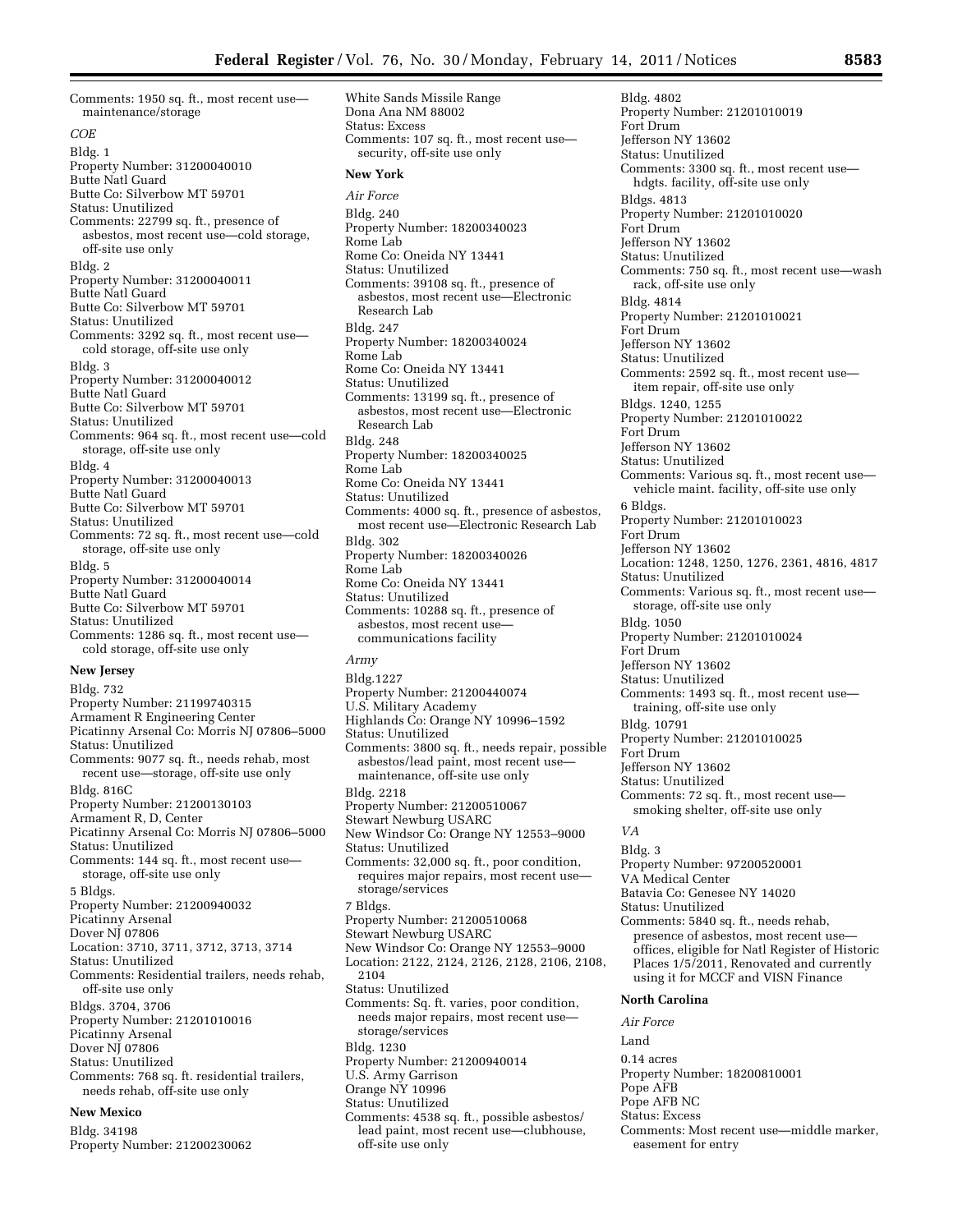*GSA*  Building Greensboro Federal Bldg. Property Number: 54201040018 320 Federal Place Geensboro NC 27401 Status: Excess Comments: 94,809 sq. ft. office bldg., major structural issues exist with exterior brick facade GSA Number: 4–G–NC–750 **Ohio**  *Army*  Land Land Property Number: 21200340094 Defense Supply Center Columbus Co: Franklin OH 43216–5000 Status: Excess Comments: 11 acres, railroad access *COE*  Building Barker Historic House Property Number: 31199120018 Willow Island Locks and Dam Newport Co: Washington OH 45768–9801 Location: Located at lock site, downstream of lock and dam structure Status: Unutilized

Comments: 1600 sq. ft. bldg. with  $\frac{1}{2}$  acre of land, 2 story brick frame, needs rehab, on Natl Register of Historic Places, no utilities, off-site use only Bldg. MURDOT–23142 Property Number: 31201020001 5153 State Rd Dover OH 44622 Status: Unutilized Comments: 664 sq. ft. office bldg., presence of asbestos/lead paint, off-site use only

#### **Oklahoma**

*Army* 

- Bldg. T–838, Fort Sill Property Number: 21199220609 838 Macomb Road Lawton Co: Comanche OK 73503–5100 Status: Unutilized Comments: 151 sq. ft., wood frame, 1 story, off-site removal only, most recent use—vet facility (quarantine stable). Bldg. T–954, Fort Sill Property Number: 21199240659 954 Quinette Road Lawton Co: Comanche OK 73503–5100 Status: Unutilized Comments: 3571 sq. ft., 1 story wood frame, needs rehab, off-site use only, most recent use—motor repair shop. Bldg. T–3325, Fort Sill Property Number: 21199240681 3325 Naylor Road Lawton Co: Comanche OK 73503–5100 Status: Unutilized Comments: 8832 sq. ft., 1 story wood frame, needs rehab, off-site use only, most recent use—warehouse. Bldg. T–4226 Property Number: 21199440384 Fort Sill
- Lawton Co: Comanche OK 73503

Status: Unutilized Comments: 114 sq. ft., 1-story wood frame, possible asbestos and lead paint, most recent use—storage, off-site use only Bldg. P–1015, Fort Sill Property Number: 21199520197 Lawton Co: Comanche OK 73501–5100 Status: Unutilized Comments: 15402 sq. ft., 1-story, most recent use—storage, off-site use only Bldg. P–366, Fort Sill Property Number: 21199610740 Lawton Co: Comanche OK 73503 Status: Unutilized Comments: 482 sq. ft., possible asbestos, most recent use—storage, off-site use only Building P–5042 Property Number: 21199710066 Fort Sill Lawton Co: Comanche OK 73503–5100 Status: Unutilized Comments: 119 sq. ft., possible asbestos and leadpaint, most recent use—heatplant, offsite use only 4 Buildings Property Number: 21199710086 Fort Sill Lawton Co: Comanche OK 73503–5100 Location: T–6465, T–6466, T–6467, T–6468 Status: Unutilized Comments: Various sq. ft., possible asbestos and leadpaint, most recent use—range support, off-site use only Bldg. T–810 Property Number: 21199730350 Fort Sill Lawton Co: Comanche OK 73503–5100 Status: Unutilized Comments: 7205 sq. ft., possible asbestos/ lead paint, most recent use—hay storage, off-site use only Bldgs. T–837, T–839 Property Number: 21199730351 Fort Sill Lawton Co: Comanche OK 73503–5100 Status: Unutilized Comments: Approx. 100 sq. ft. each, possible asbestos/lead paint, most recent use storage, off-site use only Bldg. P–934 Property Number: 21199730353 Fort Sill Lawton Co: Comanche OK 73503–5100 Status: Unutilized Comments: 402 sq. ft., possible asbestos/lead paint, most recent use—storage, off-site use only Bldgs. T–1468, T–1469 Property Number: 21199730357 Fort Sill Lawton Co: Comanche OK 73503–5100 Status: Unutilized Comments: 114 sq. ft., possible asbestos/lead paint, most recent use—storage, off-site use only Bldg. T–1470 Property Number: 21199730358 Fort Sill Lawton Co: Comanche OK 73503–5100 Status: Unutilized Comments: 3120 sq. ft., possible asbestos/ lead paint, most recent use—storage, offsite use only Bldgs. T–1954, T–2022

Property Number: 21199730362 Fort Sill Lawton Co: Comanche OK 73503–5100 Status: Unutilized Comments: Approx. 100 sq. ft. each, possible asbestos/lead paint, most recent use storage, off-site use only Bldg. T–2184 Property Number: 21199730364 Fort Sill Lawton Co: Comanche OK 73503–5100 Status: Unutilized Comments: 454 sq. ft., possible asbestos/lead paint, most recent use—storage, off-site use only Bldgs. T–2186, T–2188, T–2189 Property Number: 21199730366 Fort Sill Lawton Co: Comanche OK 73503–5100 Status: Unutilized Comments: 1656–3583 sq. ft., possible asbestos/lead paint, most recent use vehicle maint. shop, off-site use only Bldg. T–2187 Property Number: 21199730367 Fort Sill Lawton Co: Comanche OK 73503–5100 Status: Unutilized Comments: 1673 sq. ft., possible asbestos/ lead paint, most recent use—storage, offsite use only Bldgs. T–2291 thru T–2296 Property Number: 21199730372 Fort Sill Lawton Co: Comanche OK 73503–5100 Status: Unutilized Comments: 400 sq. ft. each, possible asbestos/lead paint, most recent use storage, off-site use only Bldgs. T–3001, T–3006 Property Number: 21199730383 Fort Sill Lawton Co: Comanche OK 73503–5100 Status: Unutilized Comments: Approx. 9300 sq. ft., possible asbestos/lead paint, most recent use storage, off-site use only Bldg. T–3314 Property Number: 21199730385 Fort Sill Lawton Co: Comanche OK 73503–5100 Status: Unutilized Comments: 229 sq. ft., possible asbestos/lead paint, most recent use—office, off-site use only Bldg. T–5041 Property Number: 21199730409 Fort Sill Lawton Co: Comanche OK 73503–5100 Status: Unutilized Comments: 763 sq. ft., possible asbestos/lead paint, most recent use—storage, off-site use only Bldg. T–5420 Property Number: 21199730414 Fort Sill Lawton Co: Comanche OK 73503–5100 Status: Unutilized Comments: 189 sq. ft., possible asbestos/lead paint, most recent use—fuel storage, offsite use only Bldg. T–7775 Property Number: 21199730419 Fort Sill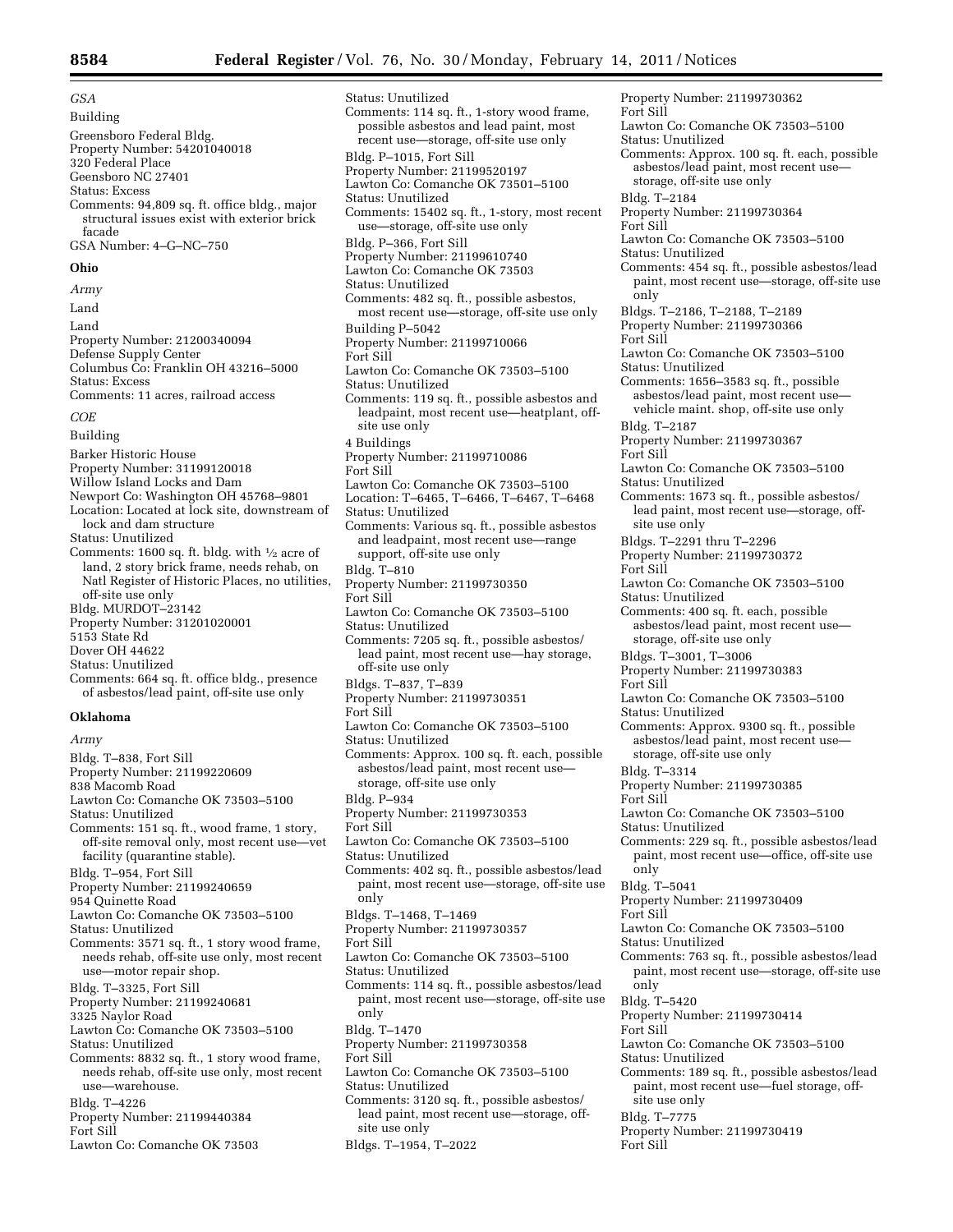Lawton Co: Comanche OK 73503–5100 Status: Unutilized Comments: 1452 sq. ft., possible asbestos/ lead paint, most recent use—private club, off-site use only 4 Bldgs. Property Number: 21199910133 Fort Sill P–617, P–1114, P–1386, P–1608 Lawton Co: Comanche OK 73503–5100 Status: Unutilized Comments: 106 sq. ft., possible asbestos/lead paint, most recent use—utility plant, offsite use only Bldg. P–746 Property Number: 21199910135 Fort Sill Lawton Co: Comanche OK 73503–5100 Status: Unutilized Comments: 6299 sq. ft., possible asbestos/ lead paint, most recent use—admin., offsite use only Bldg. P–2582 Property Number: 21199910141 Fort Sill Lawton Co: Comanche OK 73503–5100 Status: Unutilized Comments: 3672 sq. ft., possible asbestos/ lead paint, most recent use—admin., offsite use only Bldg. P–2914 Property Number: 21199910146 Fort Sill Lawton Co: Comanche OK 73503–5100 Status: Unutilized Comments: 1236 sq. ft., possible asbestos/ lead paint, most recent use—storage, offsite use only Bldg. P–5101 Property Number: 21199910153 Fort Sill Lawton Co: Comanche OK 73503–5100 Status: Unutilized Comments: 82 sq. ft., possible asbestos/lead paint, most recent use—gas station, off-site use only Bldg. S–6430 Property Number: 21199910156 Fort Sill Lawton Co: Comanche OK 73503–5100 Status: Unutilized Comments: 2080 sq. ft., possible asbestos/ lead paint, most recent use—range support, off-site use only Bldg. T–6461 Property Number: 21199910157 Fort Sill Lawton Co: Comanche OK 73503–5100 Status: Unutilized Comments: 200 sq. ft., possible asbestos/lead paint, most recent use—range support, offsite use only Bldg. T–6462 Property Number: 21199910158 Fort Sill Lawton Co: Comanche OK 73503–5100 Status: Unutilized Comments: 64 sq. ft., possible asbestos/lead paint, most recent use—control tower, offsite use only Bldg. P–7230 Property Number: 21199910159 Fort Sill Lawton Co: Comanche OK 73503–5100

Status: Unutilized Comments: 160 sq. ft., possible asbestos/lead paint, most recent use—transmitter bldg., off-site use only Bldg. S–4023 Property Number: 21200010128 Fort Sill Lawton Co: Comanche OK 73503–5100 Status: Unutilized Comments: 1200 sq. ft., possible asbestos/ lead paint, most recent use—storage, offsite use only Bldg. P–747 Property Number: 21200120120 Fort Sill Lawton Co: Comanche OK 73503–5100 Status: Unutilized Comments: 9232 sq. ft., possible asbestos/ lead paint, most recent use—lab, off-site use only Bldg. P–842 Property Number: 21200120123 Fort Sill Lawton Co: Comanche OK 73503–5100 Status: Unutilized Comments: 192 sq. ft., possible asbestos/lead paint, most recent use—storage, off-site use only Bldg. T–911 Property Number: 21200120124 Fort Sill Lawton Co: Comanche OK 73503–5100 Status: Unutilized Comments: 3080 sq. ft., possible asbestos/ lead paint, most recent use—office, off-site use only Bldg. P–1672 Property Number: 21200120126 Fort Sill Lawton Co: Comanche OK 73503–5100 Status: Unutilized Comments: 1056 sq. ft., possible asbestos/ lead paint, most recent use—storage, offsite use only Bldg. S–2362 Property Number: 21200120127 Fort Sill Lawton Co: Comanche OK 73503–5100 Status: Unutilized Comments: 64 sq. ft., possible asbestos/lead paint, most recent use—gatehouse, off-site use only Bldg. P–2589 Property Number: 21200120129 Fort Sill Lawton Co: Comanche OK 73503–5100 Status: Unutilized Comments: 3672 sq. ft., possible asbestos/ lead paint, most recent use—storage, offsite use only Bldgs. 00937, 00957 Property Number: 21200710104 Fort Sill Lawton OK 73501 Status: Unutilized Comments: 1558 sq. ft., most recent use storage shed, off-site use only Bldg.01514 Property Number: 21200710105 Fort Sill Lawton OK 73501 Status: Unutilized Comments: 1602 sq. ft., most recent use—

storage, off-site use only

Bldg. 05685 Property Number: 21200820152 Fort Sill Lawton OK 73501 Status: Unutilized Comments: 24,072 sq. ft., concrete block/w brick, off-site use only Bldg. 07480 Property Number: 21200920002 Fort Sill Lawton OK 73501 Status: Unutilized Comments: 1200 sq. ft., most recent use recreation, off-site use only Bldgs. 01509, 01510 Property Number: 21200920060 Fort Sill Lawton OK 73501 Status: Unutilized Comments: Various sq. ft., most recent use vehicle maint. shop, off-site use only 4 Bldgs. Property Number: 21200920061 Fort Sill 2591, 2593, 2595, 2604 Lawton OK 73501 Status: Unutilized Comments: Various sq. ft., most recent use classroom/admin, off-site use only Bldg. 06456 Property Number: 21200930003 Fort Sill Lawton OK 73501 Status: Unutilized Comments: 413 sq. ft. range support facility, off-site use only *COE*  Land Pine Creek Lake Property Number: 31199010923 Section 27 (See County) Co: McCurtain OK Status: Unutilized Comments: 3 acres; no utilities; subject to right of way for Oklahoma State Highway 3 **Oregon**  *GSA*  Building Residence Property Number: 54201040012 140 Government Road Malheur Natl Forest John Day OR 97845 Status: Excess Comments: 1560 sq. ft., presence of asbestos/ lead paint, off-site use only GSA Number: 9–A–OR–0786–AA **Pennsylvania**  *COE*  Mahoning Creek Reservoir Property Number: 31199210008 New Bethlehem Co: Armstrong PA 16242 Status: Unutilized Comments: 1015 sq. ft., 2 story brick residence, off-site use only Dwelling

Property Number: 31199620008 Lock 6, Allegheny River, 1260 River Rd. Freeport Co: Armstrong PA 16229–2023 Status: Unutilized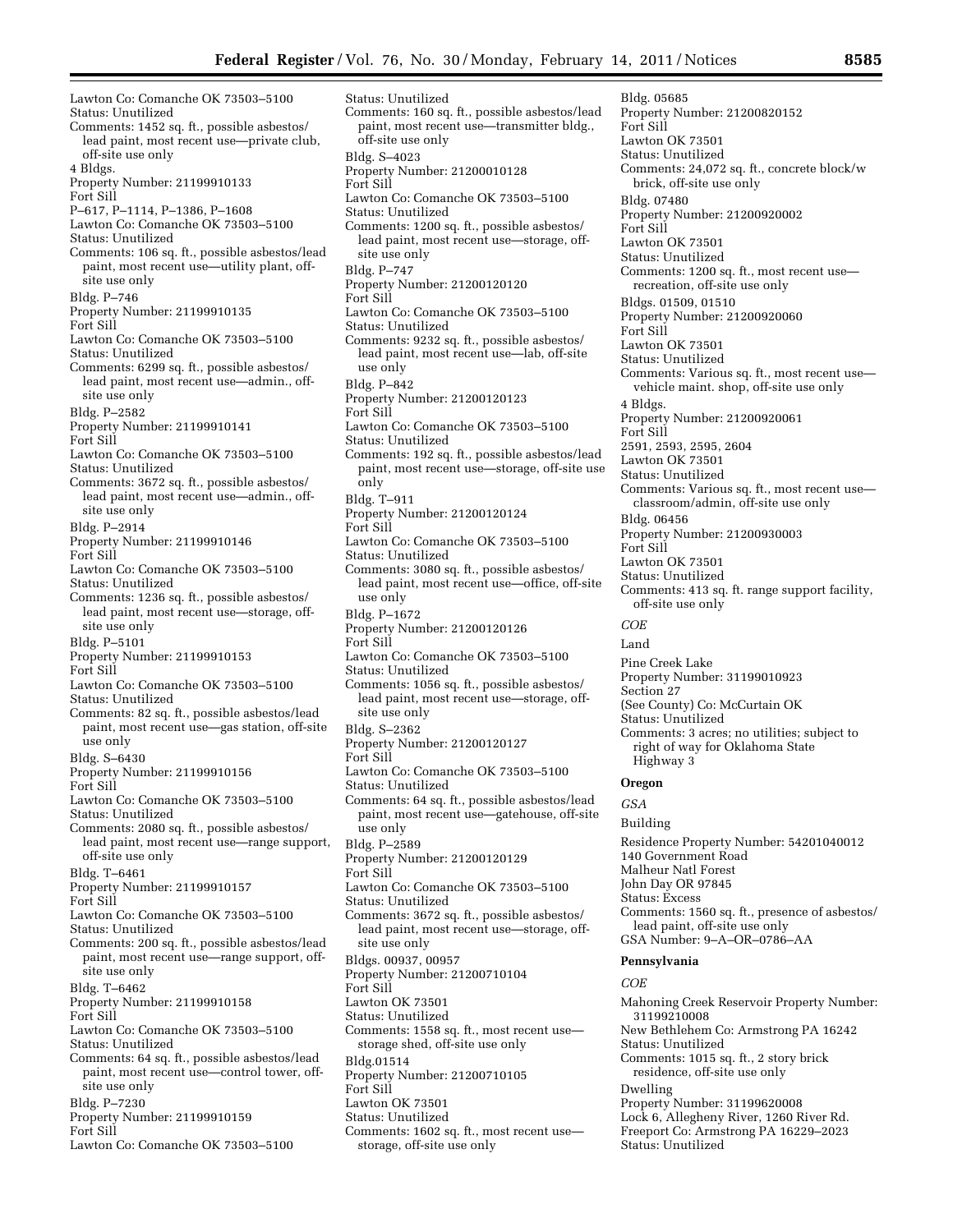*COE*  Land

Comments: 2652 sq. ft., 3-story brick house, in close proximity to Lock and Dam, available for interim use for nonresidential purposes Dwelling Property Number: 31199710009 Lock 4, Allegheny River Natrona Co: Allegheny PA 15065–2609 Status: Unutilized Comments: 1664 sq. ft., 2-story brick residence, needs repair, off-site use only Dwelling #1 Property Number: 31199740002 Crooked Creek Lake Ford City Co: Armstrong PA 16226–8815 Status: Excess Comments: 2030 sq. ft., most recent use residential, good condition, off-site use only Dwelling #2 Property Number: 31199740003 Crooked Creek Lake Ford City Co: Armstrong PA 16226–8815 Status: Excess Comments: 3045 sq. ft., most recent use residential, good condition, off-site use only Govt Dwelling Property Number: 31199740005 East Branch Lake Wilcox Co: Elk PA 15870–9709 Status: Underutilized Comments: Approx. 5299 sq. ft., 1-story, most recent use—residence, off-site use only Dwelling #1 Property Number: 31199740006 Loyalhanna Lake Saltsburg Co: Westmoreland PA 15681–9302 Status: Excess Comments: 1996 sq. ft., most recent use residential, good condition, off-site use only Dwelling #2 Property Number: 31199740007 Loyalhanna Lake Saltsburg Co: Westmoreland PA 15681–9302 Status: Excess Comments: 1996 sq. ft., most recent use residential, good condition, off-site use only Dwelling #2 Property Number: 31199740009 Lock 6, 1260 River Road Freeport Co: Armstrong PA 16229–2023 Status: Excess Comments: 2652 sq. ft., most recent use residential, good condition, off-site use only Residence A Property Number: 31200410007 2045 Pohopoco Drive Lehighton Co: Carbon PA 18235 Status: Unutilized Comments: 1200 sq. ft., presence of asbestos, off-site use only BEL–007 Property Number: 31201030001 2145 Pohopco Dr. Lehighton PA 18235 Status: Unutilized Comments: 1188 sq. ft., off-site use only Land Mahoning Creek Lake

Property Number: 31199010018 New Bethlehem Co: Armstrong PA 16242– 9603 Location: Route 28 north to Belknap, Road #4 Status: Excess Comments: 2.58 acres; steep and densely wooded Tracts 610, 611, 612 Property Number: 31199011001 Shenango River Lake Sharpsville Co: Mercer PA 16150 Location: I–79 North, I–80 West, Exit Sharon. R18 North 4 miles, left on R518, right on Mercer Avenue. Status: Excess Comments: 24.09 acres; subject to flowage easement Tracts L24, L26 Property Number: 31199011011 Crooked Creek Lake Null Co: Armstrong PA 03051 Location: Left bank—55 miles downstream of dam. Status: Unutilized Comments: 7.59 acres; potential for utilities Portion of Tract L–21A Property Number: 31199430012 Crooked Creek Lake, LR 03051 Ford City Co: Armstrong PA 16226 Status: Unutilized Comments: Approximately 1.72 acres of undeveloped land, subject to gas rights **South Carolina** 

*Air Force*  Building 256 Housing Units Property Number: 18200920001 Charleston AFB South Side Housing Charleston SC Status: Excess

Comments: Various sq. ft., presence of asbestos/lead paint, off-site use only

#### *GSA*

Naval Health Clinic Property Number: 54201040013 3600 Rivers Ave. Charleston SC 29405 Status: Excess Comments: Redetermination: 399,836 sq. ft., most recent use: office GSA Number: 4–N–SC–0606

#### **South Dakota**

*Army* 

Bldg. 03001 Property Number: 21200740187 Jonas H. Lien AFRC Sioux Falls SD 57104 Status: Unutilized Comments: 33282 sq. ft., most recent use training center Bldg. 03003 Property Number: 21200740188 Jonas H. Lien AFRC Sioux Falls SD 57104 Status: Unutilized Comments: 4675 sq. ft., most recent use vehicle maint. shop

Portion/Tract A127 Property Number: 31200940001 Gavins Point Dam Yankton SD Status: Unutilized Comments: 0.3018 acre, road right of way **Tennessee**  *Army*  Building Bldg. Trail Property Number: 21200920010 Fort Campbell Montgomery TN 42223 Status: Excess Comments: 2104 sq. ft., double-wide trailer, off-site use only Land Parcel No. 1 Property Number: 21200920003 Fort Campbell Tract No. 13M-3 Montgomery TN 42223 Status: Excess Comments: 6.89 acres/thick vegetation Parcel No. 2 Property Number: 21200920004 Fort Campbell Tract Nos. 12M–16B & 13M–3 Montgomery TN 42223 Status: Excess Comments: 3.41 acres/wooded Parcel No. 3 Property Number: 21200920005 Fort Campbell Tract No. 12M–4 Montgomery TN 42223 Status: Excess Comments: 6.56 acre/wooded Parcel No. 4 Property Number: 21200920006 Fort Campbell Tract Nos. 10M–22 &10M–23 Montgomery TN 42223 Status: Excess Comments: 5.73 acres/wooded Parcel No. 5 Property Number: 21200920007 Fort Campbell Tract No. 10M–20 Montgomery TN 42223 Status: Excess Comments: 3.86 acres/wooded Parcel No. 7 Property Number: 21200920008 Fort Campbell Tract No. 10M–10 Montgomery TN 42223 Status: Excess Comments: 9.47 acres/wooded Parcel No. 8 Property Number: 21200920009 Fort Campbell Tract No. 8M–7 Montgomery TN 42223 Status: Excess Comments: 15.13 acres/wooded Parcel No. 6 Property Number: 21200940013 Fort Campbell Hwy 79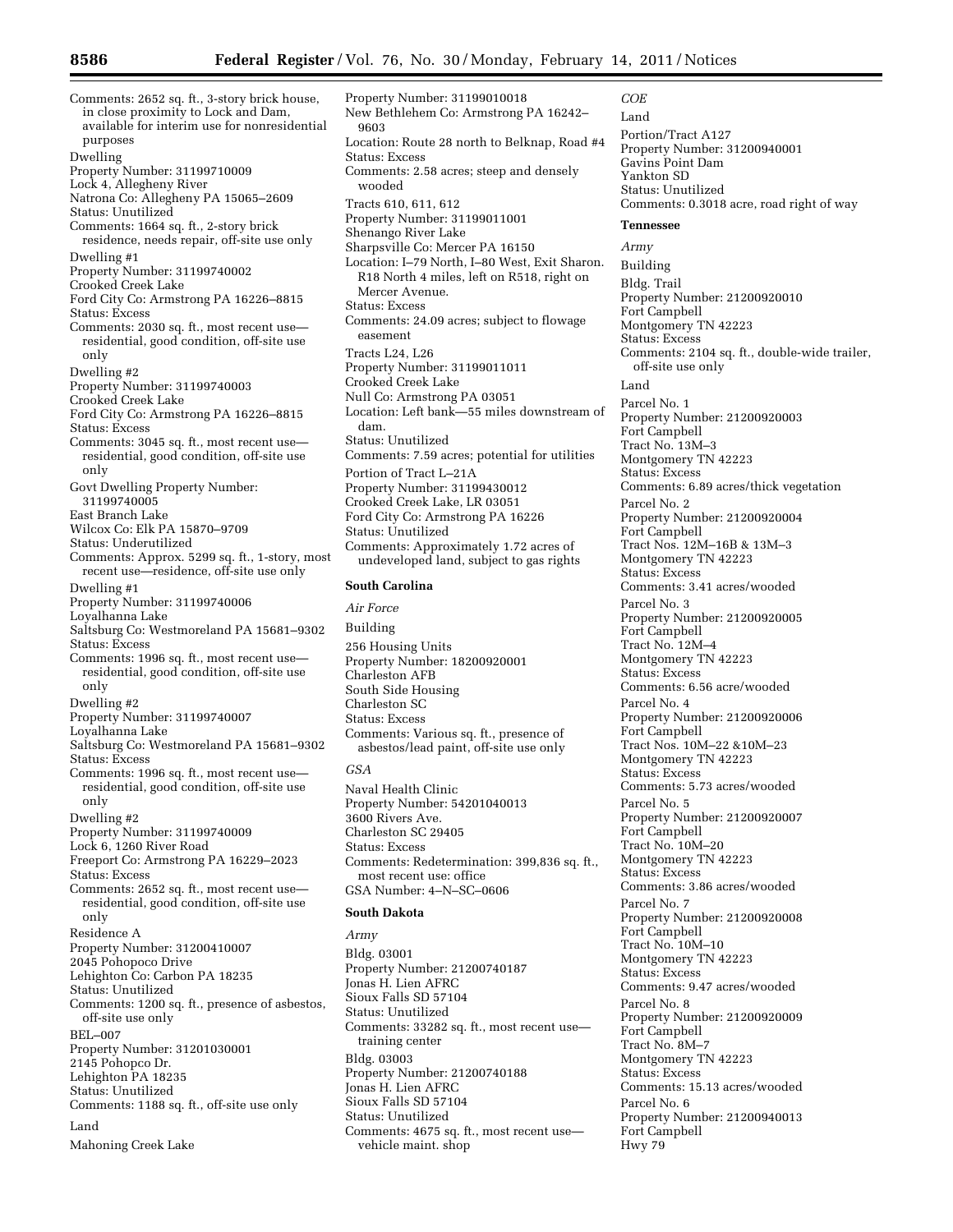Montgomery TN 42223 Status: Excess Comments: 4.55 acres, wooded w/dirt road/ fire break *COE*  Tract 6827 Property Number: 31199010927 Barkley Lake Dover Co: Stewart TN 37058 Location: 2 1⁄2 miles west of Dover, TN. Status: Excess Comments: .57 acres; subject to existing easements. Tracts 6002–2 and 6010 Property Number: 31199010928 Barkley Lake Dover Co: Stewart TN 37058 Location: 3 1⁄2 miles south of village of Tabaccoport. Status: Excess Comments: 100.86 acres; subject to existing easements. Tract 11516 Property Number: 31199010929 Barkley Lake Ashland City Co: Dickson TN 37015 Location: 1/2 mile downstream from Cheatham Dam Status: Excess Comments: 26.25 acres; subject to existing easements. Tract 2319 Property Number: 31199010930 J. Percy Priest Dam and Resorvoir Murfreesboro Co: Rutherford TN 37130 Location: West of Buckeye Bottom Road Status: Excess Comments: 14.48 acres; subject to existing easements. Tract 2227 Property Number: 31199010931 J. Percy Priest Dam and Resorvoir Murfreesboro Co: Rutherford TN 37130 Location: Old Jefferson Pike Status: Excess Comments: 2.27 acres; subject to existing easements. Tract 2107 Property Number: 31199010932 J. Percy Priest Dam and Reservoir Murfreesboro Co: Rutherford TN 37130 Location: Across Fall Creek near Fall Creek camping area. Status: Excess Comments: 14.85 acres; subject to existing easements. Tracts 2601, 2602, 2603, 2604 Property Number: 31199010933 Cordell Hull Lake and Dam Project Doe Row Creek Gainesboro Co: Jackson TN 38562 Location: TN Highway 56 Status: Unutilized Comments: 11 acres; subject to existing easements. Tract 1911 Property Number: 31199010934 J. Percy Priest Dam and Reservoir Murfreesboro Co: Rutherford TN 37130

Location: East of Lamar Road Status: Excess Comments: 6.92 acres; subject to existing easements. Tract 7206 Property Number: 31199010936 Barkley Lake Dover Co: Stewart TN 37058 Location: 2 1⁄2 miles SE of Dover, TN. Status: Excess Comments: 10.15 acres; subject to existing easements. Tracts 8813, 8814 Property Number: 31199010937 Barkley Lake Cumberland Co: Stewart TN 37050 Location: 1 1⁄2 miles East of Cumberland City. Status: Excess Comments: 96 acres; subject to existing easements. Tract 8911 Property Number: 31199010938 Barkley Lake Cumberland City Co: Montgomery TN 37050 Location: 4 miles east of Cumberland City. Status: Excess Comments: 7.7 acres; subject to existing easements. Tract 11503 Property Number: 31199010939 Barkley Lake Ashland City Co: Cheatham TN 37015 Location: 2 miles downstream from Cheatham Dam. Status: Excess Comments: 1.1 acres; subject to existing easements. Tracts 11523, 11524 Property Number: 31199010940 Barkley Lake Ashland City Co: Cheatham TN 37015 Location: 2 1⁄2 miles downstream from Cheatham Dam. Status: Excess Comments: 19.5 acres; subject to existing easements. Tract 6410 Property Number: 31199010941 Barkley Lake Bumpus Mills Co: Stewart TN 37028 Location: 4 1⁄2 miles SW. of Bumpus Mills. Status: Excess Comments: 17 acres; subject to existing easements. Tract 9707 Property Number: 31199010943 Barkley Lake Palmyer Co: Montgomery TN 37142 Location: 3 miles NE of Palmyer, TN. Highway 149 Status: Excess Comments: 6.6 acres; subject to existing easements. Tract 6949 Property Number: 31199010944 Barkley Lake Dover Co: Stewart TN 37058 Location: 1 1⁄2 miles SE of Dover, TN.

Status: Excess Comments: 29.67 acres; subject to existing easements. Tracts 6005 and 6017 Property Number: 31199011173 Barkley Lake Dover Co: Stewart TN 37058 Location: 3 miles south of Village of Tobaccoport. Status: Excess Comments: 5 acres; subject to existing easements. Tracts K–1191, K–1135 Property Number: 31199130007 Old Hickory Lock and Dam Hartsville Co: Trousdale TN 37074 Status: Underutilized Comments: 54 acres, (portion in floodway), most recent use—recreation Tract A–102 Property Number: 31199140006 Dale Hollow Lake Project Canoe Ridge, State Hwy 52 Celina Co: Clay TN 38551 Status: Underutilized Comments: 351 acres, most recent use hunting, subject to existing easements Tract A–120 Property Number: 31199140007 Dale Hollow Lake Project Swann Ridge, State Hwy No. 53 Celina Co: Clay TN 38551 Status: Underutilized Comments: 883 acres, most recent use hunting, subject to existing easements Tract D–185 Property Number: 31199140010 Dale Hollow Lake Project Ashburn Creek, Hwy No. 53 Livingston Co: Clay TN 38570 Status: Underutilized Comments: 97 acres, most recent use hunting, subject to existing easements

# **Texas**

*Air Force*  0.13 acres Property Number: 18200810002 DYAB, Dyess AFB Tye Co: Taylor TX 79563 Status: Unutilized Comments: Most recent use—middle marker, access limitation

#### **Army**

Building Bldg. 7137, Fort Bliss Property Number: 21199640564 El Paso Co: El Paso TX 79916 Status: Unutilized Comments: 35,736 sq. ft., 3-story, most recent use—housing, off-site use only Bldg. 92043 Property Number: 21200020206 Fort Hood Ft. Hood Co: Bell TX 76544 Status: Unutilized Comments: 450 sq. ft., most recent use storage, off-site use only Bldg. 92044 Property Number: 21200020207 Fort Hood Ft. Hood Co: Bell TX 76544 Status: Unutilized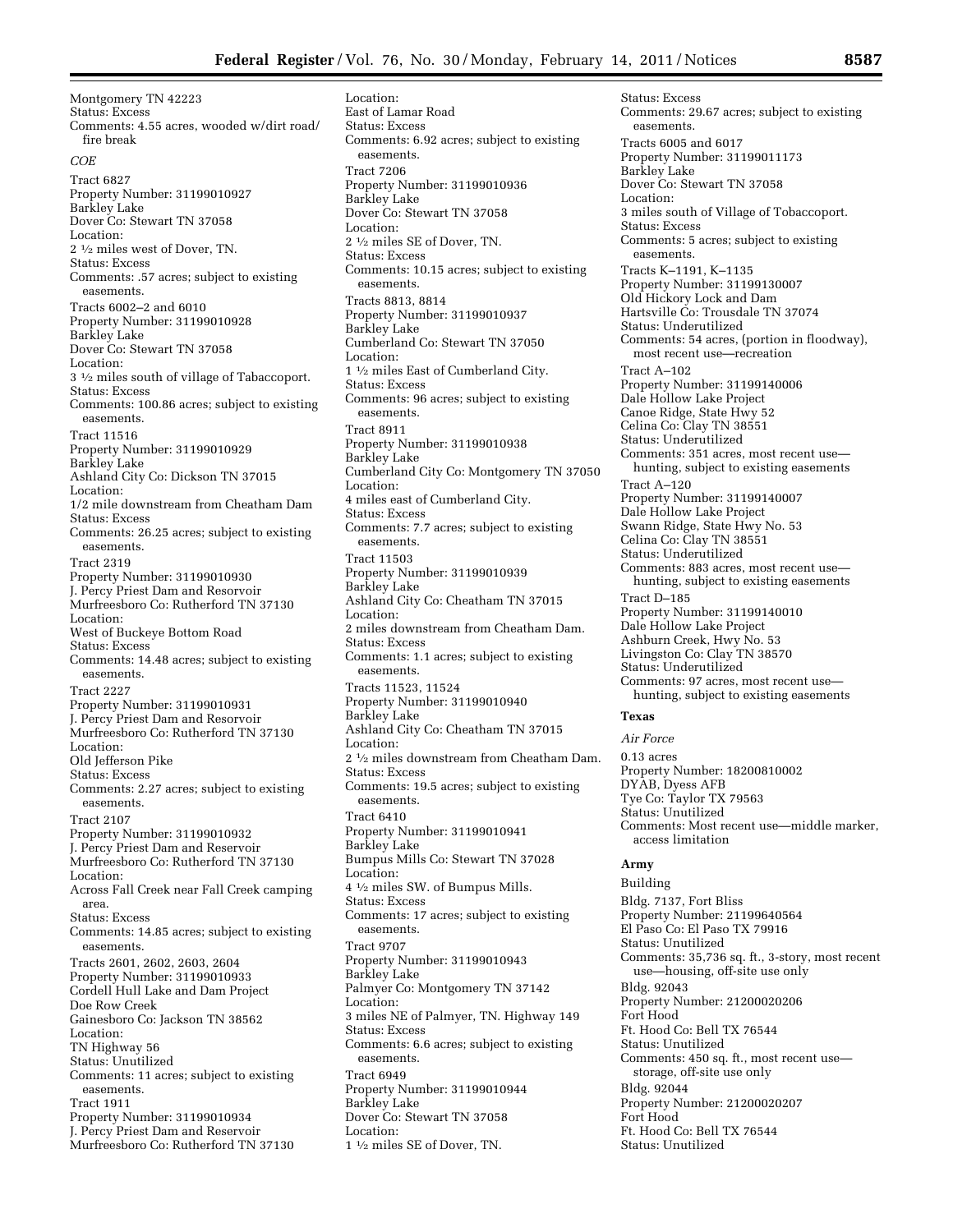Comments: 1920 sq. ft., most recent use admin., off-site use only Bldg. 92045 Property Number: 21200020208 Fort Hood Ft. Hood Co: Bell TX 76544 Status: Unutilized Comments: 2108 sq. ft., most recent use maint., off-site use only Bldg. 56305 Property Number: 21200220143 Fort Hood Ft. Hood Co: Bell TX 76544 Status: Unutilized Comments: 2160 sq. ft., most recent use admin., off-site use only Bldgs. 56620, 56621 Property Number: 21200220146 Fort Hood Ft. Hood Co: Bell TX 76544 Status: Unutilized Comments: 1120 sq. ft., most recent use shower, off-site use only Bldgs. 56626, 56627 Property Number: 21200220147 Fort Hood Ft. Hood Co: Bell TX 76544 Status: Unutilized Comments: 1120 sq. ft., most recent use shower, off-site use only Bldg. 56628 Property Number: 21200220148 Fort Hood Ft. Hood Co: Bell TX 76544 Status: Unutilized Comments: 1133 sq. ft., most recent use shower, off-site use only Bldgs. 56636, 56637 Property Number: 21200220150 Fort Hood Ft. Hood Co: Bell TX 76544 Status: Unutilized Comments: 1120 sq. ft., most recent use shower, off-site use only Bldg. 56638 Property Number: 21200220151 Fort Hood Ft. Hood Co: Bell TX 76544 Status: Unutilized Comments: 1133 sq. ft., most recent use shower, off-site use only Bldgs. 56703, 56708 Property Number: 21200220152 Fort Hood Ft. Hood Co: Bell TX 76544 Status: Unutilized Comments: 1306 sq. ft., most recent use shower, off-site use only Bldg. 56758 Property Number: 21200220154 Fort Hood Ft. Hood Co: Bell TX 76544 Status: Unutilized Comments: 1133 sq. ft., most recent use shower, off-site use only Bldgs. P6220, P6222 Property Number: 21200330197 Fort Sam Houston Camp Bullis San Antonio Co: Bexar TX Status: Unutilized Comments: 384 sq. ft., most recent use carport/storage, off-site use only Bldgs. P6224, P6226

Property Number: 21200330198 Fort Sam Houston Camp Bullis San Antonio Co: Bexar TX Status: Unutilized Comments: 384 sq. ft., most recent use carport/storage, off-site use only Bldg. 92039 Property Number: 21200640101 Fort Hood Ft. Hood Co: Bell TX 76544 Status: Excess Comments: 80 sq. ft., most recent use storage, off-site use only Bldgs. 04281, 04283 Property Number: 21200720085 Fort Hood Bell TX 76544 Status: Excess Comments: 4000/8020 sq. ft., most recent use—storage shed, off-site use only Bldg. 04284 Property Number: 21200720086 Fort Hood Bell TX 76544 Status: Excess Comments: 800 sq. ft., presence of asbestos, most recent use—storage shed, off-site use only Bldg. 04285 Property Number: 21200720087 Fort Hood Bell TX 76544 Status: Excess Comments: 8000 sq. ft., most recent use storage shed, off-site use only Bldg. 04286 Property Number: 21200720088 Fort Hood Bell TX 76544 Status: Excess Comments: 36,000 sq. ft., presence of asbestos, most recent use—storage shed, off-site use only Bldg. 04291 Property Number: 21200720089 Fort Hood Bell TX 76544 Status: Excess Comments: 6400 sq. ft., presence of asbestos, most recent use—storage shed, off-site use only Bldg. 4410 Property Number: 21200720090 Fort Hood Bell TX 76544 Status: Excess Comments: 12,956 sq. ft., presence of asbestos, most recent use—simulation center, off-site use only Bldgs. 10031, 10032, 10033 Property Number: 21200720091 Fort Hood Bell TX 76544 Status: Excess Comments: 2578/3383 sq. ft., presence of asbestos, most recent use—admin., off-site use only Bldgs. 56524, 56532 Property Number: 21200720092 Fort Hood Bell TX 76544 Status: Excess Comments: 600 sq. ft., presence of asbestos, most recent use—dining, off-site use only

Bldg. 56435 Property Number: 21200720093 Fort Hood Bell TX 76544 Status: Excess Comments: 3441 sq. ft., presence of asbestos, most recent use—barracks, off-site use only Bldg. 05708 Property Number: 21200720094 Fort Hood Bell TX 76544 Status: Excess Comments: 1344 sq. ft., most recent use community center, off-site use only Bldg. 90001 Property Number: 21200720095 Fort Hood Bell TX 76544 Status: Excess Comments: 3574 sq. ft., presence of asbestos, most recent use—transmitter bldg., off-site use only Bldg. 93013 Property Number: 21200720099 Fort Hood Bell TX 76544 Status: Excess Comments: 800 sq. ft., most recent use—club, off-site use only 5 Bldgs. Property Number: 21200740195 Fort Hood Bell TX 76544 Location: 56541, 56546, 56547, 56548, 56638 Status: Excess Comments: 1120/1133 sq. ft., presence of asbestos, most recent use—lavatory, off-site use only 4 Bldgs. Property Number: 21200810048 Fort Hood Bell TX 76544 Location: 00229, 00230, 00231, 00232 Status: Unutilized Comments: Various sq. ft., presence of asbestos, most recent use—training aids center, off-site use only Bldg. 00324 Property Number: 21200810049 Fort Hood Bell TX 76544 Status: Unutilized Comments: 13,319 sq. ft., most recent use roller skating rink, off-site use only Bldgs. 00710, 00739, 00741 Property Number: 21200810050 Fort Hood Bell TX 76544 Status: Unutilized Comments: Various sq. ft., presence of asbestos, most recent use—repair shop, offsite use only 5 Bldgs. Property Number: 21200810051 Fort Hood Bell TX 76544 Location: 00711, 00712, 02219, 02612, 05780 Status: Unutilized Comments: Various sq. ft., presence of asbestos, most recent use—storage, off-site use only Bldg. 00713 Property Number: 21200810052 Fort Hood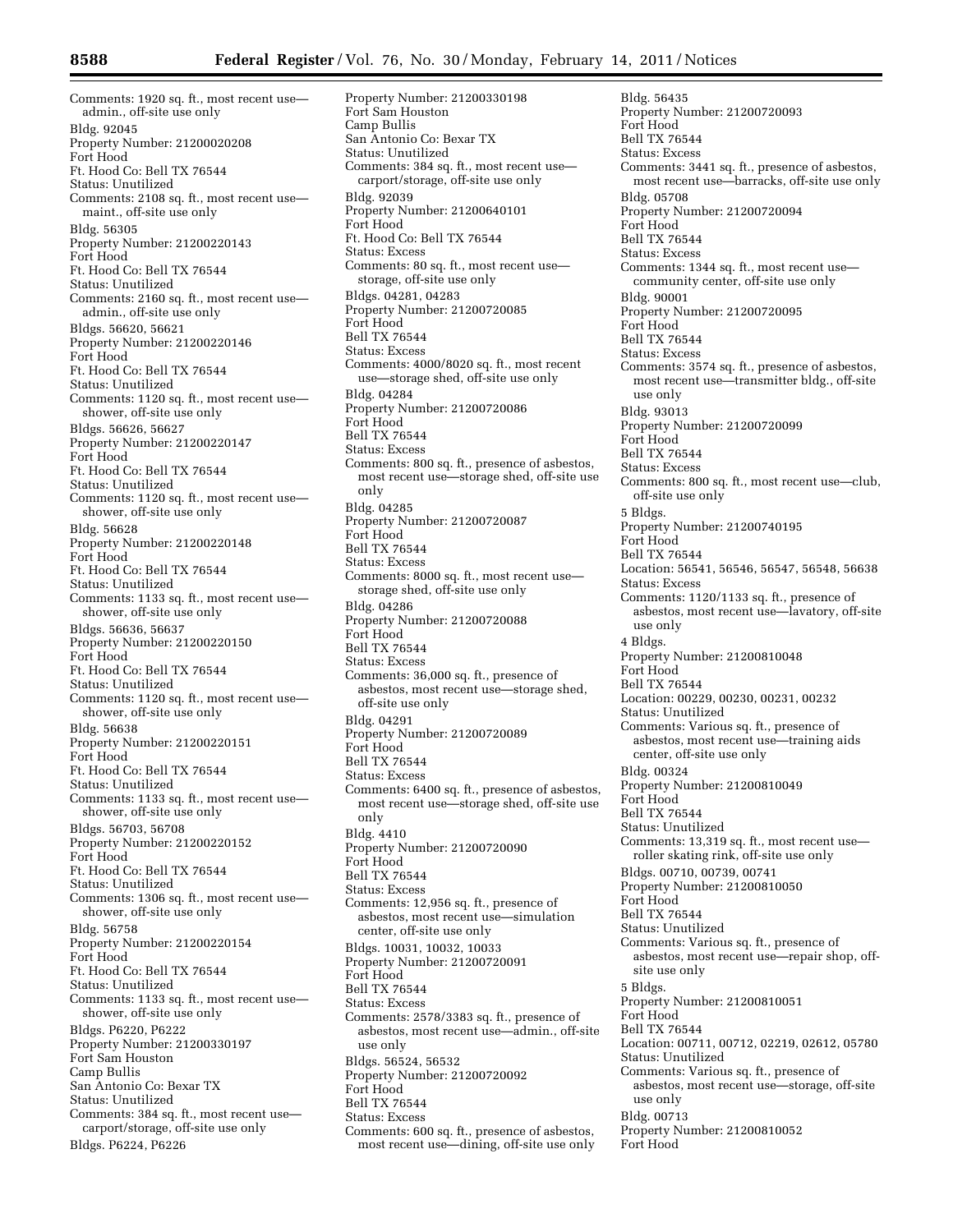Bell TX 76544 Status: Unutilized Comments: 3200 sq. ft., presence of asbestos, most recent use—hdqts. bldg., off-site use only Bldgs. 1938, 04229 Property Number: 21200810053 Fort Hood Bell TX 76544 Status: Unutilized Comments: 2736/9000 sq. ft., presence of asbestos, most recent use—admin., off-site use only Bldgs. 02218, 02220 Property Number: 21200810054 Fort Hood Bell TX 76544 Status: Unutilized Comments: 7289/1456 sq. ft., presence of asbestos, most recent use—museum, offsite use only Bldg. 0350 Property Number: 21200810055 Fort Hood Bell TX 76544 Status: Unutilized Comments: 28,290 sq. ft., presence of asbestos, most recent use—veh. maint. shop, off-site use only Bldg. 04449 Property Number: 21200810056 Fort Hood Bell TX 76544 Status: Unutilized Comments: 3822 sq. ft., most recent use police station, off-site use only Bldg. 91077 Property Number: 21200810057 Fort Hood Bell TX 76544 Status: Unutilized Comments: 3200 sq. ft., presence of asbestos, most recent use—educational facility, offsite use only Bldg. 1610 Property Number: 21200810059 Fort Bliss El Paso TX 79916 Status: Excess Comments: 11056 sq. ft., concrete/stucco, most recent use—gas station/store, off-site use only Bldg. 1680 Property Number: 21200810060 Fort Bliss El Paso TX 79916 Status: Excess Comments: 3690 sq. ft., concrete/stucco, most recent use—restaurant, off-site use only 12 Bldgs. Property Number: 21200820153 Fort Hood Ft. Hood TX 76544 Location: 56522, 56523, 56525, 56533, 56534, 56535, 56539, 56542, 56543, 56544, 56545, 56549 Status: Excess Comments: 600/607 sq. ft., presence of asbestos, most recent use—dining, off-site use only 10 Bldgs. Property Number: 21200820154 Fort Hood Ft. Hood TX 76544

Location: 56622, 56623, 56624, 56625, 56629, 56632, 56633, 56634, 56635, 56639 Status: Excess Comments: 500/507 sq. ft., presence of asbestos, most recent use—dining, off-site use only 6 Bldgs. Property Number: 21200840070 Fort Hood Bell TX 76544 Location: 56412, 57023, 57024, 57025, 57009, 57010 Status: Excess Comments: Presence of asbestos, most recent use—storage, off-site use only 9 Bldgs. Property Number: 21200840071 Fort Hood Bell TX 76544 Location: 56529, 56618, 56702, 56710, 56752, 56753, 56754, 56755, 56759 Status: Excess Comments: Presence of asbestos, most recent use—dining facility, off-site use only Bldgs. 56703 Property Number: 21200840072 Fort Hood Bell TX 76544 Status: Excess Comments: 1306 sq. ft., presence of asbestos, most recent use—shower, off-site use only Bldg. 57005 Property Number: 21200840073 Fort Hood Bell TX 76544 Status: Excess Comments: 500 sq. ft., presence of asbestos, most recent use—water supply/treatment, off-site use only Land 1 acre Property Number: 21200440075 Fort Sam Houston San Antonio Co: Bexar TX 78234 Status: Excess Comments: 1 acre, grassy area *GSA*  Building FAA Outermarker Property Number: 54201040019 13418 Kuykendahl Rd Houston TX 77090 Status: Surplus Comments: 48 sq. ft, construction/alteration prohibited unless a determination of no hazard to air navigation is issued by the FAA, restrictions imposed by ordinances of the city of Houston, possible abestos/PCBs GSA Number: 7–U–TX–1128 Land FAA Outermarker Property Number: 54201040002 Rt. 156/Rt. 407 Justin TX 76247 Status: Surplus Comments: 0.38 acre, FAA restrictions GSA Number: 7–U–TX–1127

#### *VA*

Land Property Number: 97199010079 Olin E. Teague Veterans Center

Temple Co: Bell TX 76504 Status: Underutilized Comments: 13 acres, portion formerly landfill, portion near flammable materials, railroad crosses property, potential utilities. **Utah**  *Army*  Building Bldg. 00001 Property Number: 21200740196 Borgstrom Hall USARC Ogden UT 84401 Status: Excess Comments: 16543 sq. ft., most recent use training center, off-site use only Bldg. 00002 Property Number: 21200740197 Borgstrom Hall USARC Ogden UT 84401 Status: Excess Comments: 3842 sq. ft., most recent use vehicle maint. shop, off-site use only Bldg. 00005 Property Number: 21200740198 Borgstrom Hall USARC Ogden UT 84401 Status: Excess Comments: 96 sq. ft., most recent use storage, off-site use only

1901 South 1st Street

#### **Virginia**

Fort Story Property Number: 21200720065 Ft. Story VA 23459 Status: Unutilized Comments: 525 sq. ft., most recent use power plant, off-site use only Bldg. 01633 Property Number: 21200720076 Fort Eustis Ft. Eustis VA 23604 Status: Unutilized Comments: 240 sq. ft., most recent use storage, off-site use only Bldg. 02786 Property Number: 21200720084 Fort Eustis Ft. Eustis VA 23604 Status: Unutilized Comments: 1596 sq. ft., most recent use admin., off-site use only Bldg. P0838 Property Number: 21200830005 Fort Eustis Ft. Eustis VA 23604 Status: Unutilized Comments: 576 sq. ft., most recent use—rec shelter, off-site use only *Interior* 

Tract 05–151, Qtrs. 11 Property Number: 61201040001 National Park Service Spotsylvania VA 22553 Status: Excess Comments: 1642 sq. ft., off-site use only

#### **Washington**

*Army* 

Bldg. CO909, Fort Lewis Property Number: 21199630205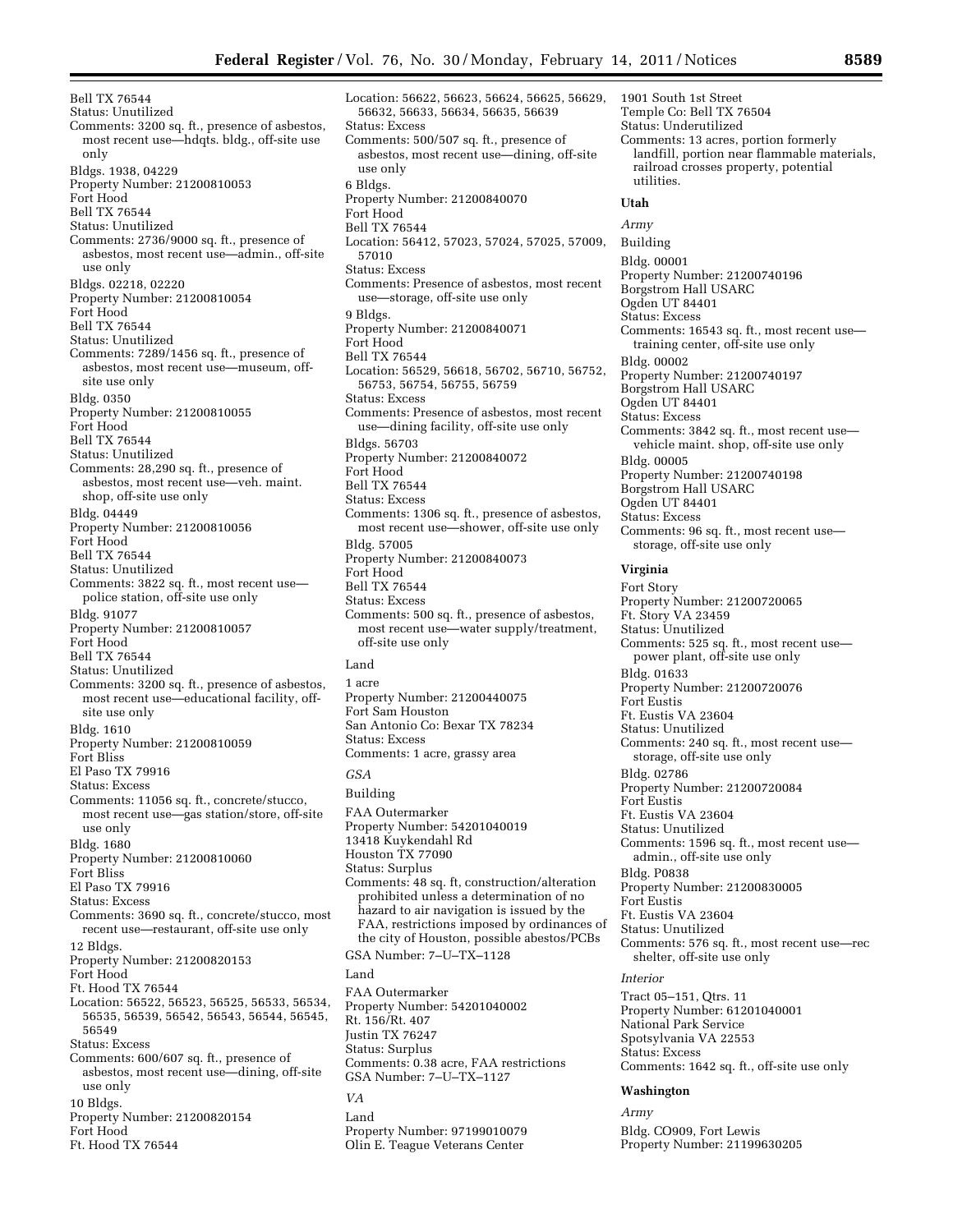Ft. Lewis Co: Pierce WA 98433–9500 Status: Unutilized Comments: 1984 sq. ft., possible asbestos/ lead paint, most recent use—admin., offsite use only Bldg. 1164, Fort Lewis Property Number: 21199630213 Ft. Lewis Co: Pierce WA 98433–9500 Status: Unutilized Comments: 230 sq. ft., possible asbestos/lead paint, most recent use—storehouse, off-site use only Bldg. 1307, Fort Lewis Property Number: 21199630216 Ft. Lewis Co: Pierce WA 98433–9500 Status: Unutilized Comments: 1092 sq. ft., possible asbestos/ lead paint, most recent use—storage, offsite use only Bldg. 1309, Fort Lewis Property Number: 21199630217 Ft. Lewis Co: Pierce WA 98433–9500 Status: Unutilized Comments: 1092 sq. ft., possible asbestos/ lead paint, most recent use—storage, offsite use only Bldg. 2167, Fort Lewis Property Number: 21199630218 Ft. Lewis Co: Pierce WA 98433–9500 Status: Unutilized Comments: 288 sq. ft., possible asbestos/lead paint, most recent use—warehouse, off-site use only Bldg. 4078, Fort Lewis Property Number: 21199630219 Ft. Lewis Co: Pierce WA 98433–9500 Status: Unutilized Comments: 10200 sq. ft., needs rehab, possible asbestos/lead paint, most recent use—warehouse, off-site use only Bldg. 9599, Fort Lewis Property Number: 21199630220 Ft. Lewis Co: Pierce WA 98433–9500 Status: Unutilized Comments: 12366 sq. ft., possible asbestos/ lead paint, most recent use—warehouse, off-site use only Bldg. A1404, Fort Lewis Property Number: 21199640570 Ft. Lewis Co: Pierce WA 98433 Status: Unutilized Comments: 557 sq. ft., needs rehab, most recent use—storage, off-site use only Bldg. EO347 Property Number: 21199710156 Fort Lewis Ft. Lewis Co: Pierce WA 98433 Status: Unutilized Comments: 1800 sq. ft., possible asbestos/ lead paint, most recent use—office, off-site use only Bldg. B1008, Fort Lewis Property Number: 21199720216 Ft. Lewis Co: Pierce WA 98433 Status: Unutilized Comments: 7387 sq. ft., 2-story, needs rehab, possible asbestos/lead paint, most recent use—medical clinic, off-site use only Bldgs. CO509, CO709, CO720 Property Number: 21199810372 Fort Lewis Ft. Lewis Co: Pierce WA 98433 Status: Unutilized

Comments: 1984 sq. ft., possible asbestos/ lead paint, needs rehab, most recent use storage, off-site use only Bldg. 5162 Property Number: 21199830419 Fort Lewis Ft. Lewis Co: Pierce WA 98433 Status: Unutilized Comments: 2360 sq. ft., needs repair, presence of asbestos/lead paint, most recent use—office, off-site use only Bldg. 5224 Property Number: 21199830433 Fort Lewis Ft. Lewis Co: Pierce WA 98433 Status: Unutilized Comments: 2360 sq. ft., needs repair, presence of asbestos/lead paint, most recent use—educ. fac., off-site use only Bldg. U001B Property Number: 21199920237 Fort Lewis Ft. Lewis Co: Pierce WA 98433 Status: Excess Comments: 54 sq. ft., needs repair, presence of asbestos/lead paint, most recent use control tower, off-site use only Bldg. U001C Property Number: 21199920238 Fort Lewis Ft. Lewis Co: Pierce WA 98433 Status: Unutilized Comments: 960 sq. ft., needs repair, presence of asbestos/lead paint, most recent use supply, off-site use only 10 Bldgs. Property Number: 21199920239 Fort Lewis Ft. Lewis Co: Pierce WA 98433 Location: U002B, U002C, U005C, U015I, U016E, U019C, U022A, U028B, 0091A, U093C Status: Excess Comments: 600 sq. ft., needs repair, presence of asbestos/lead paint, most recent use range house, off-site use only 6 Bldgs. Property Number: 21199920240 Fort Lewis Ft. Lewis Co: Pierce WA 98433 Location: U003A, U004B, U006C, U015B, U016B, U019B Status: Unutilized Comments: 54 sq. ft., needs repair, presence of asbestos/lead paint, most recent use control tower, off-site use only Bldg. U004D Property Number: 21199920241 Fort Lewis Ft. Lewis Co: Pierce WA 98433 Status: Unutilized Comments: 960 sq. ft., needs repair, presence of asbestos/lead paint, most recent use supply, off-site use only Bldg. U005A Property Number: 21199920242 Fort Lewis Ft. Lewis Co: Pierce WA 98433 Status: Unutilized Comments: 360 sq. ft., needs repair, presence of asbestos/lead paint, most recent use control tower, off-site use only 7 Bldgs. Property Number: 21199920245

Fort Lewis Ft. Lewis Co: Pierce WA 98433 Location: U014A, U022B, U023A, U043B, U059B, U060A, U101A Status: Excess Comments: Needs repair, presence of asbestos/lead paint, most recent use—ofc/ tower/support, off-site use only Bldg. U015J Property Number: 21199920246 Fort Lewis Ft. Lewis Co: Pierce WA 98433 Status: Excess Comments: 144 sq. ft., needs repair, presence of asbestos/lead paint, most recent use tower, off-site use only Bldg. U018B Property Number: 21199920247 Fort Lewis Ft. Lewis Co: Pierce WA 98433 Status: Unutilized Comments: 121 sq. ft., needs repair, presence of asbestos/lead paint, most recent use range house, off-site use only Bldg. U018C Property Number: 21199920248 Fort Lewis Ft. Lewis Co: Pierce WA 98433 Status: Unutilized Comments: 48 sq. ft., needs repair, presence of asbestos/lead paint, off-site use only Bldg. U024D Property Number: 21199920250 Fort Lewis Ft. Lewis Co: Pierce WA 98433 Status: Unutilized Comments: 120 sq. ft., needs repair, presence of asbestos/lead paint, most recent use ammo bldg., off-site use only Bldg. U027A Property Number: 21199920251 Fort Lewis Ft. Lewis Co: Pierce WA Status: Excess Comments: 64 sq. ft., needs repair, presence of asbestos/lead paint, most recent use tire house, off-site use only Bldg. U031A Property Number: 21199920253 Fort Lewis Ft. Lewis Co: Pierce WA 98433 Status: Excess Comments: 3456 sq. ft., needs repair, presence of asbestos/lead paint, most recent use—line shed, off-site use only Bldg. U031C Property Number: 21199920254 Fort Lewis Ft. Lewis Co: Pierce WA 98433 Status: Unutilized Comments: 32 sq. ft., needs repair, presence of asbestos/lead paint, off-site use only Bldg. U040D Property Number: 21199920255 Fort Lewis Ft. Lewis Co: Pierce WA 98433 Status: Excess Comments: 800 sq. ft., needs repair, presence of asbestos/lead paint, most recent use range house, off-site use only Bldgs. U052C, U052H Property Number: 21199920256 Fort Lewis Ft. Lewis Co: Pierce WA 98433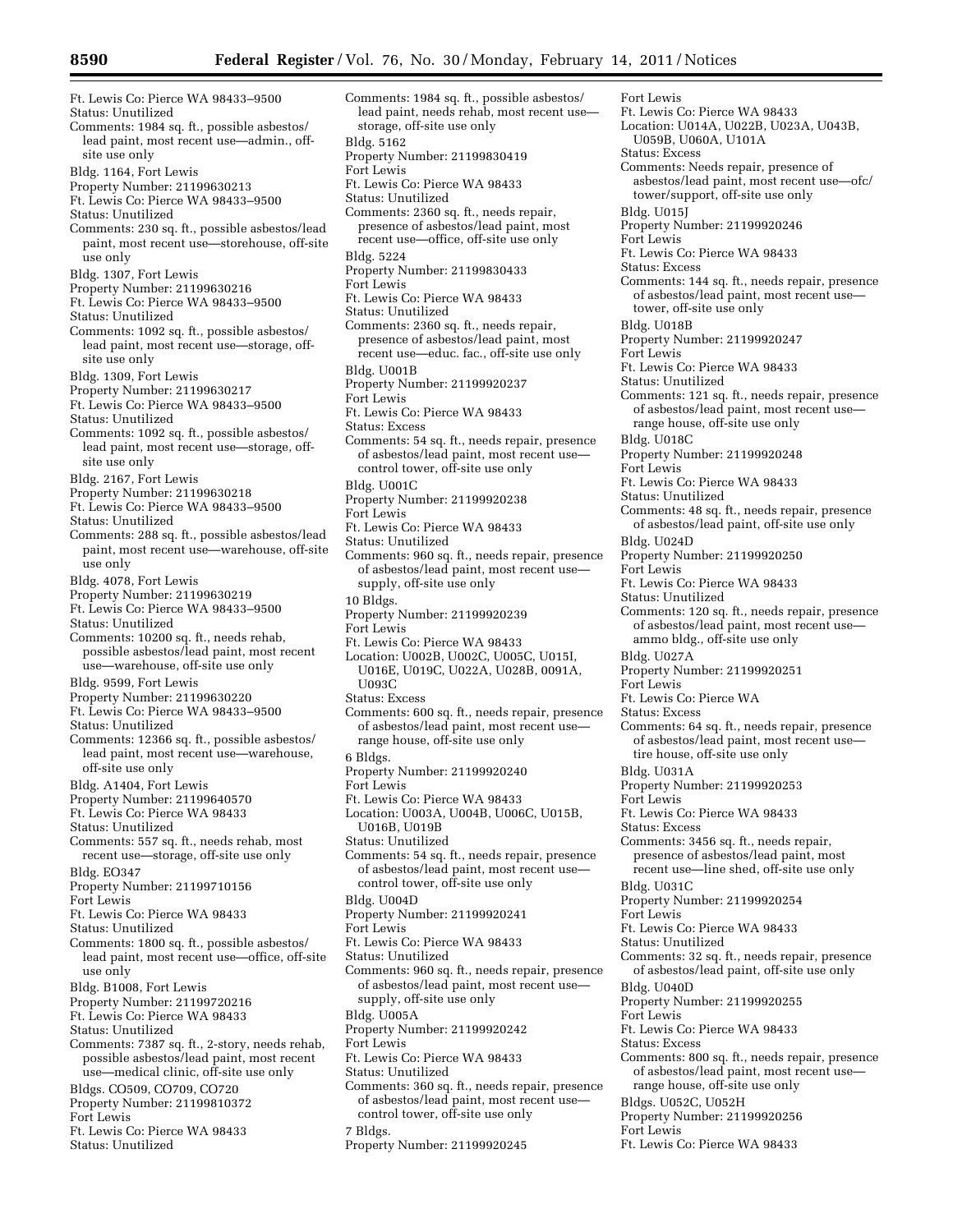Status: Excess Comments: Various sq. ft., needs repair, presence of asbestos/lead paint, most recent use—range house, off-site use only Bldgs. U035A, U035B Property Number: 21199920257 Fort Lewis Ft. Lewis Co: Pierce WA 98433 Status: Excess Comments: 192 sq. ft., needs repair, presence of asbestos/lead paint, most recent use shelter, offsite use only Bldg. U035C Property Number: 21199920258 Fort Lewis Ft. Lewis Co: Pierce WA 98433 Status: Excess Comments: 242 sq. ft., needs repair, presence of asbestos/lead paint, most recent use range house, off-site use only Bldg. U039A Property Number: 21199920259 Fort Lewis Ft. Lewis Co: Pierce WA 98433 Status: Excess Comments: 36 sq. ft., needs repair, presence of asbestos/lead paint, most recent use control tower, off-site use only Bldg. U039B Property Number: 21199920260 Fort Lewis Ft. Lewis Co: Pierce WA 98433 Status: Excess Comments: 1600 sq. ft., needs repair, presence of asbestos/lead paint, most recent use—grandstand/bleachers, off-site use only Bldg. U039C Property Number: 21199920261 Fort Lewis Ft. Lewis Co: Pierce WA 98433 Status: Excess Comments: 600 sq. ft., needs repair, presence of asbestos/lead paint, most recent use support, off-site use only Bldg. U043A Property Number: 21199920262 Fort Lewis Ft. Lewis Co: Pierce WA 98433 Status: Excess Comments: 132 sq. ft., needs repair, presence of asbestos/lead paint, most recent use range house, off-site use only Bldg. U052A Property Number: 21199920263 Fort Lewis Ft. Lewis Co: Pierce WA 98433 Status: Excess Comments: 69 sq. ft., needs repair, presence of asbestos/lead paint, most recent use tower, offsite use only Bldg. U052E Property Number: 21199920264 Fort Lewis Ft. Lewis Co: Pierce WA 98433 Status: Excess Comments: 600 sq. ft., needs repair, presence of asbestos/lead paint, most recent use storage, off-site use only Bldg. U052G Property Number: 21199920265 Fort Lewis Ft. Lewis Co: Pierce WA 98433 Status: Excess

Comments: 1600 sq. ft., needs repair, presence of asbestos/lead paint, most recent use—shelter, off-site use only 3 Bldgs. Property Number: 21199920266 Fort Lewis Ft. Lewis Co: Pierce WA 98433 Location: U058A, U103A, U018A Status: Excess Comments: 36 sq. ft., needs repair, presence of asbestos/lead paint, most recent use control tower, off-site use only Bldg. U059A Property Number: 21199920267 Fort Lewis Ft. Lewis Co: Pierce WA 98433 Status: Excess Comments: 16 sq. ft., needs repair, presence of asbestos/lead paint, most recent use tower, offsite use only Bldg. U093B Property Number: 21199920268 Fort Lewis Ft. Lewis Co: Pierce WA 98433 Status: Excess Comments: 680 sq. ft., needs repair, presence of asbestos/lead paint, most recent use range house, off-site use only 4 Bldgs. Property Number: 21199920269 Fort Lewis Ft. Lewis Co: Pierce WA 98433 Location: U101B, U101C, U507B, U557A Status: Excess Comments: 400 sq. ft., needs repair, presence of asbestos/lead paint, off-site use only Bldg. U110B Property Number: 21199920272 Fort Lewis Ft. Lewis Co: Pierce WA 98433 Status: Excess Comments: 138 sq. ft., needs repair, presence of asbestos/lead paint, most recent use support, off-site use only 6 Bldgs. Property Number: 21199920273 Fort Lewis Ft. Lewis Co: Pierce WA 98433 Location: U111A, U015A, U024E, U052F, U109A, U110A Status: Excess Comments: 1000 sq. ft., needs repair, presence of asbestos/lead paint, most recent use—support/shelter/mess, off-site use only Bldg. U112A Property Number: 21199920274 Fort Lewis Ft. Lewis Co: Pierce WA 98433 Status: Excess Comments: 1600 sq. ft., needs repair, presence of asbestos/lead paint, most recent use—shelter, off-site use only Bldg. U115A Property Number: 21199920275 Fort Lewis Ft. Lewis Co: Pierce WA 98433 Status: Excess Comments: 36 sq. ft., needs repair, presence of asbestos/lead paint, most recent use tower, offsite use only Bldg. U507A Property Number: 21199920276 Fort Lewis

Ft. Lewis Co: Pierce WA 98433 Status: Excess Comments: 400 sq. ft., needs repair, presence of asbestos/lead paint, most recent use support, off-site use only Bldg. C0120 Property Number: 21199920281 Fort Lewis Ft. Lewis Co: Pierce WA 98433 Status: Excess Comments: 384 sq. ft., needs repair, presence of asbestos/lead paint, most recent use scale house, off-site use only Bldg. 01205 Property Number: 21199920290 Fort Lewis Ft. Lewis Co: Pierce WA 98433 Status: Excess Comments: 87 sq. ft., needs repair, presence of asbestos/lead paint, most recent use storehouse, off-site use only Bldg. 01259 Property Number: 21199920291 Fort Lewis Ft. Lewis Co: Pierce WA 98433 Status: Excess Comments: 16 sq. ft., needs repair, presence of asbestos/lead paint, most recent use storage, offsite use only Bldg. 01266 Property Number: 21199920292 Fort Lewis Ft. Lewis Co: Pierce WA 98433 Status: Excess Comments: 45 sq. ft., needs repair, presence of asbestos/lead paint, most recent use shelter, offsite use only Bldg. 1445 Property Number: 21199920294 Fort Lewis Ft. Lewis Co: Pierce WA 98433 Status: Excess Comments: 144 sq. ft., needs repair, presence of asbestos/lead paint, most recent use generator bldg., off-site use only Bldgs. 03091, 03099 Property Number: 21199920296 Fort Lewis Ft. Lewis Co: Pierce WA 98433 Status: Excess Comments: various sq. ft., needs repair, presence of asbestos/lead paint, most recent use—sentry station, off-site use only Bldg. 4040 Property Number: 21199920298 Fort Lewis Ft. Lewis Co: Pierce WA 98433 Status: Excess Comments: 8326 sq. ft., needs repair, presence of asbestos/lead paint, most recent use—shed, offsite use only Bldgs. 4072, 5104 Property Number: 21199920299 Fort Lewis Ft. Lewis Co: Pierce WA 98433 Status: Excess Comments: 24/36 sq. ft., needs repair, presence of asbestos/lead paint, off-site use only Bldg. 4295 Property Number: 21199920300 Fort Lewis Ft. Lewis Co: Pierce WA 98433 Status: Excess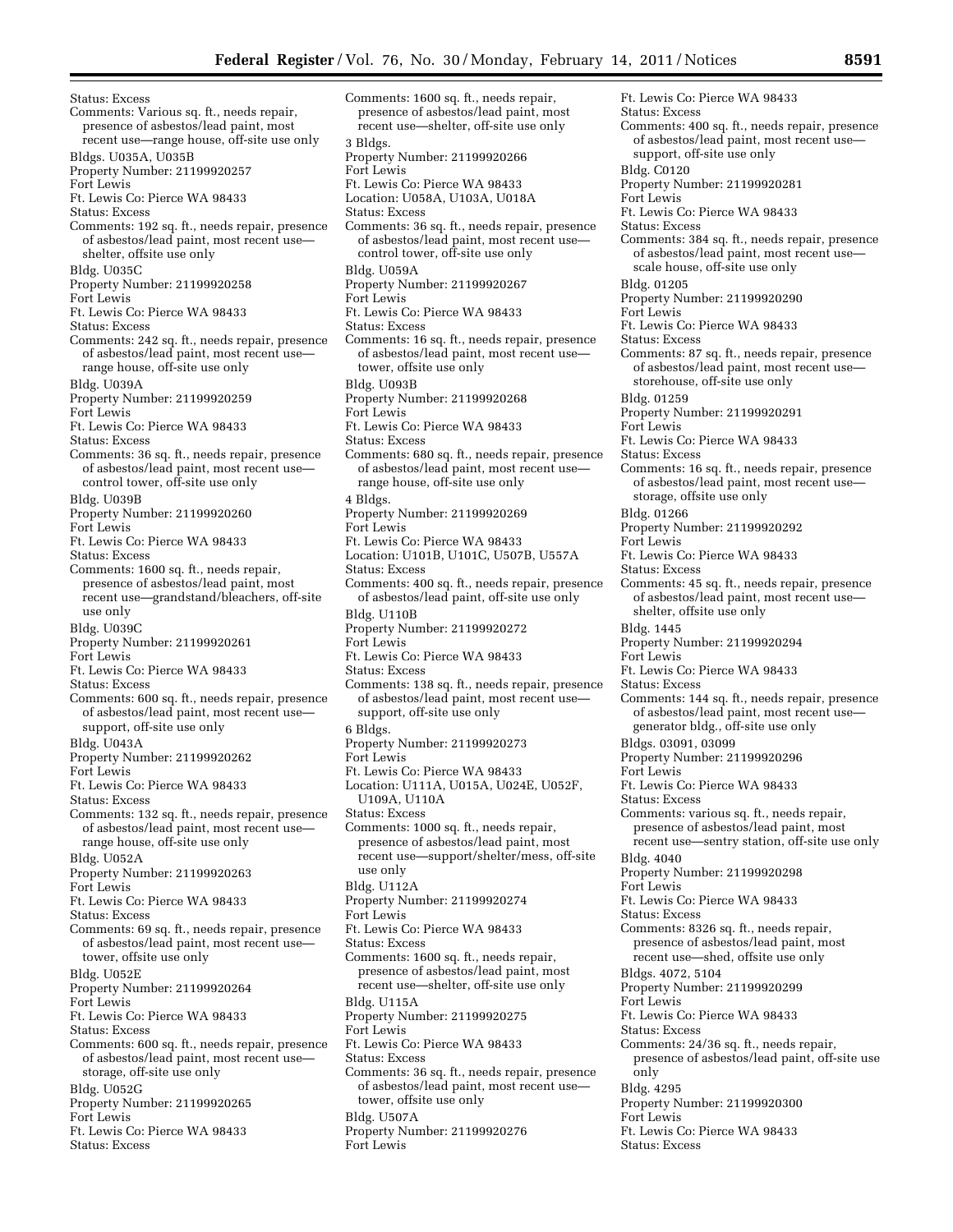Comments: 48 sq. ft., needs repair, presence of asbestos/lead paint, most recent use storage, offsite use only Bldg. 6191 Property Number: 21199920303 Fort Lewis Ft. Lewis Co: Pierce WA 98433 Status: Excess Comments: 3663 sq. ft., needs repair, presence of asbestos/lead paint, most recent use—exchange branch, off-site use only Bldgs. 08076, 08080 Property Number: 21199920304 Fort Lewis Ft. Lewis Co: Pierce WA 98433 Status: Excess

Comments: 3660/412 sq. ft., needs repair, presence of asbestos/lead paint, off-site use only Bldg. 08093

Property Number: 21199920305

Fort Lewis

Ft. Lewis Co: Pierce WA 98433

Status: Excess

Comments: 289 sq. ft., needs repair, presence of asbestos/lead paint, most recent use boat storage, off-site use only

Bldg. 8279

Property Number: 21199920306 Fort Lewis

Ft. Lewis Co: Pierce WA 98433 Status: Excess

- Comments: 210 sq. ft., needs repair, presence of asbestos/lead paint, most recent use fuel disp. fac., off-site use only Bldgs. 8280, 8291 Property Number: 21199920307 Fort Lewis Ft. Lewis Co: Pierce WA 98433 Status: Excess Comments: 800/464 sq. ft., needs repair,
- presence of asbestos/lead paint, most recent use—storage, off-site use only

Bldg. 8956

Property Number: 21199920308 Fort Lewis

Ft. Lewis Co: Pierce WA 98433

Status: Excess

Comments: 100 sq. ft., needs repair, presence of asbestos/lead paint, most recent use storage, off-site use only

Bldg. 9530

Property Number: 21199920309 Fort Lewis

Ft. Lewis Co: Pierce WA 98433 Status: Excess

Comments: 64 sq. ft., needs repair, presence of asbestos/lead paint, most recent use sentry station, off-site use only

Bldg. 9574

Property Number: 21199920310

Fort Lewis

Ft. Lewis Co: Pierce WA 98433

- Status: Excess
- Comments: 6005 sq. ft., needs repair, presence of asbestos/lead paint, most recent use—veh. shop., off-site use only Bldg. 9596
- Property Number: 21199920311 Fort Lewis

Ft. Lewis Co: Pierce WA 98433

Status: Excess

Comments: 36 sq. ft., needs repair, presence of asbestos/lead paint, most recent use gas station, off-site use only

#### **West Virginia**

#### *COE*

Bldg. WIN–01–S–09 Property Number: 31201030006 Winfield Locks & Dam Redhouse WV 25168 Status: Unutilized Comments: 1872 sq. ft., most recent use storage, off-site use only

#### **Wisconsin**

*VA* 

Land

VA Medical Center Property Number: 97199010054 County Highway E Tomah Co: Monroe WI 54660 Status: Underutilized Comments: 12.4 acres, serves as buffer between center and private property, no utilities.

#### **TITLE V PROPERTIES REPORTED IN YEAR 2010 WHICH ARE SUITABLE AND UNAVAILABLE**

#### **Alabama**

*Army*  Building Bldg. 01433 Property Number: 21200220098 Fort Rucker Ft. Rucker Co: Dale AL 36362 Status: Excess Reason: being utilized Bldg. 30105 Property Number: 21200510052 Fort Rucker Ft. Rucker Co: Dale AL 36362 Status: Excess Reason: occupied Bldg. 40115 Property Number: 21200510053 Fort Rucker Ft. Rucker Co: Dale AL 36362 Status: Excess Reason: occupied Bldg. 25303 Property Number: 21200520074 Fort Rucker Dale AL 36362 Status: Excess Reason: occupied Bldg. 25304 Property Number: 21200520075 Fort Rucker Dale AL 36362 Status: Excess Reason: occupied

#### **Alaska**

*GSA* 

Salmonberry Qtrs. Property Number: 54200940001 157 Salmonberry Bethel AK 99559 Status: Excess GSA Number: 9–U–AK–825

Reason: expression of interest Dalton-Cache Border Station Property Number: 54201010019 Mile 42 Haines Highway Haines AK 99827 Status: Excess GSA Number: 9–G–AK–0833 Reason: advertised for sale

#### **Arizona**

*Army* 

Bldg. 22529 Property Number: 21200520077 Fort Huachuca Cochise AZ 85613–7010 Status: Excess Reason: occupied Bldg. 22541 Property Number: 21200520078 Fort Huachuca Cochise AZ 85613–7010 Status: Excess Reason: occupied Bldg. 30020 Property Number: 21200520079 Fort Huachuca Cochise AZ 85613–7010 Status: Excess Reason: occupied Bldg. 30021 Property Number: 21200520080 Fort Huachuca Cochise AZ 85613–7010 Status: Excess Reason: occupied Bldg. 22040 Property Number: 21200540076 Fort Huachuca Cochise AZ 85613 Status: Excess Reason: occupied Bldg. 22540 Property Number: 21200620067 Fort Huachuca Cochise AZ 85613–7010 Status: Excess Reason: occupied *GSA*  Land Salt River Project Property Number: 54200920001 Pecos/Alma School Road #USBR–08–020 Chander AZ 85225 Status: Surplus GSA Number: 9–I–AZ–0850 Reason: expression of interest 0.23 acres Property Number: 54201010005 87th Ave. Glendale AZ Status: Excess GSA Number: 9–I–AZ–853 Reason: expression of interest Guadalupe Road Land Property Number: 54201010012 Ironwood Road Apache Junction AZ 95971 Status: Surplus GSA Number: 9–AZ–851–1 Reason: expression of interest Houston Road Land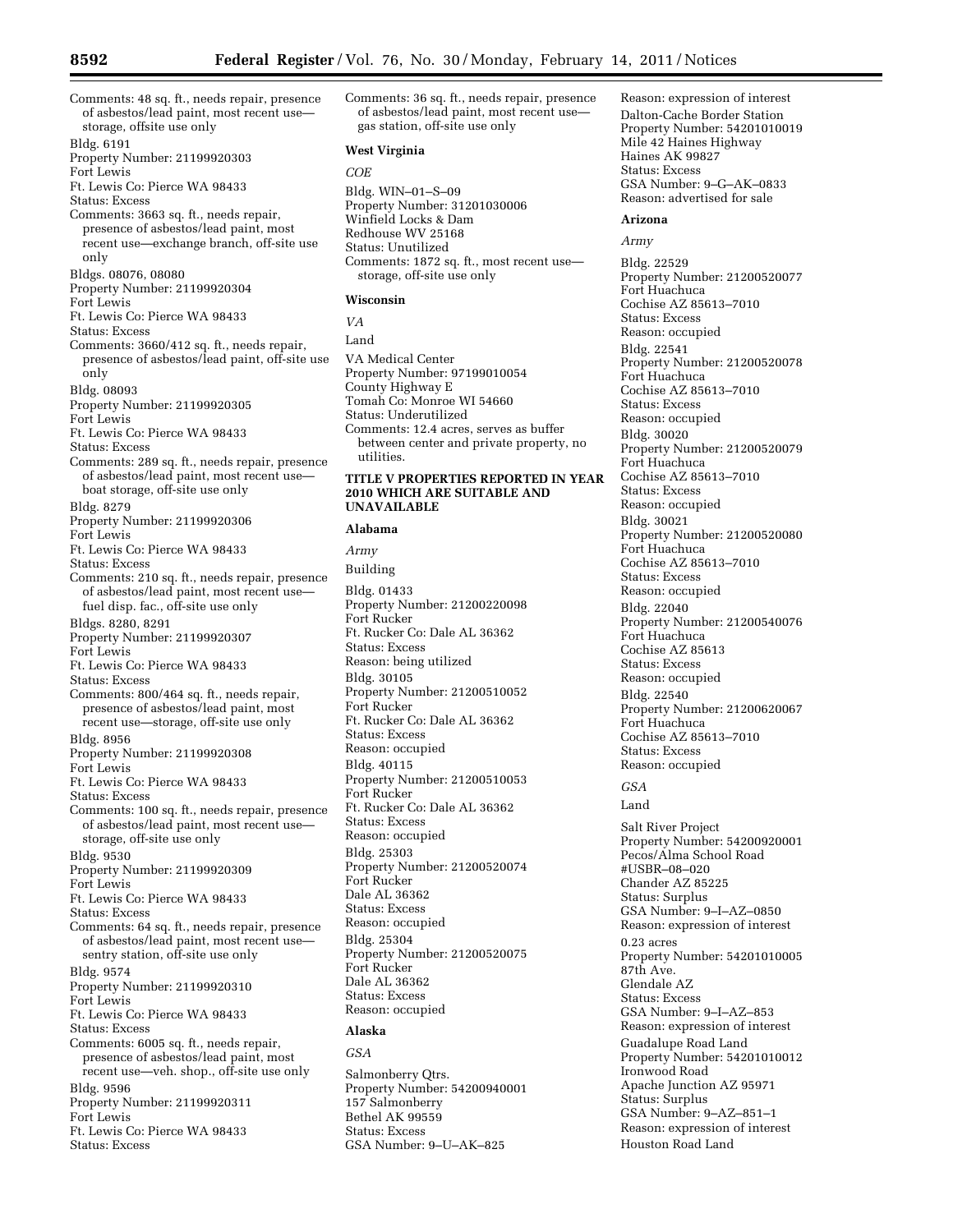Property Number: 54201010013 Ironwood Road Apache Junction AZ 85278 Status: Surplus GSA Number: 9–AZ–854 Reason: expression of interest Land Property Number: 54201010014 95th Ave/Bethany Home Rd Glendale AZ 85306 Status: Surplus GSA Number: 9–AZ–852 Reason: expression of interest 0.30 acre Property Number: 54201030010 Bethany Home Road Glendale AZ 85306 Status: Excess GSA Number: 9–I–AZ–0859 Reason: expression of interest

#### **California**

*GSA* 

Building Defense Fuel Support Pt. Property Number: 54200810001 Estero Bay Facility Morro Bay CA 93442 Status: Surplus GSA Number: 9–N–CA–1606 Reason: sale in progress Former SSA Bldg. Property Number: 54201020002 1230 12th Street Modesto CA 95354 Status: Surplus GSA Number: 9–G–CA–1610 Reason: Expressions of interest Quincy Scaling Station Property Number: 54200930004 1495 E. Main St. Quincy CA 95971 Status: Surplus GSA Number: 9–A–CA–1679–1 Reason: expression of interest Parcel F–2 Right of Way Property Number: 54201030012 Seal Beach CA 90740 Status: Surplus GSA Number: 9–N–CA–1508–AI Reason: expression of interest Parcel F–4 Right of Way Property Number: 54201030014 Seal Beach CA Status: Surplus GSA Number: 9–N–CA–1508–AK Reason: expression of interest

#### **Colorado**

*Army* 

Bldg. S6264 Property Number: 21200340084 Fort Carson Ft. Carson Co: El Paso CO 80913 Status: Unutilized Reason: occupied Bldg. S6285 Property Number: 21200420176 Fort Carson Ft. Carson Co: El Paso CO 80913 Status: Unutilized Reason: in use Bldg. S6287

Property Number: 21200420177 Fort Carson Ft. Carson Co: El Paso CO 80913 Status: Unutilized Reason: in use Bldg. 06225 Property Number: 21200520084 Fort Carson El Paso CO 80913–4001 Status: Unutilized Reason: occupied

#### **Georgia**

Bldg. T201 Property Number: 21200420002 Hunter Army Airfield Garrison Co: Chatham GA 31409 Status: Excess Reason: in use Bldg. T234 Property Number: 21200420008 Hunter Army Airfield Garrison Co: Chatham GA 31409 Status: Excess Reason: in use Bldg. T702 Property Number: 21200420010 Hunter Army Airfield Garrison Co: Chatham GA 31409 Status: Excess Reason: in use Bldg. T703 Property Number: 21200420011 Hunter Army Airfield Garrison Co: Chatham GA 31409 Status: Excess Reason: in use Bldg. T704 Property Number: 21200420012 Hunter Army Airfield Garrison Co: Chatham GA 31409 Status: Excess Reason: in use Bldg. P813 Property Number: 21200420013 Hunter Army Airfield Garrison Co: Chatham GA 31409 Status: Excess Reason: in use Bldgs. S843, S844, S845 Property Number: 21200420014 Hunter Army Airfield Garrison Co: Chatham GA 31409 Status: Excess Reason: in use Bldg. P925 Property Number: 21200420015 Hunter Army Airfield Garrison Co: Chatham GA 31409 Status: Excess Reason: in use Bldg. P1277 Property Number: 21200420024 Hunter Army Airfield Garrison Co: Chatham GA 31409 Status: Excess Reason: in use Bldg. T1412 Property Number: 21200420025 Hunter Army Airfield Garrison Co: Chatham GA 31409 Status: Excess Reason: in use Bldg. 8658

Property Number: 21200420029 Hunter Army Airfield Garrison Co: Chatham GA 31409 Status: Excess Reason: in use Bldg. 8659 Property Number: 21200420030 Hunter Army Airfield Garrison Co: Chatham GA 31409 Status: Excess Reason: in use Bldgs. 8675, 8676 Property Number: 21200420031 Hunter Army Airfield Garrison Co: Chatham GA 31409 Status: Excess Reason: in use Bldg. 5978 Property Number: 21200420038 Fort Benning Ft. Benning Co: Chattachoochee GA 31905 Status: Excess Reason: in use Bldg. 5993 Property Number: 21200420041 Fort Benning Ft. Benning Co: Chattachoochee GA 31905 Status: Excess Reason: in use Bldg. 5994 Property Number: 21200420042 Fort Benning Ft. Benning Co: Chattachoochee GA 31905 Status: Excess Reason: in use Bldg. 5995 Property Number: 21200420043 Fort Benning Ft. Benning Co: Chattachoochee GA 31905 Status: Excess Reason: in use Bldg. T01 Property Number: 21200420181 Fort Stewart Ft. Stewart Co: Liberty GA 31314 Status: Excess Reason: in use Bldg. T04 Property Number: 21200420182 Fort Stewart Ft. Stewart Co: Liberty GA 31314 Status: Excess Reason: in use Bldg. T05 Property Number: 21200420183 Fort Stewart Ft. Stewart Co: Liberty GA 31314 Status: Excess Reason: in use Bldg. T06 Property Number: 21200420184 Fort Stewart Ft. Stewart Co: Liberty GA 31314 Status: Excess Reason: in use Bldg. T55 Property Number: 21200420187 Fort Stewart Ft. Stewart Co: Liberty GA 31314 Status: Excess Reason: in use Bldg. T85 Property Number: 21200420188 Fort Stewart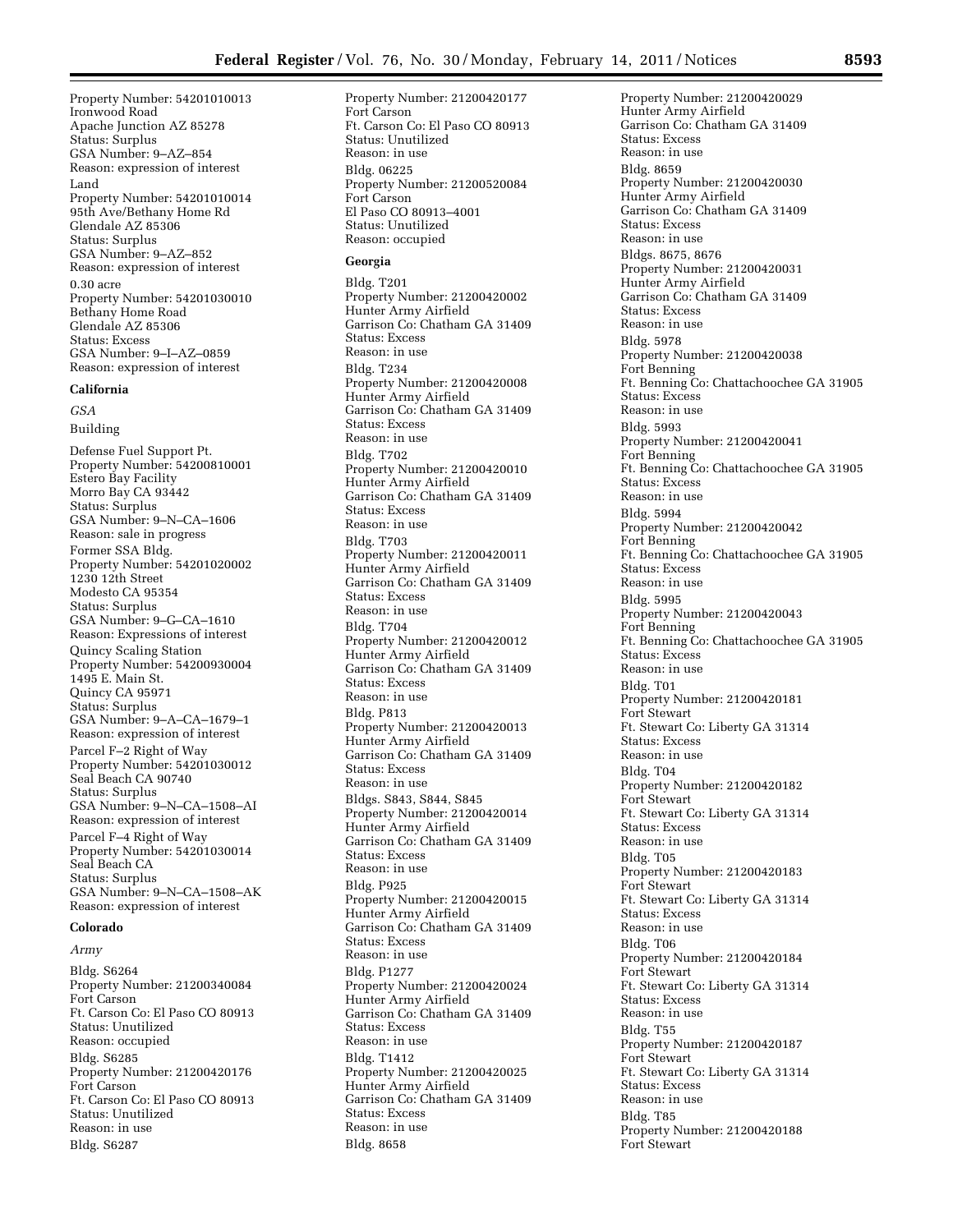Ft. Stewart Co: Liberty GA 31314 Status: Excess Reason: in use Bldg. T131 Property Number: 21200420189 Fort Stewart Ft. Stewart Co: Liberty GA 31314 Status: Excess Reason: in use Bldg. T132 Property Number: 21200420190 Fort Stewart Ft. Stewart Co: Liberty GA 31314 Status: Excess Reason: in use Bldg. T157 Property Number: 21200420191 Fort Stewart Ft. Stewart Co: Liberty GA 31314 Status: Excess Reason: in use Bldg. 01002 Property Number: 21200420197 Fort Stewart Ft. Stewart Co: Liberty GA 31314 Status: Excess Reason: in use Bldg. 01003 Property Number: 21200420198 Fort Stewart Ft. Stewart Co: Liberty GA 31314 Status: Excess Reason: in use Bldg. 19101 Property Number: 21200420215 Fort Stewart Ft. Stewart Co: Liberty GA 31314 Status: Excess Reason: in use Bldg. 19102 Property Number: 21200420216 Fort Stewart Ft. Stewart Co: Liberty GA 31314 Status: Excess Reason: in use Bldg. T19111 Property Number: 21200420217 Fort Stewart Ft. Stewart Co: Liberty GA 31314 Status: Excess Reason: in use Bldg. 19112 Property Number: 21200420218 Fort Stewart Ft. Stewart Co: Liberty GA 31314 Status: Excess Reason: in use Bldg. 19113 Property Number: 21200420219 Fort Stewart Ft. Stewart Co: Liberty GA 31314 Status: Excess Reason: in use Bldg. T19201 Property Number: 21200420220 Fort Stewart Ft. Stewart Co: Liberty GA 31314 Status: Excess Reason: in use Bldg. 19202 Property Number: 21200420221 Fort Stewart Ft. Stewart Co: Liberty GA 31314 Status: Excess

Reason: in use Bldg. 19204 thru 19207 Property Number: 21200420222 Fort Stewart Ft. Stewart Co: Liberty GA 31314 Status: Excess Reason: in use Bldgs. 19208 thru 19211 Property Number: 21200420223 Fort Stewart Ft. Stewart Co: Liberty GA 31314 Status: Excess Reason: in use Bldg. 19212 Property Number: 21200420224 Fort Stewart Ft. Stewart Co: Liberty GA 31314 Status: Excess Reason: in use Bldg. 19213 Property Number: 21200420225 Fort Stewart Ft. Stewart Co: Liberty GA 31314 Status: Excess Reason: in use Bldg. 19214 Property Number: 21200420226 Fort Stewart Ft. Stewart Co: Liberty GA 31314 Status: Excess Reason: in use Bldg. 19215 Property Number: 21200420227 Fort Stewart Ft. Stewart Co: Liberty GA 31314 Status: Excess Reason: in use Bldg. 19216 Property Number: 21200420228 Fort Stewart Ft. Stewart Co: Liberty GA 31314 Status: Excess Reason: in use Bldg. 19217 Property Number: 21200420229 Fort Stewart Ft. Stewart Co: Liberty GA 31314 Status: Excess Reason: in use Bldg. 19218 Property Number: 21200420230 Fort Stewart Ft. Stewart Co: Liberty GA 31314 Status: Excess Reason: in use Bldgs. 19219, 19220 Property Number: 21200420231 Fort Stewart Ft. Stewart Co: Liberty GA 31314 Status: Excess Reason: in use Bldg. 19223 Property Number: 21200420232 Fort Stewart Ft. Stewart Co: Liberty GA 31314 Status: Excess Reason: in use Bldg. 19225 Property Number: 21200420233 Fort Stewart Ft. Stewart Co: Liberty GA 31314 Status: Excess Reason: in use

Bldg. 19226 Property Number: 21200420234 Fort Stewart Ft. Stewart Co: Liberty GA 31314 Status: Excess Reason: in use Bldg. T19228 Property Number: 21200420235 Fort Stewart Ft. Stewart Co: Liberty GA 31314 Status: Excess Reason: in use Bldg. 19229 Property Number: 21200420236 Fort Stewart Ft. Stewart Co: Liberty GA 31314 Status: Excess Reason: in use Bldg. 19232 Property Number: 21200420237 Fort Stewart Ft. Stewart Co: Liberty GA 31314 Status: Excess Reason: in use Bldg. 19233 Property Number: 21200420238 Fort Stewart Ft. Stewart Co: Liberty GA 31314 Status: Excess Reason: in use Bldg. 19236 Property Number: 21200420239 Fort Stewart Ft. Stewart Co: Liberty GA 31314 Status: Excess Reason: in use Bldg. 19238 Property Number: 21200420240 Fort Stewart Ft. Stewart Co: Liberty GA 31314 Status: Excess Reason: in use Bldg. 01674 Property Number: 21200510056 Fort Benning Ft. Benning Co: Chattachoochee GA 31905 Status: Unutilized Reason: occupied Bldg. 01675 Property Number: 21200510057 Fort Benning Ft. Benning Co: Chattachoochee GA 31905 Status: Unutilized Reason: occupied Bldg. 01676 Property Number: 21200510058 Fort Benning Ft. Benning Co: Chattachoochee GA 31905 Status: Unutilized Reason: occupied Bldg. 01677 Property Number: 21200510059 Fort Benning Ft. Benning GA 31905 Status: Unutilized Reason: occupied Bldg. 01678 Property Number: 21200510060 Fort Benning Ft. Benning Co: Chattachoochee GA 31905 Status: Unutilized Reason: occupied Bldg. 00051 Property Number: 21200520087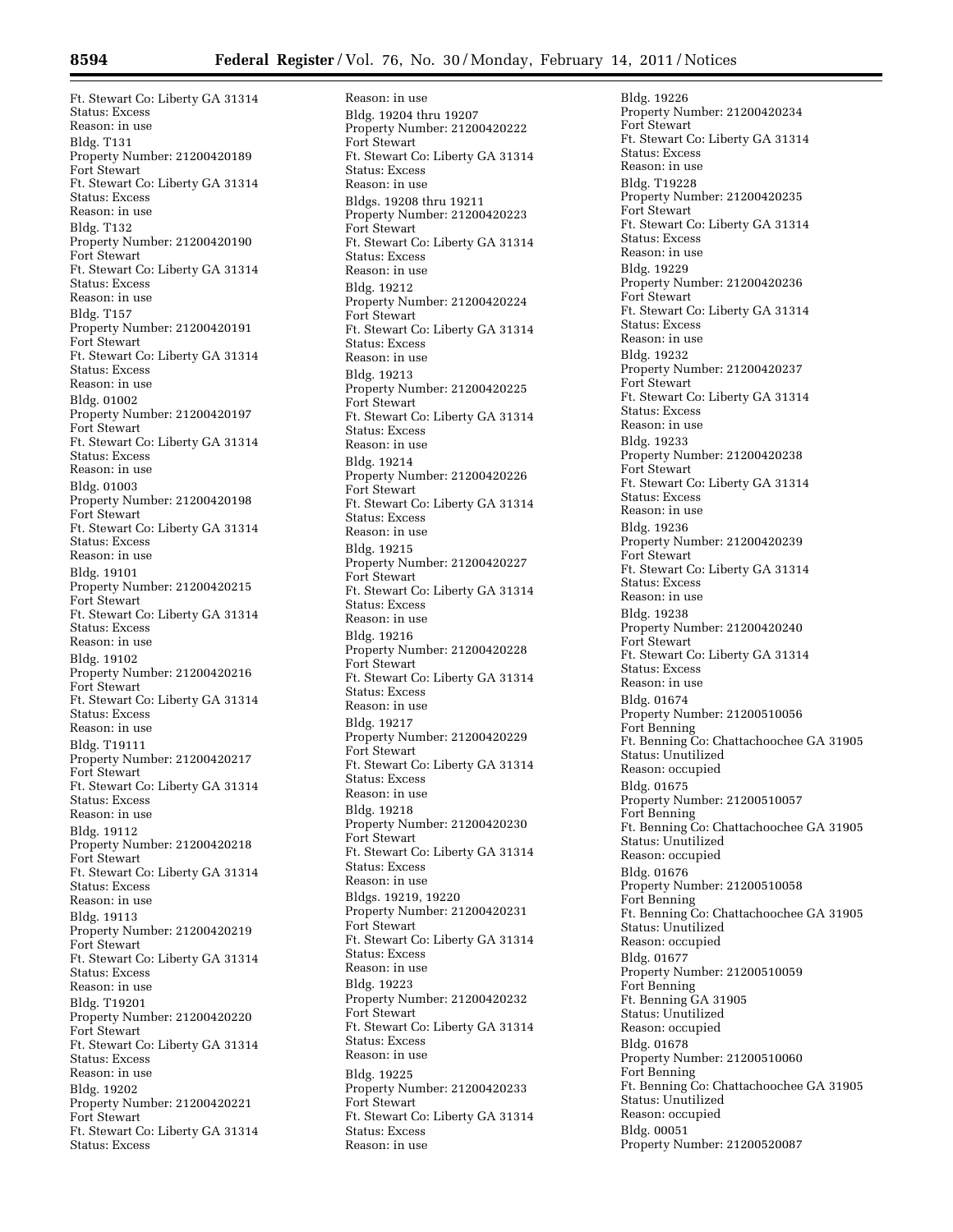Fort Stewart Liberty GA 31314 Status: Excess Reason: occupied Bldg. 00052 Property Number: 21200520088 Fort Stewart Liberty GA 31314 Status: Excess Reason: occupied Bldg. 00053 Property Number: 21200520089 Fort Stewart Liberty GA 31314 Status: Excess Reason: occupied Bldg. 00054 Property Number: 21200520090 Fort Stewart Liberty GA 31314 Status: Excess Reason: occupied Bldg. 01243 Property Number: 21200610040 Hunter Army Airfield Savannah Co: Chatham GA 31409 Status: Excess Reason: occupied Bldg. 01244 Property Number: 21200610041 Hunter Army Airfield Savannah Co: Chatham GA 31409 Status: Excess Reason: occupied Bldg. 01318 Property Number: 21200610042 Hunter Army Airfield Savannah Co: Chatham GA 31409 Status: Excess Reason: occupied Bldg. 00612 Property Number: 21200610043 Fort Stewart Liberty GA 31314 Status: Excess Reason: occupied Bldg. 00614 Property Number: 21200610044 Fort Stewart Liberty GA 31314 Status: Excess Reason: occupied Bldg. 00618 Property Number: 21200610045 Fort Stewart Liberty GA 31314 Status: Excess Reason: occupied Bldg. 00628 Property Number: 21200610046 Fort Stewart Liberty GA 31314 Status: Excess Reason: occupied Bldg. 01079 Property Number: 21200610047 Fort Stewart Liberty GA 31314 Status: Excess Reason: occupied Bldg. 07901 Property Number: 21200610049 Fort Stewart Liberty GA 31314

Status: Excess Reason: occupied Bldg. 08031 Property Number: 21200610050 Fort Stewart Liberty GA 31314 Status: Excess Reason: occupied Bldg. 08081 Property Number: 21200610052 Fort Stewart Liberty GA 31314 Status: Excess Reason: occupied Bldg. 08252 Property Number: 21200610053 Fort Stewart Liberty GA 31314 Status: Excess Reason: occupied *GSA*  Ft. Benning Railroad Corridor Property Number: 54201030006 Cusseta Road Columbus GA 31401 Status: Excess GSA Number: 4–D–GA–0518AD Reason: conveyence pending

#### **Hawaii**

*Navy*  Land Property Record 1–11032 Property Number: 77201040011 Naval Station Pearl Harbor HI 96818 Status: Unutilized Reason: leased

#### **Illinois**

*COE*  Building Bldg. 7 Property Number: 31199010001 Ohio River Locks No. 53 Grand Chain Co: Pulaski IL 62941–9801 Status: Unutilized Reason: project integrity and security; safety liability Bldg. 6 Property Number: 31199010002 Ohio River Locks No. 53 Grand Chain Co: Pulaski IL 62941–9801 Status: Unutilized Reason: project integrity and security; safety liability Bldg. 5 Property Number: 31199010003 Ohio River Locks No. 53 Grand Chain Co: Pulaski IL 62941–9801 Status: Unutilized Reason: project integrity and security; safety liability Bldg. 4 Property Number: 31199010004 Ohio River Locks No. 53 Grand Chain Co: Pulaski IL 62941–9801 Status: Unutilized Reason: project integrity and security; safety liability Bldg. 3 Property Number: 31199010005 Ohio River Locks No. 53

Grand Chain Co: Pulaski IL 62941–9801 Status: Unutilized Reason: project integrity and security; safety liability Bldg. 2 Property Number: 31199010006 Ohio River Locks No. 53 Grand Chain Co: Pulaski IL 62941–9801 Status: Unutilized Reason: project integrity and security; safety liability Bldg. 1 Property Number: 31199010007 Ohio River Locks No. 53 Grand Chain Co: Pulaski IL 62941–9801 Status: Unutilized Reason: project integrity and security; safety liability

#### **Iowa**

*GSA* 

U.S. Army Reserve Property Number: 54200920017 620 West 5th St. Garner IA 50438 Status: Excess GSA Number: 7–D–IA–0510 Reason: expression of interest Former SSA Bldg. Property Number: 54201020005 3012 Division Street Burlington IA 52601 Status: Excess GSA Number: 7–G–IA–0508 Reason: advertised for sale

#### *VA*

Land 38 acres Property Number: 97199740001 VA Medical Center 1515 West Pleasant St. Knoxville Co: Marion IA 50138 Status: Unutilized Reason: Enhanced-Use Legislation potential

#### **Louisiana**

*Army*  Building Bldg. T401 Property Number: 21200540084 Fort Polk Ft. Polk LA 71459 Status: Unutilized Reason: occupied Bldgs. T406, T407, T411 Property Number: 21200540085 Fort Polk Ft. Polk LA 71459 Status: Unutilized Reason: occupied Bldg. T412 Property Number: 21200540086 Fort Polk Ft. Polk LA 71459 Status: Unutilized Reason: occupied Bldgs. T414, T421 Property Number: 21200540087 Fort Polk Ft. Polk LA 71459 Status: Unutilized Reason: occupied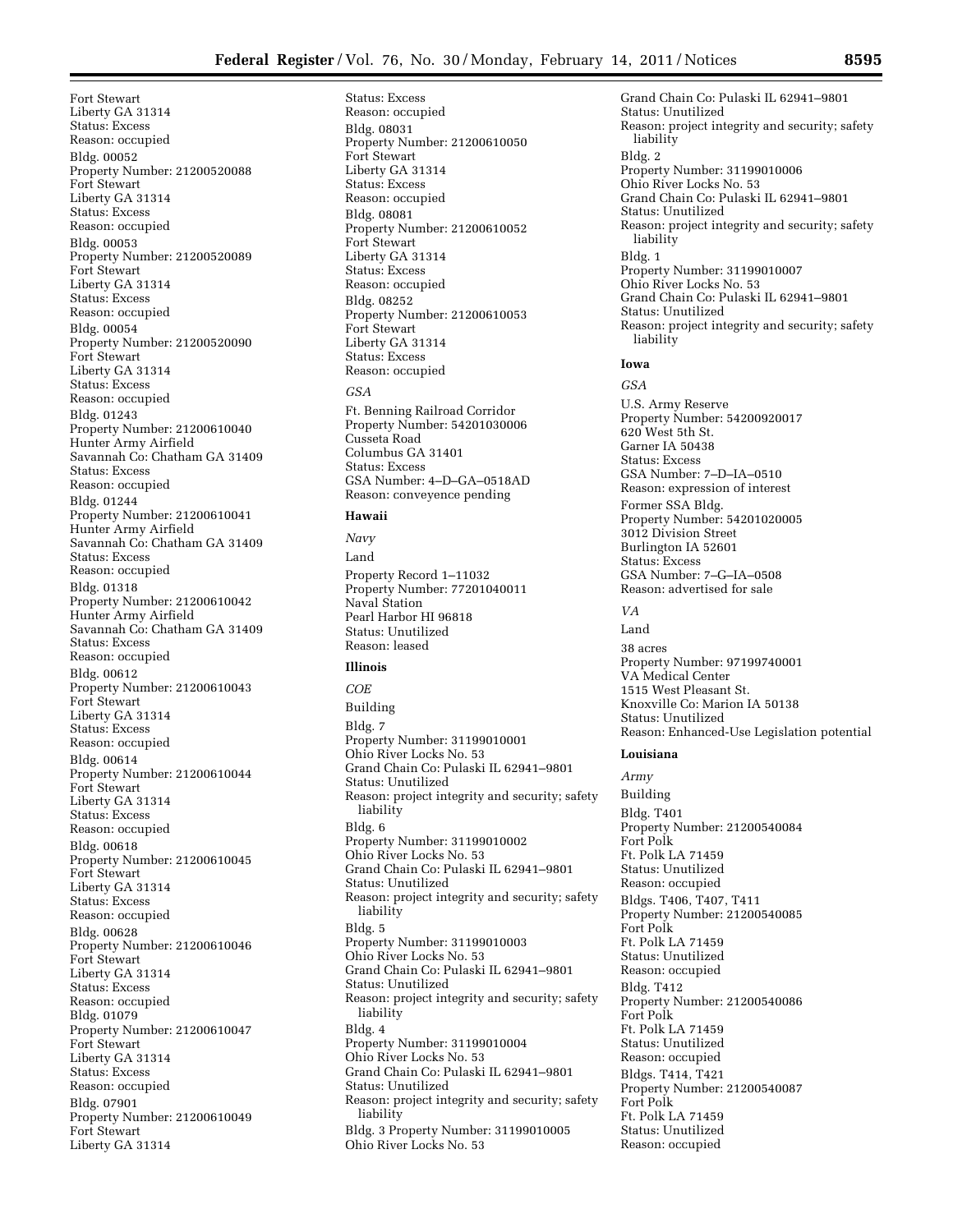#### *GSA*

FAA Outermarker Property Number: 54201030007 St. Charles Parish New Orleans LA 70094 Status: Excess GSA Number: 7–U–LA–574–1 Reason: advertised for sale

#### **Maryland**

*Army*  Bldg. 8608 Property Number: 21200410099 Fort George G. Meade Ft. Meade MD 20755–5115 Status: Unutilized Reason: occupied Bldg. 8612 Property Number: 21200410101 Fort George G. Meade Ft. Meade MD 20755–5115 Status: Unutilized Reason: occupied Bldg. 0001A Property Number: 21200520114 Federal Support Center Olney Co: Montgomery MD 20882 Status: Unutilized Reason: occupied Bldg. 0001C Property Number: 21200520115 Federal Support Center Olney Co: Montgomery MD 20882 Status: Unutilized Reason: occupied Bldgs. 00032, 00H14, 00H24 Property Number: 21200520116 Federal Support Center Olney Co: Montgomery MD 20882 Status: Unutilized Reason: occupied Bldgs. 00034, 00H016 Property Number: 21200520117 Federal Support Center Olney Co: Montgomery MD 20882 Status: Unutilized Reason: occupied Bldgs. 00H10, 00H12 Property Number: 21200520118 Federal Support Center Olney Co: Montgomery MD 20882 Status: Unutilized Reason: occupied

#### *GSA*

Appraisers Store Property Number: 54201030016 Baltimore MD 21202 Status: Excess GSA Number: 4–G–MD–0623 Reason: expression of interest

#### **Massachusetts**

Land

FAA Site Property Number: 54200830026 Massasoit Bridge Rd. Nantucket MA 02554 Status: Surplus GSA Number: MA–0895 Reason: expression of interest

#### **Michigan**

*Army*  Building Bldg. 00001 Property Number: 21200510066 Sheridan Hall USARC 501 Euclid Avenue Helena Co: Lewis MI 59601–2865 Status: Unutilized Reason: Federal interest *GSA*  Social Security Bldg. Property Number: 54200720020 929 Stevens Road Flint MI 48503 Status: Excess GSA Number: 1–G–MI–822 Reason: expression of interest CPT George S. Crabbe USARC Property Number: 54201030018 2901 Webber Street Saginaw MI Status: Excess GSA Number: 1–D–MI–835 Reason: expression of interest Land Former Elf Comm. Facility Property Number: 54200840012 3041 County Road Republic MI 49879 Status: Excess GSA Number: 1–N–MI–0827 Reason: conveyance pending *VA*  VA Medical Center Property Number: 97199010015 5500 Armstrong Road Battle Creek Co: Calhoun MI 49016 Status: Underutilized Reason: being used for patient and program

#### **Missouri**

activities.

*Army*  Building Bldg. 1230 Property Number: 21200340087 Fort Leonard Wood Ft. Leonard Wood Co: Pulaski MO 65743– 8944 Status: Unutilized Reason: occupied Bldg. 1621 Property Number: 21200340088 Fort Leonard Wood Ft. Leonard Wood Co: Pulaski MO 65743– 8944 Status: Unutilized Reason: occupied Bldg. 5760 Property Number: 21200410102 Fort Leonard Wood Ft. Leonard Wood Co: Pulaski MO 65743– 8944 Status: Unutilized Reason: occupied Bldg. 5762 Property Number: 21200410103 Fort Leonard Wood Ft. Leonard Wood Co: Pulaski MO 65743– 8944

Status: Unutilized Reason: occupied Bldg. 5763 Property Number: 21200410104 Fort Leonard Wood Ft. Leonard Wood Co: Pulaski MO 65743– 8944 Status: Unutilized Reason: occupied Bldg. 5765 Property Number: 21200410105 Fort Leonard Wood Ft. Leonard Wood Co: Pulaski MO 65743– 8944 Status: Unutilized Reason: occupied Bldg. 5760 Property Number: 21200420059 Fort Leonard Wood Ft. Leonard Wood Co: Pulaski MO 65743– 8944 Status: Unutilized Reason: in use Bldg. 5762 Property Number: 21200420060 Fort Leonard Wood Ft. Leonard Wood Co: Pulaski MO 65743– 8944 Status: Unutilized Reason: in use Bldg. 5763 Property Number: 21200420061 Fort Leonard Wood Ft. Leonard Wood Co: Pulaski MO 65743– 8944 Status: Unutilized Reason: in use Bldg. 5765 Property Number: 21200420062 Fort Leonard Wood Ft. Leonard Wood Co: Pulaski MO 65743– 8944 Status: Unutilized Reason: in use Bldg. 00467 Property Number: 21200530085 Fort Leonard Wood Ft. Leonard Wood Co: Pulaski MO 65743 Status: Unutilized Reason: occupied

#### *GSA*

Federal Bldg/Courthouse Property Number: 54200840013 339 Broadway St. Cape Girardeau MO 63701 Status: Excess GSA Number: 7–G–MO–0673 Reason: Expression of interest Land Tract LLWAS K3 Property Number: 54200940004 Mexico City Ave. Kansas City MO 64153 Status: Surplus GSA Number: 7–U–MO–0687AA Reason: expression of interest

#### **Montana**

*VA*  Building VA MT Healthcare Property Number: 97200030001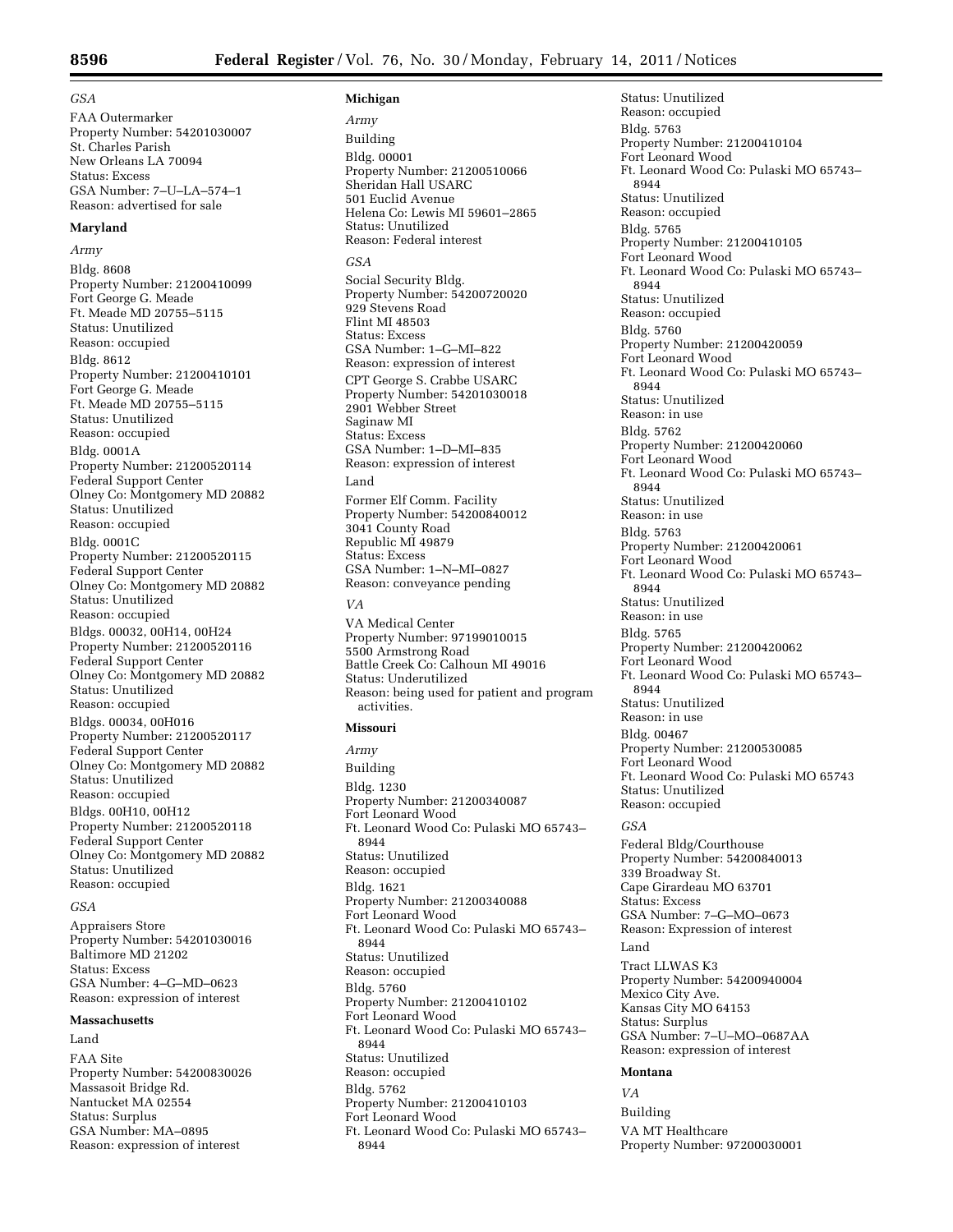210 S. Winchester Miles City Co: Custer MT 59301 Status: Underutilized Reason: transfer to Custer County

#### **New Hampshire**

#### *GSA*

Federal Building Property Number: 54200920006 719 Main St. Parcel ID: 424–124–78 Laconia NH 03246 Status: Excess GSA Number: 1–G–NH–0503 Reason: expression of interest

#### **New Jersey**

Camp Petricktown Sup. Facility Property Number: 54200740005 US Route 130 Pedricktown NJ 08067 Status: Excess GSA Number: 1–D–NJ–0662 Reason: expression of interest

#### **New York**

*Army*  Bldgs. 1511–1518 Property Number: 21200320160 U.S. Military Academy Training Area Highlands Co: Orange NY 10996 Status: Unutilized Reason: occupied Bldgs. 1523–1526 Property Number: 21200320161 U.S. Military Academy Training Area Highlands Co: Orange NY 10996 Status: Unutilized Reason: occupied Bldgs. 1704–1705, 1721–1722 Property Number: 21200320162 U.S. Military Academy Training Area Highlands Co: Orange NY 10996 Status: Unutilized Reason: occupied Bldg. 1723 Property Number: 21200320163 U.S. Military Academy Training Area Highlands Co: Orange NY 10996 Status: Unutilized Reason: occupied Bldgs. 1706–1709 Property Number: 21200320164 U.S. Military Academy Training Area Highlands Co: Orange NY 10996 Status: Unutilized Reason: occupied Bldgs. 1731–1735 Property Number: 21200320165 U.S. Military Academy Training Area Highlands Co: Orange NY 10996 Status: Unutilized Reason: occupied

#### **North Carolina**

Bldg. N4116 Property Number: 21200240087 Fort Bragg

Ft. Bragg Co: Cumberland NC 28310 Status: Excess Reason: mission use

# **Ohio**

*COE*  Bldg.—Berlin Lake Property Number: 31199640001 7400 Bedell Road Berlin Center Co: Mahoning OH 44401–9797 Status: Unutilized Reason: utilized as construction office *GSA*  Oxford USAR Facility Property Number: 54201010007 6557 Todd Road Oxford OH 45056 Status: Excess GSA Number: 1–D–OH–833 Reason: Expression of interest Belmont Cty Memorial USAR Ctr Property Number: 54201020008 5305 Guernsey St. Bellaire OH 43906 Status: Excess GSA Number: 1–D–OH–837 Reason: conveyance in progress Army Reserve Center Property Number: 54201020009 5301 Hauserman Rd. Parma Co: Cuyahoga OH 44130 Status: Excess GSA Number: I–D–OH–842 Reason: expression of interest 2LT George F. Pennington USARC Property Number: 54201020010 2164 Harding Hwy. E. Marion OH 43302 Status: Excess GSA Number: I–D–OH–838 Reason: Expression of Interest VA Bldg. 116 Property Number: 97199920002 VA Medical Center Dayton Co: Montgomery OH 45428 Status: Unutilized Reason: preexisting agreement

### **Oregon**

*GSA*  3 Bldgs/Land Property Number: 54200840003 OTHR–B Radar Cty Rd 514 Christmas Valley OR 97641 Status: Excess GSA Number: 9–D–OR–0768 Reason: expression of interest U.S. Customs House Property Number: 54200840004 220 NW 8th Ave. Portland OR Status: Excess GSA Number: 9–D–OR–0733 Reason: expression of interest

#### **Pennsylvania**

*COE*  Tract 403A Property Number: 31199430021 Grays Landing Lock Project Greensboro Co: Greene PA 15338

Status: Unutilized Reason: to be transferred to Borough Tract 403B Property Number: 31199430022 Grays Landing Lock Project Greensboro Co: Greene PA 15338 Status: Unutilized Reason: to be transferred to Borough Tract 403C Property Number: 31199430023 Grays Landing Lock Project Greensboro Co: Greene PA 15338 Status: Unutilized Reason: to be transferred to Borough Land East Branch Clarion River Lake Property Number: 31199011012 Wilcox Co: Elk PA Status: Underutilized Reason: location near damsite Dashields Locks and Dam Property Number: 31199210009 (Glenwillard, PA) Crescent Twp. Co: Allegheny PA 15046–0475 Status: Unutilized Reason: leased to Township *GSA*  approx. 16.88 Property Number: 54200820011 271 Sterrettania Rd. Erie PA 16506 Status: Surplus GSA Number: 4–D–PA–0810 Reason: advertised for sale *VA*  VA Medical Center Property Number: 97199010016 New Castle Road Butler Co: Butler PA 16001 Status: Underutilized Reason: used as natural drainage for facility property. Land No. 645 Property Number: 97199010080 VA Medical Center Highland Drive Pittsburgh Co: Allegheny PA 15206 Status: Unutilized Reason: property is essential to security and safety of patients. Land—34.16 acres Property Number: 97199340001 VA Medical Center 1400 Black Horse Hill Road Coatesville Co: Chester PA 19320 Status: Underutilized Reason: needed for mission related functions

# **South Dakota**

*Air Force*  Tract 133 Property Number: 18200310004 Ellsworth AFB Box Elder Co: Pennington SD 57706 Status: Unutilized Reason: special legislation Tract 67 Property Number: 18200310005 Ellsworth AFB Box Elder Co: Pennington SD 57706 Status: Unutilized Reason: mission purpose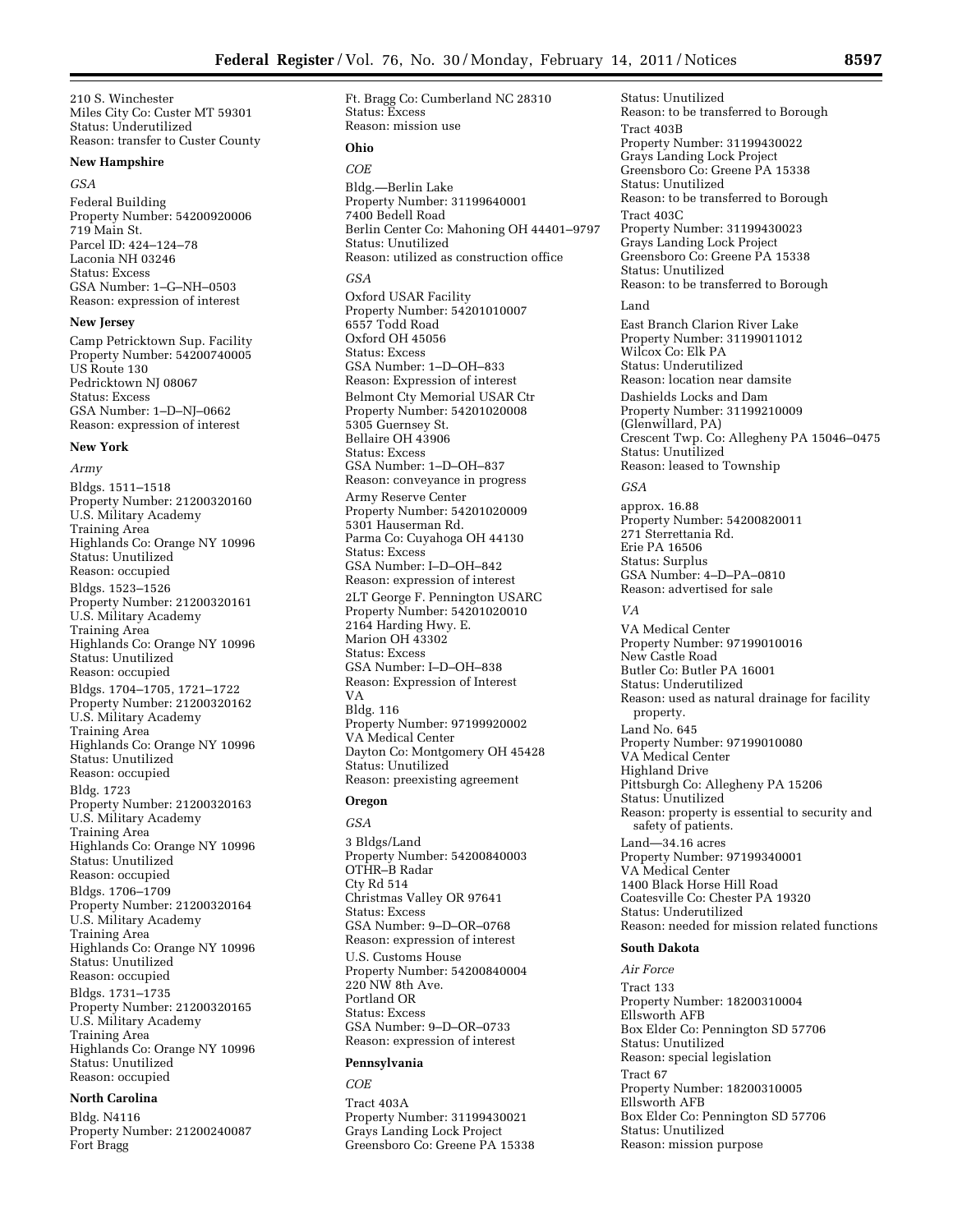#### **Tennessee**

*GSA*  Building NOAA Admin. Bldg. Property Number: 54200920015 456 S. Illinois Ave. Oak Ridge TN 38730 Status: Excess GSA Number: 4–B–TN–0664–AA Reason: Federal interest

#### **Texas**

*Army*  Bldgs. 4219, 4227 Property Number: 21200220139 Fort Hood Ft. Hood Co: Bell TX 76544 Status: Unutilized Reason: admin use Bldgs. 4229, 4230, 4231 Property Number: 21200220140 Fort Hood Ft. Hood Co: Bell TX 76544 Status: Unutilized Reason: admin use Bldgs. 4244, 4246 Property Number: 21200220141 Fort Hood Ft. Hood Co: Bell TX 76544 Status: Unutilized Reason: admin use Bldgs. 4260, 4261, 4262 Property Number: 21200220142 Fort Hood Ft. Hood Co: Bell TX 76544 Status: Unutilized Reason: admin use Bldg. 04335 Property Number: 21200440090 Fort Hood Bell TX 76544 Status: Excess Reason: occupied Bldg. 04465 Property Number: 21200440094 Fort Hood Bell TX 76544 Status: Excess Reason: occupied Bldg. 04468 Property Number: 21200440096 Fort Hood Bell TX 76544 Status: Excess Reason: occupied Bldgs. 04475–04476 Property Number: 21200440098 Fort Hood Bell TX 76544 Status: Excess Reason: occupied Bldg. 04477 Property Number: 21200440099 Fort Hood Bell TX 76544 Status: Excess Reason: occupied Bldg. 07002 Property Number: 21200440100 Fort Hood Bell TX 76544 Status: Excess Reason: occupied

Bldg. 57001 Property Number: 21200440105 Fort Hood Bell TX 76544 Status: Excess Reason: occupied Bldgs. 125, 126 Property Number: 21200620075 Fort Hood Bell TX 76544 Status: Excess Reason: occupied Bldg. 190 Property Number: 21200620076 Fort Hood Bell TX 76544 Status: Excess Reason: occupied Bldg. 02240 Property Number: 21200620078 Fort Hood Bell TX 76544 Status: Excess Reason: occupied Bldg. 04164 Property Number: 21200620079 Fort Hood Bell TX 76544 Status: Excess Reason: occupied Bldgs. 04218, 04228 Property Number: 21200620080 Fort Hood Bell TX 76544 Status: Excess Reason: occupied Bldg. 04272 Property Number: 21200620081 Fort Hood Bell TX 76544 Status: Excess Reason: not occupied Bldg. 04415 Property Number: 21200620083 Fort Hood Bell TX 76544 Status: Excess Reason: occupied 4 Bldgs Property Number: 21200620084 Fort Hood 04419, 04420, 04421, 04424 Bell TX 76544 Status: Excess Reason: occupied 4 Bldgs. Property Number: 21200620085 Fort Hood 04425, 04426, 04427, 04429 Bell TX 76544 Status: Excess Reason: occupied Bldg. 04430 Property Number: 21200620087 Fort Hood Bell TX 76544 Status: Excess Reason: occupied Bldg. 04434 Property Number: 21200620088 Fort Hood Bell TX 76544 Status: Excess Reason: occupied Bldg. 04439

Property Number: 21200620089 Fort Hood Bell TX 76544 Status: Excess Reason: occupied Bldgs. 04470, 04471 Property Number: 21200620090 Fort Hood Bell TX 76544 Status: Excess Reason: occupied Bldg. 04493 Property Number: 21200620091 Fort Hood Bell TX 76544 Status: Excess Reason: occupied Bldg. 04494 Property Number: 21200620092 Fort Hood Bell TX 76544 Status: Excess Reason: occupied Bldg. 04632 Property Number: 21200620093 Fort Hood Bell TX 76544 Status: Excess Reason: occupied Bldg. 04640 Property Number: 21200620094 Fort Hood Bell TX 76544 Status: Excess Reason: occupied Bldg. 04645 Property Number: 21200620095 Fort Hood Bell TX 76544 Status: Excess Reason: occupied Bldg. 04906 Property Number: 21200620096 Fort Hood Bell TX 76544 Status: Excess Reason: occupied Bldg. 20121 Property Number: 21200620097 Fort Hood Bell TX 76544 Status: Excess Reason: occupied Bldg. 91052 Property Number: 21200620101 Fort Hood Bell TX 76544 Status: Excess Reason: occupied Bldg. 1345 Property Number: 21200740070 Fort Hood Bell TX 76544 Status: Excess Reason: utilized Bldgs. 1348, 1941 Property Number: 21200740071 Fort Hood Bell TX 76544 Status: Excess Reason: utilized Bldg. 1919 Property Number: 21200740072 Fort Hood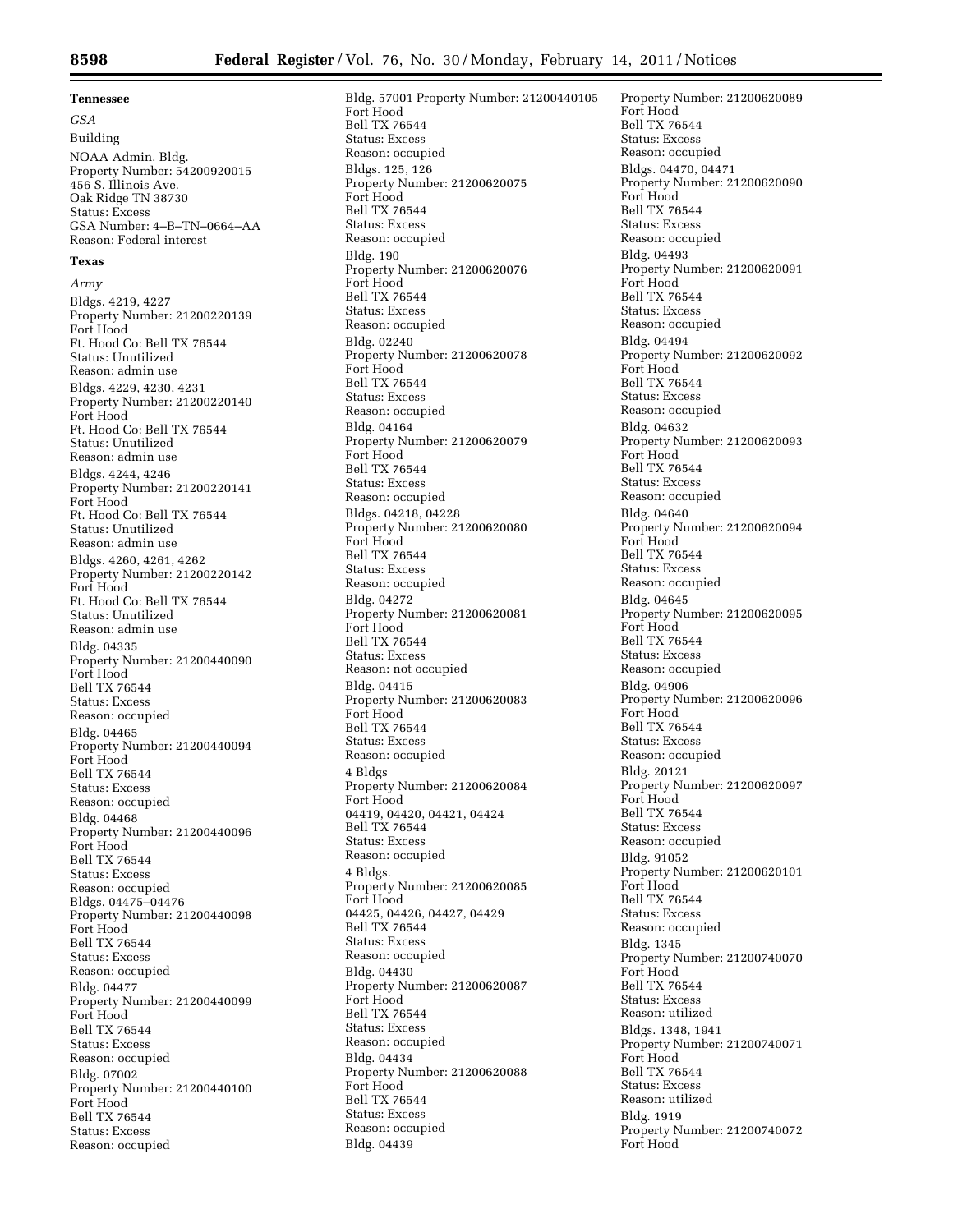Bell TX 76544 Status: Excess Reason: utilized Bldg. 1943 Property Number: 21200740073 Fort Hood Bell TX 76544 Status: Excess Reason: utilized Bldg. 1946 Property Number: 21200740074 Fort Hood Bell TX 76544 Status: Excess Reason: utilized Bldg. 4205 Property Number: 21200740075 Fort Hood Bell TX 76544 Status: Excess Reason: utilized Bldg. 4207 Property Number: 21200740076 Fort Hood Bell TX 76544 Status: Excess Reason: utilized Bldg. 4208 Property Number: 21200740077 Fort Hood Bell TX 76544 Status: Excess Reason: utilized Bldgs. 4210, 4211, 4216 Property Number: 21200740078 Fort Hood Bell TX 76544 Status: Excess Reason: utilized Bldg. 4219A Property Number: 21200740079 Fort Hood Bell TX 76544 Status: Excess Reason: utilized Bldg. 04252 Property Number: 21200740081 Fort Hood Bell TX 76544 Status: Excess Reason: utilized Bldg. 4255 Property Number: 21200740082 Fort Hood Bell TX 76544 Status: Excess Reason: utilized Bldg. 04480 Property Number: 21200740083 Fort Hood Bell TX 76544 Status: Excess Reason: utilized Bldg. 04485 Property Number: 21200740084 Fort Hood Bell TX 76544 Status: Excess Reason: utilized Bldgs. 04487, 04488 Property Number: 21200740085 Fort Hood Bell TX 76544 Status: Excess

Reason: utilized Bldg. 04489 Property Number: 21200740086 Fort Hood Ft. Hood TX 76544 Status: Excess Reason: utilized Bldgs. 4491, 4492 Property Number: 21200740087 Fort Hood Bell TX 76544 Status: Excess Reason: utilized Bldgs. 04902, 04905 Property Number: 21200740088 Fort Hood Bell TX 76544 Status: Excess Reason: utilized Bldgs. 04914, 04915, 04916 Property Number: 21200740089 Fort Hood Bell TX 76544 Status: Excess Reason: utilized Bldg. 20102 Property Number: 21200740091 Fort Hood Bell TX 76544 Status: Excess Reason: utilized Bldg. 20118 Property Number: 21200740092 Fort Hood Bell TX 76544 Status: Excess Reason: utilized Bldg. 29027 Property Number: 21200740093 Fort Hood Bell TX 76544 Status: Excess Reason: utilized Bldg. 56017 Property Number: 21200740094 Fort Hood Bell TX 76544 Status: Excess Reason: utilized Bldg. 56202 Property Number: 21200740095 Fort Hood Bell TX 76544 Status: Excess Reason: utilized Bldg. 56224 Property Number: 21200740096 Fort Hood Bell TX 76544 Status: Excess Reason: utilized Bldg. 56305 Property Number: 21200740097 Fort Hood Bell TX 76544 Status: Excess Reason: utilized Bldg. 56311 Property Number: 21200740098 Fort Hood Bell TX 76544 Status: Excess Reason: utilized Bldg. 56327

Property Number: 21200740099 Fort Hood Bell TX 76544 Status: Excess Reason: utilized Bldg. 56329 Property Number: 21200740100 Fort Hood Bell TX 76544 Status: Excess Reason: utilized 9 Bldgs. Property Number: 21200740101 Fort Hood Bell TX 76544 Status: Excess Reason: utilized Bldg. 92043 Property Number: 21200740102 Fort Hood Bell TX 76544 Status: Excess Reason: utilized Bldg. 92072 Property Number: 21200740103 Fort Hood Bell TX 76544 Status: Excess Reason: utilized Bldg. 92083 Property Number: 21200740104 Fort Hood Bell TX 76544 Status: Excess Reason: utilized Bldgs. 04213, 04227 Property Number: 21200740189 Fort Hood Bell TX 76544 Status: Excess Reason: utilized Bldg.4404 Property Number: 21200740190 Fort Hood Bell TX 76544 Status: Excess Reason: utilized Bldg. 56607 Property Number: 21200740191 Fort Hood Bell TX 76544 Status: Excess Reason: utilized Bldg. 91041 Property Number: 21200740192 Fort Hood Bell TX 76544 Status: Excess Reason: utilized 5 Bldgs. Property Number: 21200740193 Fort Hood 93010, 93011, 93012, 93014 Bell TX 76544 Status: Excess Reason: utilized Bldg. 94031 Property Number: 21200740194 Fort Hood Bell TX 76544 Status: Excess Reason: utilized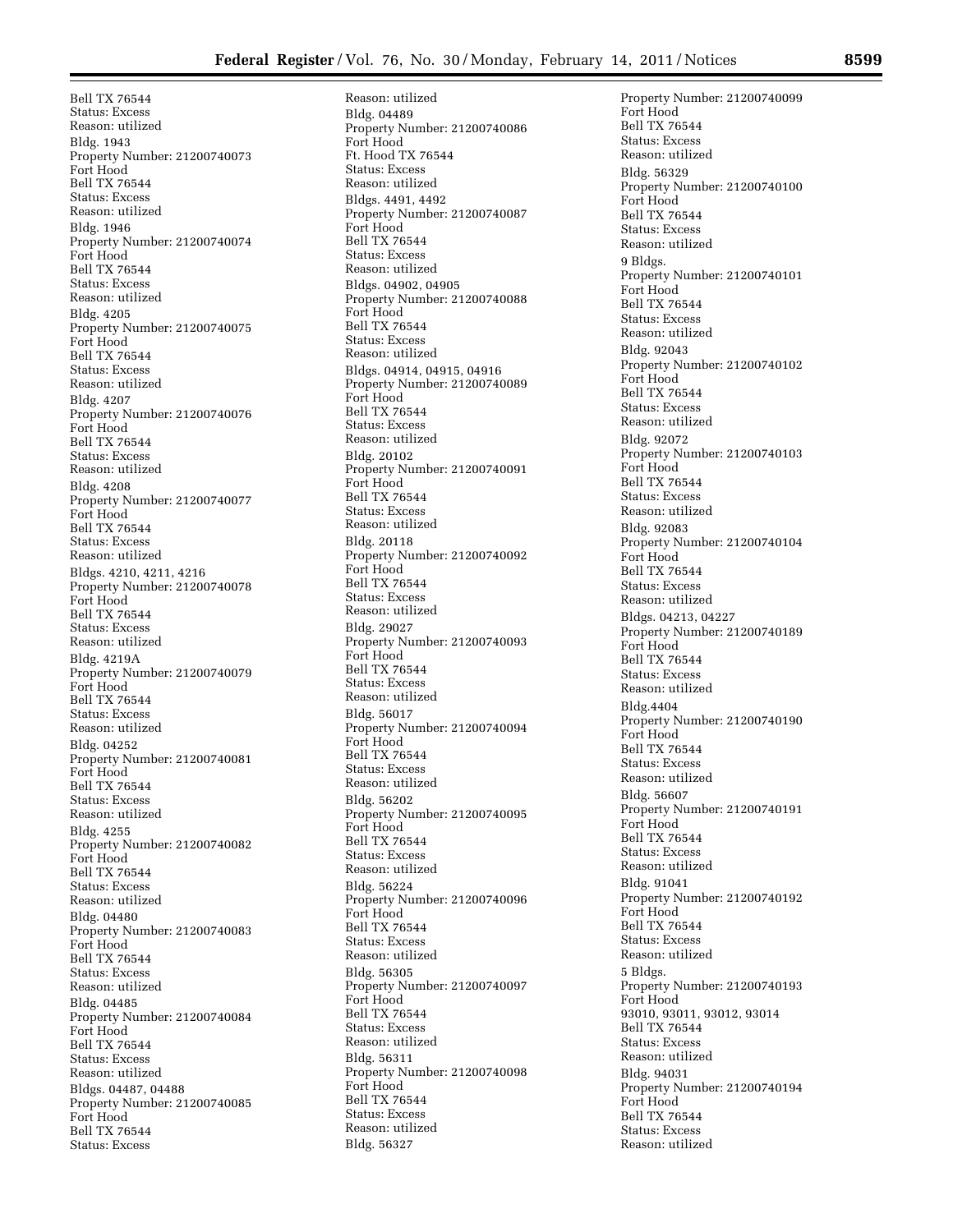# *GSA*

Land Cottonwood Bay Property Number: 54201010004 14th St/Skyline Rd. Grand Prairie TX Status: Surplus GSA Number: 7–N–TX–846 Reason: expression of interest FAA Outermarker—Houston Property Number: 54201040001 Spring TX 77373 Status: Surplus GSA Number: 7–U–TX–1110 Reason: expression of Interest

#### **Utah**

Processing and Disposal Site Property Number: 54201030008 Monticello UT 84535 Status: Surplus GSA Number: 7–B–UT–431–AO Reason: expression of interest

#### **Virginia**

*Army*  Building Bldg. T2827 Property Number: 21200320172 Fort Pickett Blackstone Co: Nottoway VA 23824 Status: Unutilized Reason: occupied Bldg. T2841 Property Number: 21200320173 Fort Pickett Blackstone Co: Nottoway VA 23824 Status: Unutilized Reason: occupied Bldg. 01014 Property Number: 21200720067 Fort Story Ft. Story VA 23459 Status: Unutilized Reason: occupied Bldg. 01063 Property Number: 21200720072 Fort Story Ft. Story VA 23459 Status: Unutilized Reason: occupied Bldg. 00215 Property Number: 21200720073 Fort Eustis Ft. Eustis VA 23604 Status: Unutilized Reason: occupied 4 Bldgs. Property Number: 21200720074 Fort Eustis 01514, 01523, 01528, 01529 Ft. Eustis VA 23604 Status: Unutilized Reason: occupied 4 Bldgs. Property Number: 21200720075 Fort Eustis 01534, 01542, 01549, 01557 Ft. Eustis VA 23604 Status: Unutilized Reason: occupied Bldgs. 01707, 01719 Property Number: 21200720077

Fort Eustis Ft. Eustis VA 23604 Status: Unutilized Reason: occupied Bldg. 01720 Property Number: 21200720078 Fort Eustis Ft. Eustis VA 23604 Status: Unutilized Reason: occupied Bldgs. 01721, 01725 Property Number: 21200720079 Fort Eustis Ft. Eustis VA 23604 Status: Unutilized Reason: occupied Bldgs. 01726, 01735, 01736 Property Number: 21200720080 Fort Eustis Ft. Eustis VA 23604 Status: Unutilized Reason: occupied Bldgs. 01734, 01745, 01747 Property Number: 21200720081 Fort Eustis Ft. Eustis VA 23604 Status: Unutilized Reason: occupied Bldg. 01741 Property Number: 21200720082 Fort Eustis Ft. Eustis VA 23604 Status: Unutilized Reason: occupied Bldg. 02720 Property Number: 21200720083 Fort Eustis Ft. Eustis VA 23604 Status: Unutilized Reason: occupied

#### *GSA*

Sewell's Point Substation Property Number: 54201030009 Hampton Blvd. Norfolk VA 23505 Status: Excess GSA Number: 4–N–VA–0753 Reason: conveyence pending

#### **Washington**

*Air Force*  Bldg. 404/Geiger Heights Property Number: 18200420002 Fairchild AFB Spokane WA 99224 Status: Unutilized Reason: mission effort 11 Bldgs./Geiger Heights Property Number: 18200420003 Fairchild AFB Spokane WA 99224 Status: Unutilized Reason: mission effort Bldg. 297/Geiger Heights Property Number: 18200420004 Fairchild AFB Spokane WA 99224 Status: Unutilized Reason: mission effort 9 Bldgs./Geiger Heights Property Number: 18200420005 Fairchild AFB Spokane WA 99224

Status: Unutilized Reason: mission effort 22 Bldgs./Geiger Heights Property Number: 18200420006 Fairchild AFB Spokane WA 99224 Status: Unutilized Reason: mission effort 51 Bldgs./Geiger Heights Property Number: 18200420007 Fairchild AFB Spokane WA 99224 Status: Unutilized Reason: mission effort Bldg. 402/Geiger Heights Property Number: 18200420008 Fairchild AFB Spokane WA 99224 Status: Unutilized Reason: mission effort 5 Bldgs./Geiger Heights Property Number: 18200420009 Fairchild AFB 222, 224, 271, 295, 260 Spokane WA 99224 Status: Unutilized Reason: mission effort 5 Bldgs./Geiger Heights Property Number: 18200420010 Fairchild AFB 102, 183, 118, 136, 113 Spokane WA 99224 Status: Unutilized Reason: mission effort

## *Army*

Bldg. 05904 Property Number: 21200240092 Fort Lewis Ft. Lewis Co: Pierce WA 98433–9500 Status: Excess Reason: mission use

#### *GSA*

Fox Island Naval Lab Property Number: 54201020012 630 3rd Ave. Fox Island Co: Pierce WA 98333 Status: Surplus GSA Number: 9–D–WA–1245 Reason: advertised for sale

#### **West Virginia**

Naval Reserve Center Property Number: 54200930014 841 Jackson Ave. Huntington WV 25704 Status: Excess GSA Number: 4–N–WV–0555 Reason: expression of interest Harley O. Staggers Bldg. Property Number: 54201020013 75 High St. Morgantown WV 26505 Status: Excess GSA Number: 4–G–WV–0557 Reason: expression of interest

#### **Wisconsin**

*VA*  Bldg. 8 Property Number: 97199010056 VA Medical Center County Highway E Tomah Co: Monroe WI 54660